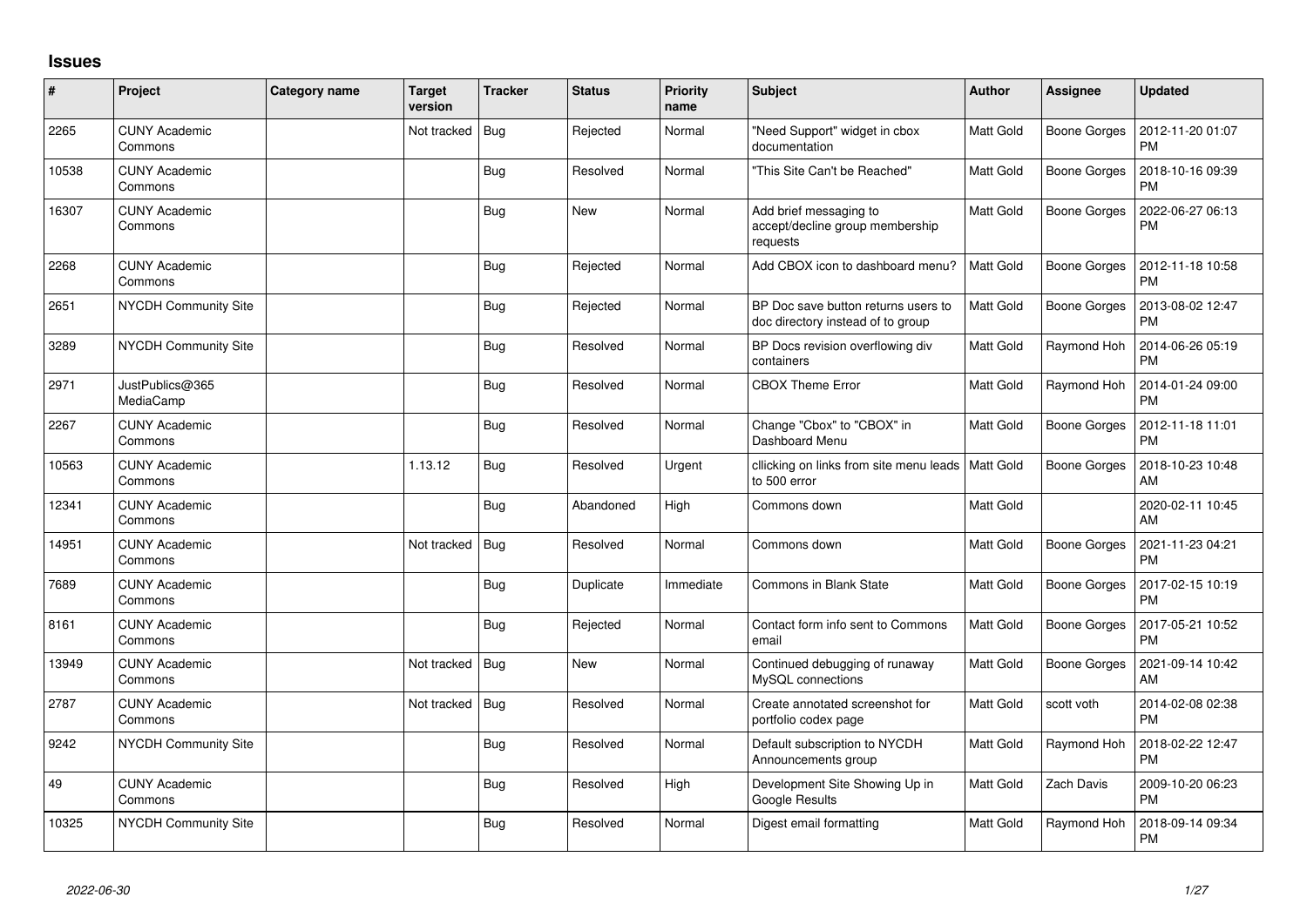| $\sharp$ | Project                         | <b>Category name</b> | Target<br>version | <b>Tracker</b> | <b>Status</b> | <b>Priority</b><br>name | <b>Subject</b>                                                      | Author           | <b>Assignee</b> | <b>Updated</b>                |
|----------|---------------------------------|----------------------|-------------------|----------------|---------------|-------------------------|---------------------------------------------------------------------|------------------|-----------------|-------------------------------|
| 9076     | NYCDH Community Site            |                      |                   | Bug            | Resolved      | Normal                  | Email group subscription reset<br>erroneously                       | <b>Matt Gold</b> | Raymond Hoh     | 2018-09-25 09:52<br>AM        |
| 7448     | <b>NYCDH Community Site</b>     |                      |                   | <b>Bug</b>     | Duplicate     | Normal                  | Email subscription changed                                          | <b>Matt Gold</b> | Raymond Hoh     | 2018-02-21 07:20<br><b>PM</b> |
| 4763     | NYCDH Community Site            |                      |                   | Bug            | Resolved      | Normal                  | Embedded HTML link doesn't appear<br>in email notification          | <b>Matt Gold</b> | Raymond Hoh     | 2015-10-10 10:11<br>AM        |
| 5939     | <b>NYCDH Community Site</b>     |                      |                   | Bug            | Resolved      | Normal                  | Embedded link doesn't come through<br>CBOX/NYCDH email notification | <b>Matt Gold</b> | Raymond Hoh     | 2018-02-21 07:16<br><b>PM</b> |
| 5530     | NYCDH Community Site            |                      |                   | <b>Bug</b>     | Resolved      | Normal                  | Error updating plugin                                               | Matt Gold        | Raymond Hoh     | 2018-02-21 07:16<br><b>PM</b> |
| 14737    | <b>CUNY Academic</b><br>Commons |                      |                   | <b>Bug</b>     | Duplicate     | Normal                  | Final step of group/site clone reloads<br>page                      | <b>Matt Gold</b> | Boone Gorges    | 2021-08-31 11:41<br>AM        |
| 3429     | <b>NYCDH Community Site</b>     |                      |                   | <b>Bug</b>     | Resolved      | Normal                  | Forum Attachments not working                                       | <b>Matt Gold</b> | Raymond Hoh     | 2014-09-01 04:04<br><b>PM</b> |
| 2584     | NYCDH Community Site            |                      |                   | <b>Bug</b>     | Resolved      | Normal                  | Forum disabled                                                      | Matt Gold        | Raymond Hoh     | 2013-06-13 01:46<br><b>PM</b> |
| 8582     | NYCDH Community Site            |                      |                   | <b>Bug</b>     | Resolved      | High                    | Forum post doesn't work                                             | <b>Matt Gold</b> | Raymond Hoh     | 2018-02-21 07:13<br><b>PM</b> |
| 5447     | <b>NYCDH Community Site</b>     |                      |                   | <b>Bug</b>     | Resolved      | Normal                  | Forum post notification doesn't note<br>presence of an attachment   | <b>Matt Gold</b> | Raymond Hoh     | 2016-04-15 12:19<br><b>PM</b> |
| 2582     | <b>NYCDH Community Site</b>     |                      |                   | <b>Bug</b>     | Rejected      | High                    | Forum posting/notification problem                                  | <b>Matt Gold</b> | Raymond Hoh     | 2013-05-20 09:16<br><b>PM</b> |
| 9112     | <b>CUNY Academic</b><br>Commons |                      | Not tracked       | Bug            | Resolved      | High                    | GCDI site down                                                      | <b>Matt Gold</b> | Boone Gorges    | 2018-01-23 10:18<br><b>PM</b> |
| 2815     | NYCDH Community Site            |                      |                   | <b>Bug</b>     | Resolved      | Normal                  | Group Activity dates don't match<br>latest activity                 | Matt Gold        | Raymond Hoh     | 2013-10-14 11:40<br><b>PM</b> |
| 4640     | <b>CUNY Academic</b><br>Commons |                      |                   | Bug            | Resolved      | Normal                  | Group forum problem                                                 | <b>Matt Gold</b> | Boone Gorges    | 2015-09-21 03:44<br><b>PM</b> |
| 11456    | <b>NYCDH Community Site</b>     |                      |                   | <b>Bug</b>     | Resolved      | Normal                  | Group has no admins                                                 | <b>Matt Gold</b> | Raymond Hoh     | 2019-06-01 04:24<br><b>PM</b> |
| 12185    | <b>CUNY Academic</b><br>Commons |                      | 1.16.1            | <b>Bug</b>     | Resolved      | Immediate               | Group links not working                                             | <b>Matt Gold</b> | Boone Gorges    | 2019-12-10 10:35<br>AM        |
| 3642     | <b>CUNY Academic</b><br>Commons |                      |                   | <b>Bug</b>     | Rejected      | Normal                  | Group search hanging                                                | <b>Matt Gold</b> | Boone Gorges    | 2014-11-10 12:50<br><b>PM</b> |
| 3286     | <b>NYCDH Community Site</b>     |                      |                   | <b>Bug</b>     | Resolved      | Normal                  | Have BP Docs take on Access<br>Defaults of group                    | <b>Matt Gold</b> | Raymond Hoh     | 2018-02-21 07:23<br><b>PM</b> |
| 8239     | <b>CUNY Academic</b><br>Commons |                      |                   | Bug            | Duplicate     | Normal                  | Help page should have an email<br>address on it                     | Matt Gold        | Paige Dupont    | 2017-10-11 11:28<br>AM        |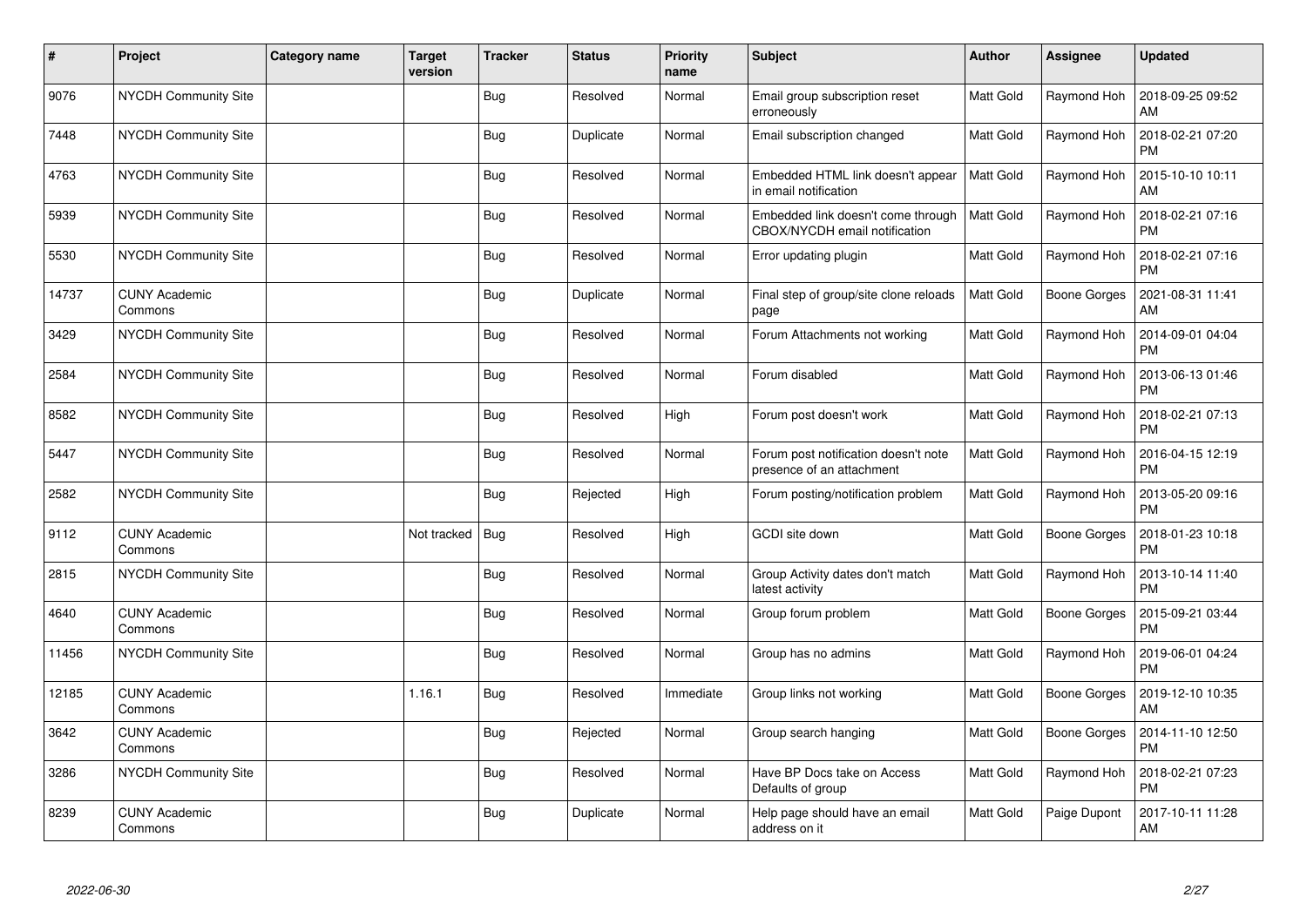| #     | Project                         | <b>Category name</b> | Target<br>version | <b>Tracker</b> | <b>Status</b> | <b>Priority</b><br>name | <b>Subject</b>                                                     | Author           | Assignee     | <b>Updated</b>                |
|-------|---------------------------------|----------------------|-------------------|----------------|---------------|-------------------------|--------------------------------------------------------------------|------------------|--------------|-------------------------------|
| 11610 | <b>CUNY Academic</b><br>Commons |                      | 1.15.5            | Bug            | Resolved      | Normal                  | Homepage thumbnails not loading                                    | <b>Matt Gold</b> | Boone Gorges | 2019-06-29 10:38<br><b>PM</b> |
| 11619 | <b>CUNY Academic</b><br>Commons |                      | 1.15.5            | <b>Bug</b>     | Rejected      | Normal                  | Homepage thumbnails not loading                                    | Matt Gold        | Raymond Hoh  | 2019-07-09 03:49<br>AM        |
| 12433 | NYCDH Community Site            |                      |                   | Bug            | Resolved      | Normal                  | hyperlinks not accepted in forum post                              | Matt Gold        | Raymond Hoh  | 2020-11-23 08:42<br><b>PM</b> |
| 5742  | <b>NYCDH Community Site</b>     |                      |                   | <b>Bug</b>     | Resolved      | Normal                  | images in slideshow not working                                    | Matt Gold        | Raymond Hoh  | 2016-07-20 07:24<br><b>PM</b> |
| 26    | <b>CUNY Academic</b><br>Commons |                      |                   | <b>Bug</b>     | Resolved      | Normal                  | <b>Install Akismet Sitewide</b>                                    | <b>Matt Gold</b> | Matt Gold    | 2009-09-22 11:43<br><b>PM</b> |
| 3287  | <b>NYCDH Community Site</b>     |                      |                   | <b>Bug</b>     | Resolved      | Normal                  | Link to Private Doc bounces<br>non-logged-in users to homepage     | Matt Gold        | Raymond Hoh  | 2014-06-25 05:30<br><b>PM</b> |
| 3640  | <b>CUNY Academic</b><br>Commons |                      | Future<br>release | Bug            | Rejected      | Normal                  | Logged out of commons when trying<br>to publish a post             | Matt Gold        | Daniel Jones | 2015-03-09 11:27<br>AM        |
| 12893 | <b>NYCDH Community Site</b>     |                      |                   | Bug            | Resolved      | Normal                  | Login issue                                                        | Matt Gold        | Raymond Hoh  | 2020-06-05 10:31<br>AM        |
| 2618  | NYCDH Community Site            |                      |                   | <b>Bug</b>     | Assigned      | Low                     | Mark blogs as spam when created by<br>users marked as spam         | Matt Gold        | Boone Gorges | 2013-06-09 11:38<br><b>PM</b> |
| 11280 | <b>NYCDH Community Site</b>     |                      |                   | Bug            | Resolved      | Normal                  | Member search not working                                          | Matt Gold        | Raymond Hoh  | 2019-04-01 06:23<br><b>PM</b> |
| 8992  | <b>NYCDH Community Site</b>     |                      |                   | <b>Bug</b>     | Assigned      | Normal                  | Multiple RBE error reports                                         | Matt Gold        | Raymond Hoh  | 2017-12-11 05:43<br><b>PM</b> |
| 5440  | <b>CUNY Academic</b><br>Commons |                      |                   | Bug            | Rejected      | Normal                  | New account notification email<br>question                         | Matt Gold        | Raymond Hoh  | 2016-04-21 12:12<br>AM        |
| 4196  | <b>CUNY Academic</b><br>Commons |                      |                   | <b>Bug</b>     | Rejected      | High                    | News feed weirdness                                                | <b>Matt Gold</b> | Boone Gorges | 2015-06-25 03:41<br>PM        |
| 4736  | <b>NYCDH Community Site</b>     |                      |                   | Bug            | Resolved      | Normal                  | NYCDH email notifications don't list<br>attachments                | <b>Matt Gold</b> | Raymond Hoh  | 2015-10-08 09:35<br><b>PM</b> |
| 5445  | NYCDH Community Site            |                      |                   | <b>Bug</b>     | Resolved      | Normal                  | Private group question                                             | <b>Matt Gold</b> | Raymond Hoh  | 2016-04-13 01:58<br><b>PM</b> |
| 8050  | NYCDH Community Site            |                      |                   | <b>Bug</b>     | Rejected      | Normal                  | problem resetting pw                                               | <b>Matt Gold</b> | Raymond Hoh  | 2017-04-27 03:54<br><b>PM</b> |
| 8397  | <b>NYCDH Community Site</b>     |                      |                   | <b>Bug</b>     | Resolved      | Normal                  | Profile question                                                   | <b>Matt Gold</b> | Raymond Hoh  | 2018-02-21 07:21<br><b>PM</b> |
| 5274  | <b>CUNY Academic</b><br>Commons |                      |                   | <b>Bug</b>     | Resolved      | Normal                  | RBE - received erroneous notification<br>of reply not being posted | Matt Gold        |              | 2016-02-29 03:46<br><b>PM</b> |
| 3263  | <b>NYCDH Community Site</b>     |                      |                   | Bug            | Resolved      | Normal                  | RBE could not be posted                                            | <b>Matt Gold</b> | Raymond Hoh  | 2014-06-24 10:48<br>PM        |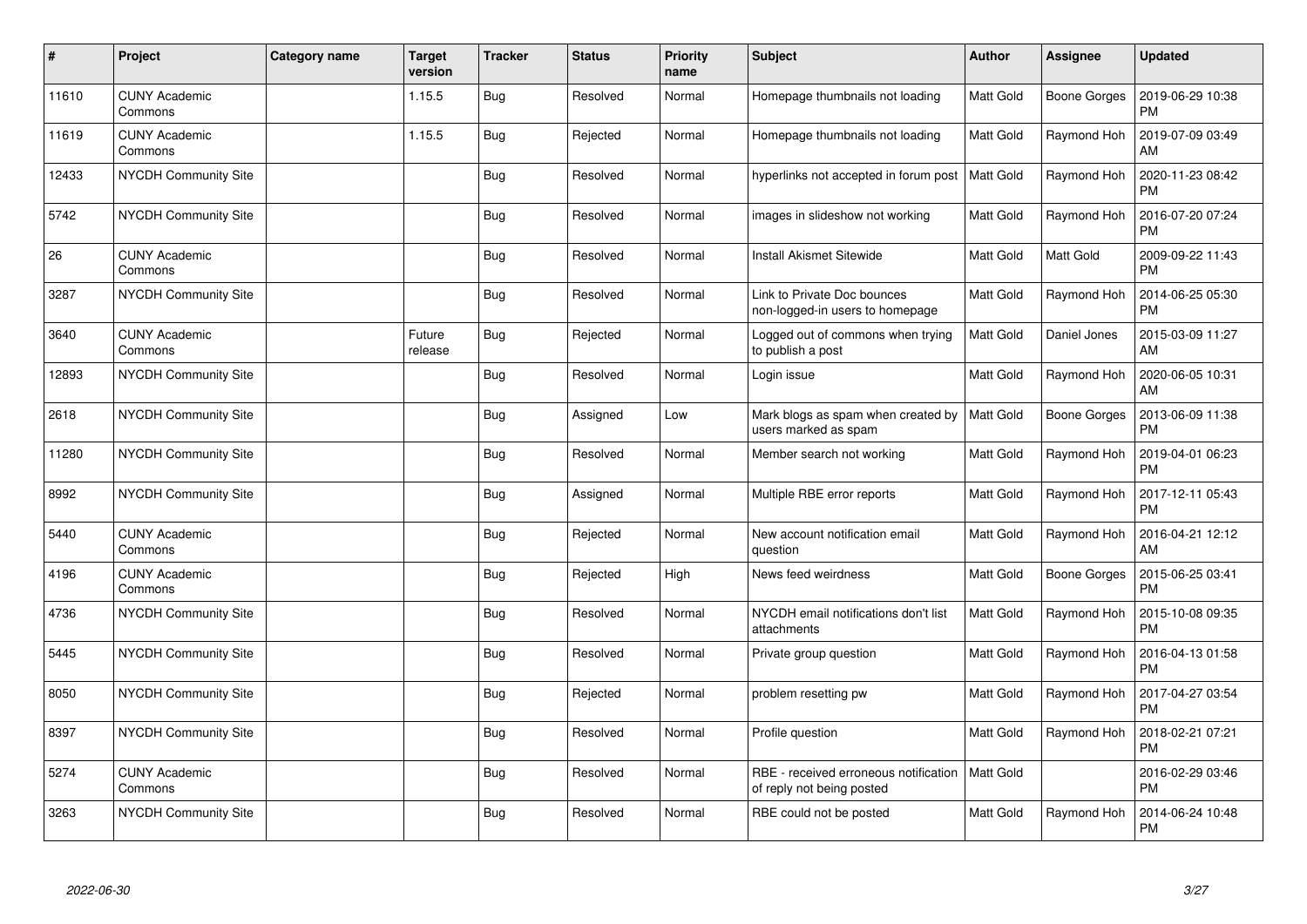| #     | Project                         | <b>Category name</b> | <b>Target</b><br>version | <b>Tracker</b> | <b>Status</b> | <b>Priority</b><br>name | <b>Subject</b>                                                       | Author           | Assignee            | <b>Updated</b>                |
|-------|---------------------------------|----------------------|--------------------------|----------------|---------------|-------------------------|----------------------------------------------------------------------|------------------|---------------------|-------------------------------|
| 2649  | NYCDH Community Site            |                      |                          | Bug            | Resolved      | Normal                  | RBE problems                                                         | <b>Matt Gold</b> | Raymond Hoh         | 2013-10-11 02:04<br><b>PM</b> |
| 15247 | <b>NYCDH Community Site</b>     |                      |                          | <b>Bug</b>     | Resolved      | Normal                  | Registration issue                                                   | <b>Matt Gold</b> | Raymond Hoh         | 2022-02-03 08:02<br><b>PM</b> |
| 4641  | <b>CUNY Academic</b><br>Commons |                      | Not tracked              | Bug            | Resolved      | Normal                  | Reply by email going to the wrong<br>address                         | <b>Matt Gold</b> | <b>Boone Gorges</b> | 2015-09-21 04:05<br><b>PM</b> |
| 3266  | <b>NYCDH Community Site</b>     |                      |                          | Bug            | Resolved      | Normal                  | Report of difficulty posting the<br>NYCDH forum                      | Matt Gold        | Raymond Hoh         | 2014-06-12 03:27<br><b>PM</b> |
| 5840  | NYCDH Community Site            |                      |                          | <b>Bug</b>     | Resolved      | Normal                  | request membership in private group<br>issue                         | Matt Gold        | Raymond Hoh         | 2016-07-26 06:58<br><b>AM</b> |
| 2773  | <b>NYCDH Community Site</b>     |                      |                          | <b>Bug</b>     | Resolved      | Urgent                  | Severe site weirdness                                                | <b>Matt Gold</b> | Raymond Hoh         | 2018-02-21 07:13<br><b>PM</b> |
| 14896 | <b>CUNY Academic</b><br>Commons |                      |                          | <b>Bug</b>     | Resolved      | Urgent                  | site down for maintenance                                            | <b>Matt Gold</b> | Boone Gorges        | 2021-10-26 11:01<br>AM        |
| 2690  | NYCDH Community Site            |                      |                          | <b>Bug</b>     | Resolved      | Normal                  | Spam Registrations                                                   | Matt Gold        | Raymond Hoh         | 2013-10-29 09:21<br><b>PM</b> |
| 2628  | NYCDH Community Site            |                      |                          | <b>Bug</b>     | Resolved      | Low                     | Spam User Changes Password                                           | <b>Matt Gold</b> | Raymond Hoh         | 2018-02-21 07:18<br><b>PM</b> |
| 11000 | <b>NYCDH Community Site</b>     |                      |                          | <b>Bug</b>     | Rejected      | Normal                  | SSL / link redirection issue for DH<br>Week site from NYCDH homepage | Matt Gold        | Raymond Hoh         | 2019-01-24 10:00<br><b>PM</b> |
| 2762  | <b>NYCDH Community Site</b>     |                      |                          | <b>Bug</b>     | Resolved      | Urgent                  | Unable to Delete Spam Groups                                         | Matt Gold        | Raymond Hoh         | 2013-09-04 11:23<br><b>PM</b> |
| 13862 | <b>CUNY Academic</b><br>Commons |                      |                          | Bug            | Resolved      | Normal                  | Under maintenance message                                            | <b>Matt Gold</b> | Boone Gorges        | 2021-01-28 08:56<br><b>PM</b> |
| 5055  | NYCDH Community Site            |                      |                          | Bug            | Resolved      | Normal                  | Up file size limit on forum<br>attachments                           | Matt Gold        |                     | 2015-12-21 01:30<br><b>PM</b> |
| 9089  | <b>NYCDH Community Site</b>     |                      |                          | Bug            | Rejected      | Normal                  | User experiences phishing warning                                    | Matt Gold        | Raymond Hoh         | 2020-11-23 08:43<br>PM        |
| 8051  | <b>NYCDH Community Site</b>     |                      |                          | <b>Bug</b>     | Resolved      | Normal                  | User reports registration problem                                    | <b>Matt Gold</b> | Raymond Hoh         | 2017-04-27 04:29<br><b>PM</b> |
| 14861 | NYCDH Community Site            |                      |                          | <b>Bug</b>     | Resolved      | Normal                  | User unable to access profile editing<br>page                        | Matt Gold        | Raymond Hoh         | 2021-10-14 08:38<br><b>PM</b> |
| 13491 | <b>NYCDH Community Site</b>     |                      |                          | <b>Bug</b>     | Resolved      | Normal                  | User unable to register                                              | <b>Matt Gold</b> | Raymond Hoh         | 2020-10-23 12:43<br>AM        |
| 211   | <b>CUNY Academic</b><br>Commons |                      |                          | <b>Bug</b>     | Resolved      | Normal                  | Weird Display of Text on Homepage<br>Load                            | <b>Matt Gold</b> |                     | 2010-05-06 11:45<br>AM        |
| 213   | <b>CUNY Academic</b><br>Commons |                      | 1.1                      | Bug            | Rejected      | Normal                  | Wiki Style                                                           | <b>Matt Gold</b> | Chris Stein         | 2010-11-30 04:17<br>PM        |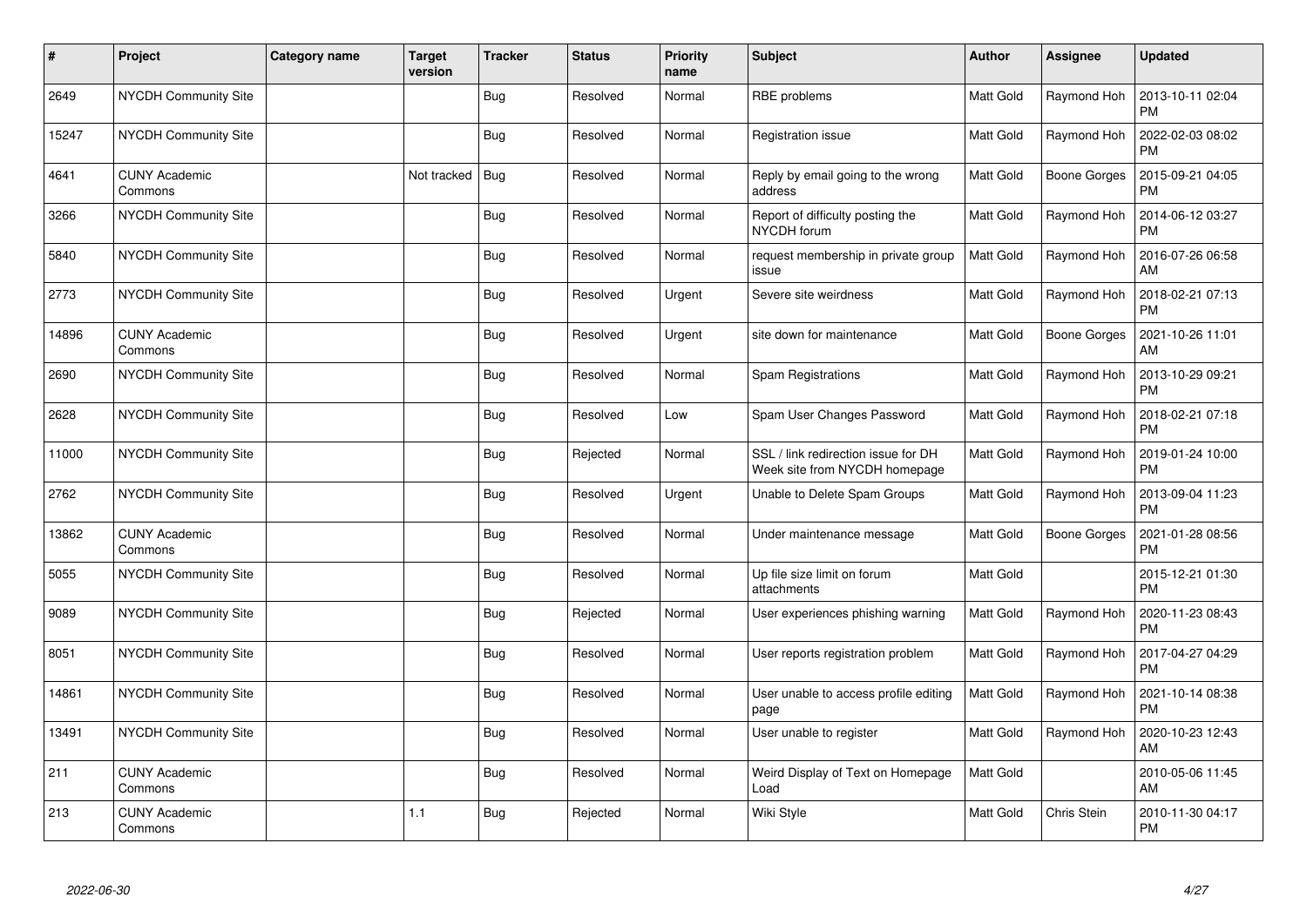| $\vert$ # | Project                         | Category name | <b>Target</b><br>version | <b>Tracker</b> | <b>Status</b> | <b>Priority</b><br>name | <b>Subject</b>                                                                        | <b>Author</b> | <b>Assignee</b>     | <b>Updated</b>                |
|-----------|---------------------------------|---------------|--------------------------|----------------|---------------|-------------------------|---------------------------------------------------------------------------------------|---------------|---------------------|-------------------------------|
| 2664      | <b>NYCDH Community Site</b>     |               |                          | <b>Bug</b>     | Resolved      | Normal                  | WordPress update fails                                                                | Matt Gold     |                     | 2013-07-31 09:47<br>AM        |
| 2643      | <b>NYCDH Community Site</b>     |               |                          | Bug            | Resolved      | Normal                  | WordPress update through<br>dashboard failed                                          | Matt Gold     |                     | 2013-10-11 01:46<br><b>PM</b> |
| 2953      | <b>NYCDH Community Site</b>     |               |                          | <b>Bug</b>     | Resolved      | Normal                  | <b>WP Update Failed</b>                                                               | Matt Gold     | Raymond Hoh         | 2014-06-24 10:48<br><b>PM</b> |
| 5519      | <b>NYCDH Community Site</b>     |               |                          | Feature        | Resolved      | Normal                  | Add all NYCDH members to the<br>Announcements Group                                   | Matt Gold     | Raymond Hoh         | 2016-07-20 07:30<br><b>PM</b> |
| 5521      | NYCDH Community Site            |               |                          | Feature        | Resolved      | Normal                  | Add help text to registration process<br>re Announcement group add                    | Matt Gold     | Raymond Hoh         | 2020-11-23 08:53<br><b>PM</b> |
| 133       | <b>CUNY Academic</b><br>Commons |               |                          | Feature        | Resolved      | Low                     | Add TinyMCE to BP Profiles?                                                           | Matt Gold     | <b>Boone Gorges</b> | 2010-01-07 01:59<br><b>PM</b> |
| 5520      | NYCDH Community Site            |               |                          | Feature        | Resolved      | Normal                  | Auto-Add Newly Registered Members<br>to the Announcements Group                       | Matt Gold     | Raymond Hoh         | 2016-05-03 07:25<br><b>PM</b> |
| 8837      | <b>CUNY Academic</b><br>Commons |               | Not tracked              | Feature        | Assigned      | Normal                  | Create a form to request info from<br>people requesting premium themes<br>and plugins | Matt Gold     | Marilyn Weber       | 2017-11-14 03:35<br><b>PM</b> |
| 68        | <b>CUNY Academic</b><br>Commons |               |                          | Feature        | Resolved      | Normal                  | Email Addresses for the Commons                                                       | Matt Gold     |                     | 2010-03-01 12:18<br><b>PM</b> |
| 8406      | NYCDH Community Site            |               |                          | Feature        | Resolved      | Normal                  | Error message for WP-Cerber<br>lockouts                                               | Matt Gold     | Raymond Hoh         | 2018-02-22 09:26<br>AM        |
| 304       | <b>CUNY Academic</b><br>Commons |               | Not tracked              | Feature        | Rejected      | Normal                  | Feature Roadmap                                                                       | Matt Gold     | <b>Boone Gorges</b> | 2010-08-30 04:38<br><b>PM</b> |
| 2423      | <b>CUNY Academic</b><br>Commons |               | Not tracked              | Feature        | Resolved      | Normal                  | Incorporate posts from Brian's<br>Footnotes blog into the News blog?                  | Matt Gold     | <b>Brian Foote</b>  | 2013-02-13 07:24<br>AM        |
| 2888      | <b>NYCDH Community Site</b>     |               |                          | Feature        | Resolved      | Normal                  | Make Text Posting the Default?                                                        | Matt Gold     | Raymond Hoh         | 2018-02-21 07:14<br><b>PM</b> |
| 1197      | <b>CUNY Academic</b><br>Commons |               | 1.3.13                   | Feature        | Resolved      | Low                     | <b>Remove Quotation Marks from Email</b><br>Notifications of Uploaded Files           | Matt Gold     | Boone Gorges        | 2012-04-16 03:11<br><b>PM</b> |
| 5954      | <b>CUNY Academic</b><br>Commons |               | Not tracked              | Feature        | Resolved      | Normal                  | replace video on homepage with<br>featured sites/groups                               | Matt Gold     | Boone Gorges        | 2016-09-23 02:23<br><b>PM</b> |
| 2814      | <b>NYCDH Community Site</b>     |               |                          | Feature        | Resolved      | Normal                  | <b>Restricting Sign-Ups</b>                                                           | Matt Gold     | Raymond Hoh         | 2014-01-24 09:16<br><b>PM</b> |
| 2590      | <b>CUNY Academic</b><br>Commons |               | Not tracked              | Feature        | Resolved      | Normal                  | Show Marilyn and Erika how to<br>create homepage slides                               | Matt Gold     | scott voth          | 2014-02-08 10:09<br>AM        |
| 329       | <b>CUNY Academic</b><br>Commons |               | Not tracked              | Support        | Resolved      | Normal                  | 10 Things to Do After You Sign Up                                                     | Matt Gold     | <b>Brian Foote</b>  | 2016-01-26 10:51<br>AM        |
| 1830      | <b>CUNY Academic</b><br>Commons |               | Not tracked              | Support        | Resolved      | Normal                  | Addition to Help Wanted Blog                                                          | Matt Gold     | scott voth          | 2012-04-16 09:47<br><b>PM</b> |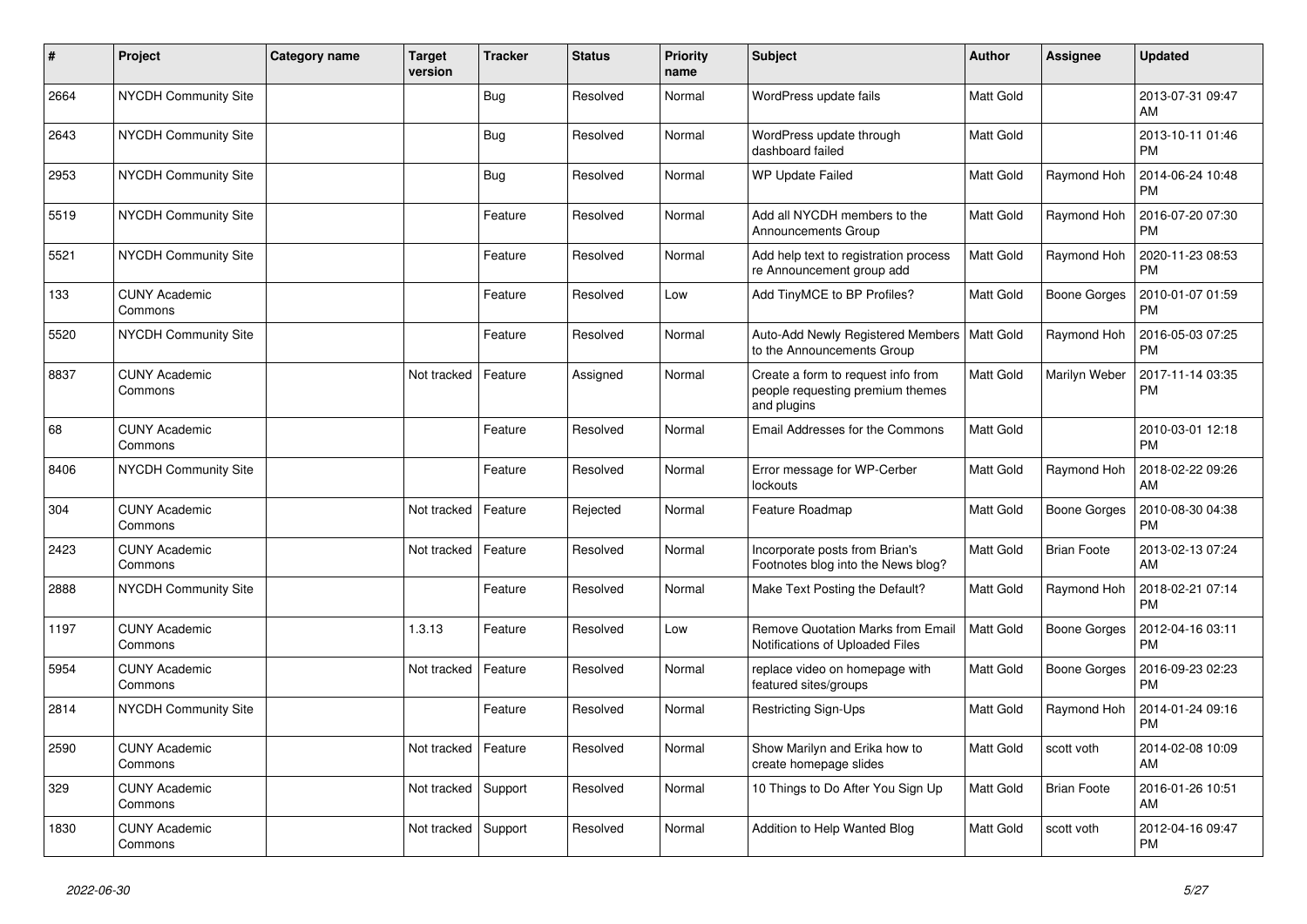| $\pmb{\sharp}$ | Project                         | <b>Category name</b> | <b>Target</b><br>version | <b>Tracker</b> | <b>Status</b> | <b>Priority</b><br>name | <b>Subject</b>                                                               | <b>Author</b>    | Assignee            | <b>Updated</b>                |
|----------------|---------------------------------|----------------------|--------------------------|----------------|---------------|-------------------------|------------------------------------------------------------------------------|------------------|---------------------|-------------------------------|
| 2622           | NYCDH Community Site            |                      |                          | Support        | Resolved      | Normal                  | BuddyPress Members Widget on<br>Homepage doesn't show new<br>members         | Matt Gold        | Raymond Hoh         | 2013-06-19 09:37<br>AM        |
| 5989           | NYCDH Community Site            |                      |                          | Support        | Resolved      | Normal                  | Buddypress/WP question                                                       | Matt Gold        | Raymond Hoh         | 2018-02-21 07:16<br><b>PM</b> |
| 2980           | <b>CUNY Academic</b><br>Commons |                      |                          | Support        | Resolved      | Normal                  | Create Instructions for Inviting People   Matt Gold<br>to Groups and Blogs   |                  | scott voth          | 2014-02-08 02:12<br><b>PM</b> |
| 10950          | <b>CUNY Academic</b><br>Commons |                      |                          | Support        | Resolved      | High                    | Create slide for system maintenance                                          | Matt Gold        | scott voth          | 2019-01-12 10:23<br>AM        |
| 1869           | <b>CUNY Academic</b><br>Commons |                      | Not tracked              | Support        | Resolved      | Normal                  | Create Slide for Victorian Conference                                        | <b>Matt Gold</b> | scott voth          | 2012-06-08 10:29<br><b>PM</b> |
| 16020          | <b>CUNY Academic</b><br>Commons |                      |                          | Support        | Rejected      | Normal                  | Metaslider Pro                                                               | Matt Gold        | <b>Boone Gorges</b> | 2022-05-10 10:43<br><b>AM</b> |
| 5430           | NYCDH Community Site            |                      |                          | Support        | Resolved      | Normal                  | Question about deleting account                                              | Matt Gold        | Raymond Hoh         | 2018-02-21 07:15<br><b>PM</b> |
| 9115           | <b>CUNY Academic</b><br>Commons |                      | Not tracked              | Support        | Resolved      | Normal                  | question about invite by email                                               | Matt Gold        | Matt Gold           | 2018-02-13 11:14<br>AM        |
| 2233           | <b>CUNY Academic</b><br>Commons |                      | Not tracked              | Support        | Resolved      | Normal                  | Slider plugin                                                                | Matt Gold        |                     | 2013-03-01 11:06<br>AM        |
| 15171          | NYCDH Community Site            |                      |                          | Support        | Resolved      | Normal                  | Unclear how to delete account                                                | Matt Gold        | Raymond Hoh         | 2022-01-10 12:04<br><b>PM</b> |
| 2627           | <b>NYCDH Community Site</b>     |                      |                          | Support        | Rejected      | Normal                  | Users Marked as Spam showing up<br>in New Members Widget List on<br>Homepage | Matt Gold        | Raymond Hoh         | 2020-11-23 08:56<br><b>PM</b> |
| 3014           | <b>CUNY Academic</b><br>Commons |                      | Not tracked              | Outreach       | Resolved      | Normal                  | Create homepage slide for CUE<br>conference                                  | Matt Gold        | scott voth          | 2014-02-08 01:40<br><b>PM</b> |
| 4178           | <b>NYCDH Community Site</b>     |                      |                          | Outreach       | Resolved      | Normal                  | Please export member email<br>addresses for a site-wide mailing              | Matt Gold        | Raymond Hoh         | 2015-06-19 04:40<br>AM        |
| 1527           | <b>CUNY Academic</b><br>Commons |                      | Not tracked              | Publicity      | Resolved      | Normal                  | Add "THEME SONG FOR OUR<br>TIME: SLF, OWS, CUNY AC" to<br>Commons Buzz       | Matt Gold        | scott voth          | 2014-02-08 02:37<br><b>PM</b> |
| 2003           | <b>CUNY Academic</b><br>Commons |                      | Not tracked              | Publicity      | Resolved      | Low                     | Add Sloan-C award to wikipedia page                                          | <b>Matt Gold</b> | scott voth          | 2012-08-06 10:15<br>AM        |
| 1870           | <b>CUNY Academic</b><br>Commons |                      | Not tracked              | Publicity      | Resolved      | Normal                  | Create Homepage Slide for Fashion<br><b>Studies Conference</b>               | Matt Gold        | scott voth          | 2014-02-08 02:37<br><b>PM</b> |
| 2148           | <b>CUNY Academic</b><br>Commons |                      | Not tracked              | Publicity      | Resolved      | Normal                  | Feature SmashingMag article in<br>Commons Buzz, Gallery Slide                | Matt Gold        | scott voth          | 2014-02-08 02:38<br><b>PM</b> |
| 1500           | <b>CUNY Academic</b><br>Commons |                      | Not tracked              | Publicity      | Resolved      | Normal                  | Make Article Titles on Commons<br><b>Buzz Links</b>                          | Matt Gold        | scott voth          | 2011-12-31 03:53<br><b>PM</b> |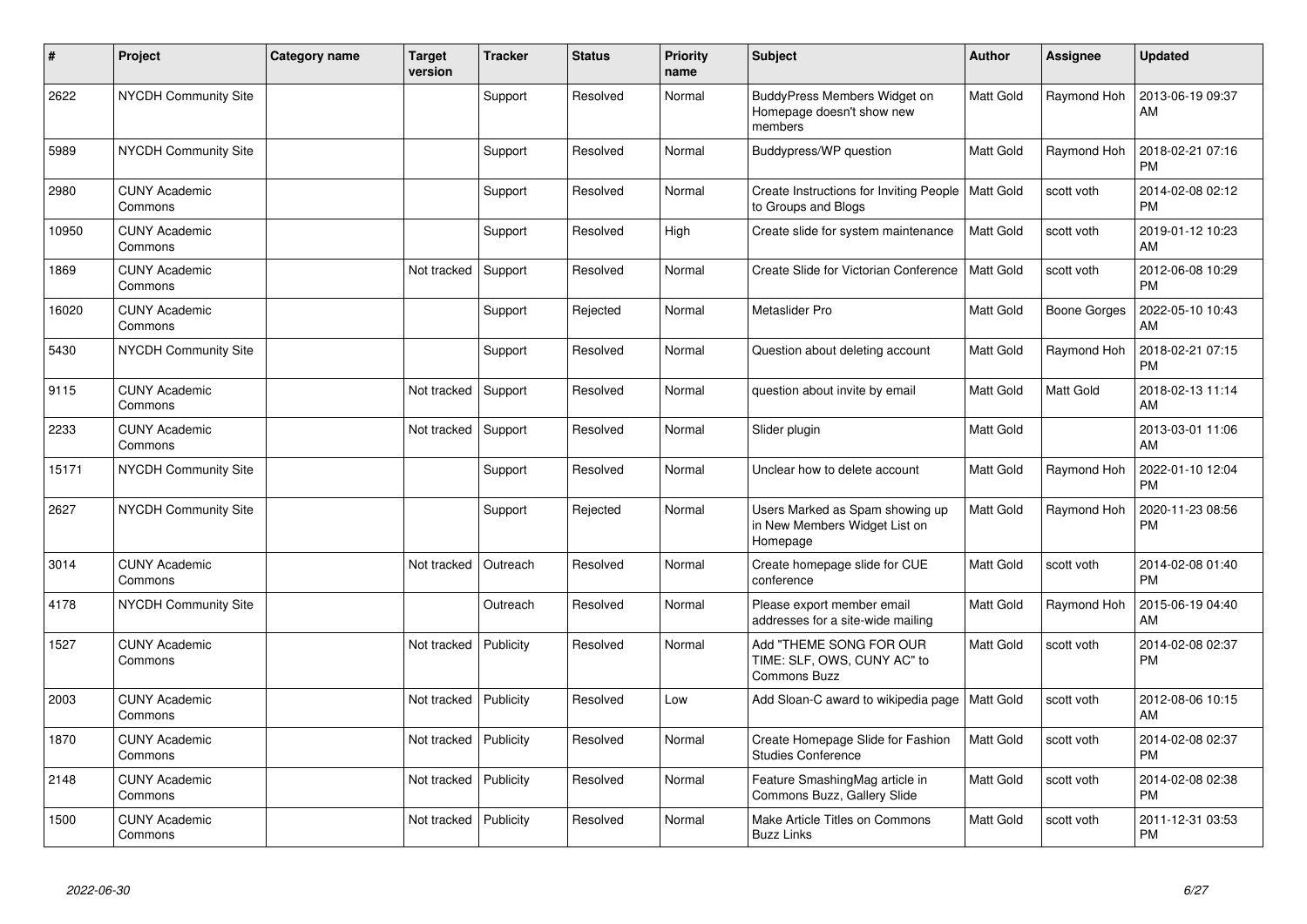| #     | Project                         | Category name      | Target<br>version | <b>Tracker</b> | <b>Status</b> | <b>Priority</b><br>name | <b>Subject</b>                                                                                         | <b>Author</b>    | <b>Assignee</b>     | <b>Updated</b>                |
|-------|---------------------------------|--------------------|-------------------|----------------|---------------|-------------------------|--------------------------------------------------------------------------------------------------------|------------------|---------------------|-------------------------------|
| 4235  | <b>CUNY Academic</b><br>Commons |                    | Not tracked       | Design/UX      | Assigned      | Normal                  | Explore user experience around<br>comments on forum topics vs docs                                     | <b>Matt Gold</b> | Samantha<br>Raddatz | 2015-07-21 10:23<br>AM        |
| 13496 | <b>CUNY Academic</b><br>Commons | Accessibility      | 1.18.0            | <b>Bug</b>     | Resolved      | Normal                  | Review contrast issues on<br>registration page and profile page                                        | <b>Matt Gold</b> | Sonja Leix          | 2020-12-08 11:31<br>AM        |
| 8899  | <b>CUNY Academic</b><br>Commons | Accessibility      | 1.13              | Feature        | Resolved      | Normal                  | <b>Accessibility Fixes</b>                                                                             | <b>Matt Gold</b> | Boone Gorges        | 2018-04-23 10:55<br>AM        |
| 8900  | <b>CUNY Academic</b><br>Commons | Accessibility      | Future<br>release | Feature        | Assigned      | Normal                  | Look into tools to enforce<br>accessibility in WP environment                                          | <b>Matt Gold</b> | <b>Boone Gorges</b> | 2022-04-26 11:59<br>AM        |
| 8901  | <b>CUNY Academic</b><br>Commons | Accessibility      | Future<br>release | Feature        | Assigned      | Normal                  | Theme analysis for accessibility                                                                       | <b>Matt Gold</b> | <b>Boone Gorges</b> | 2022-04-26 11:59<br>AM        |
| 1334  | <b>CUNY Academic</b><br>Commons | Analytics          | Future<br>release | Feature        | Abandoned     | Normal                  | Create Tool To Count Email<br><b>Notifications</b>                                                     | <b>Matt Gold</b> | Matt Gold           | 2015-11-12 12:56<br>AM        |
| 5581  | <b>CUNY Academic</b><br>Commons | Analytics          | Future<br>release | Feature        | Assigned      | Normal                  | <b>Explore alternatives to Google</b><br>Analytics                                                     | <b>Matt Gold</b> | Valerie<br>Townsend | 2020-04-17 03:12<br><b>PM</b> |
| 4070  | <b>CUNY Academic</b><br>Commons | Analytics          | Not tracked       | Support        | Assigned      | Normal                  | Request for JITP site analytics                                                                        | <b>Matt Gold</b> | Seth Persons        | 2016-02-23 03:09<br><b>PM</b> |
| 5691  | <b>CUNY Academic</b><br>Commons | Blogs (BuddyPress) | Future<br>release | Bug            | Assigned      | High                    | Differing numbers on Sites display                                                                     | <b>Matt Gold</b> | Raymond Hoh         | 2016-06-13 01:37<br><b>PM</b> |
| 6350  | <b>CUNY Academic</b><br>Commons | Blogs (BuddyPress) | 1.9.31            | Bug            | Resolved      | Normal                  | Editing blog posts results in activity<br>items                                                        | Matt Gold        | Boone Gorges        | 2016-10-18 09:24<br><b>PM</b> |
| 342   | <b>CUNY Academic</b><br>Commons | Blogs (BuddyPress) | 1.10.2            | Feature        | Resolved      | Low                     | <b>Blog Listing Displays User Avatars</b><br>Instead of Blog Avatars                                   | <b>Matt Gold</b> | Boone Gorges        | 2019-12-06 11:08<br>AM        |
| 1098  | <b>CUNY Academic</b><br>Commons | Blogs (BuddyPress) | 1.6               | Feature        | Resolved      | Low                     | Create way for people to search<br>through authors on blog listings                                    | <b>Matt Gold</b> | <b>Boone Gorges</b> | 2014-03-31 07:01<br><b>PM</b> |
| 8836  | <b>CUNY Academic</b><br>Commons | Blogs (BuddyPress) | Future<br>release | Feature        | Assigned      | Normal                  | Redesign site launch process                                                                           | <b>Matt Gold</b> | Boone Gorges        | 2019-10-03 02:49<br><b>PM</b> |
| 3293  | <b>CUNY Academic</b><br>Commons | BuddyPress (misc)  |                   | Bug            | Rejected      | Normal                  | 'Page Not Found' Message Received<br>After Clicking on View/Reply Link in<br><b>Email Notification</b> | <b>Matt Gold</b> | <b>Boone Gorges</b> | 2014-07-02 08:47<br><b>PM</b> |
| 2129  | <b>CUNY Academic</b><br>Commons | BuddyPress (misc)  | 1.4.6             | <b>Bug</b>     | Resolved      | Low                     | […]                                                                                                    | <b>Matt Gold</b> | Boone Gorges        | 2012-09-30 09:53<br>AM        |
| 2858  | <b>CUNY Academic</b><br>Commons | BuddyPress (misc)  | 1.5.7             | Bug            | Resolved      | Normal                  | […] redux                                                                                              | Matt Gold        | <b>Boone Gorges</b> | 2013-10-30 10:08<br><b>PM</b> |
| 266   | <b>CUNY Academic</b><br>Commons | BuddyPress (misc)  | 1.0.1             | <b>Bug</b>     | Resolved      | Normal                  | <b>Account Deletion Process</b>                                                                        | <b>Matt Gold</b> | Boone Gorges        | 2010-07-19 11:07<br>AM        |
| 1344  | <b>CUNY Academic</b><br>Commons | BuddyPress (misc)  | 1.3               | Bug            | Resolved      | Normal                  | Activity Feed Items not Appearing in<br>Group                                                          | <b>Matt Gold</b> | Boone Gorges        | 2011-11-14 11:26<br>AM        |
| 360   | <b>CUNY Academic</b><br>Commons | BuddyPress (misc)  | 1.0.3             | Bug            | Resolved      | High                    | <b>Activity Feed Problems</b>                                                                          | <b>Matt Gold</b> | <b>Boone Gorges</b> | 2010-09-28 11:45<br>AM        |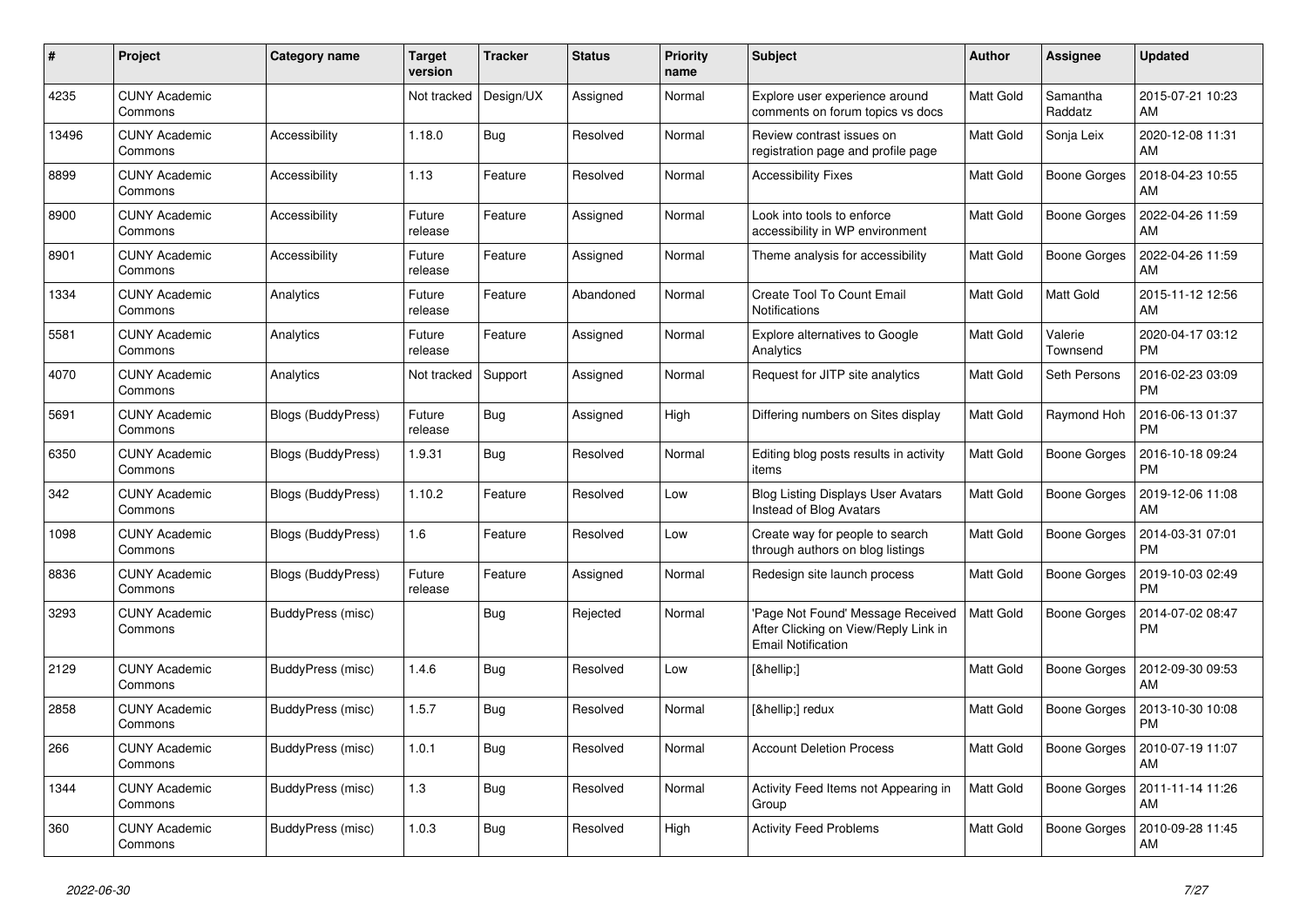| #     | Project                         | Category name     | Target<br>version | <b>Tracker</b> | <b>Status</b> | <b>Priority</b><br>name | <b>Subject</b>                                                                           | <b>Author</b>    | Assignee            | <b>Updated</b>                |
|-------|---------------------------------|-------------------|-------------------|----------------|---------------|-------------------------|------------------------------------------------------------------------------------------|------------------|---------------------|-------------------------------|
| 1672  | <b>CUNY Academic</b><br>Commons | BuddyPress (misc) | 1.3.11            | <b>Bug</b>     | Resolved      | Normal                  | Activity replies in groups                                                               | <b>Matt Gold</b> | <b>Boone Gorges</b> | 2012-04-04 09:37<br>AM        |
| 11209 | <b>CUNY Academic</b><br>Commons | BuddyPress (misc) | 1.14.11           | Bug            | Resolved      | Normal                  | Activity timestamp errors                                                                | <b>Matt Gold</b> | Raymond Hoh         | 2019-04-23 12:27<br><b>PM</b> |
| 546   | <b>CUNY Academic</b><br>Commons | BuddyPress (misc) | 1.1.8             | Bug            | Resolved      | Normal                  | Add Group/Group Blog Author<br>Syncing on an Automated Basis to<br>the Group Blog Plugin | <b>Matt Gold</b> | <b>Boone Gorges</b> | 2011-02-03 08:44<br>AM        |
| 2775  | <b>CUNY Academic</b><br>Commons | BuddyPress (misc) | 1.5.1.1           | <b>Bug</b>     | Resolved      | High                    | Add Lehman College to List of<br>Colleges in Profiles                                    | <b>Matt Gold</b> | <b>Boone Gorges</b> | 2013-09-06 04:40<br><b>PM</b> |
| 56    | <b>CUNY Academic</b><br>Commons | BuddyPress (misc) |                   | <b>Bug</b>     | Resolved      | Normal                  | Addition of a Profile Field Option<br>Removes Existing One                               | <b>Matt Gold</b> | Zach Davis          | 2009-10-27 05:14<br><b>PM</b> |
| 10209 | <b>CUNY Academic</b><br>Commons | BuddyPress (misc) | 1.13.8            | <b>Bug</b>     | Resolved      | Normal                  | Additional login prompt                                                                  | <b>Matt Gold</b> | Raymond Hoh         | 2018-08-29 03:23<br><b>PM</b> |
| 1145  | <b>CUNY Academic</b><br>Commons | BuddyPress (misc) | 1.2.5             | Bug            | Resolved      | Low                     | Alert Box on Group Join                                                                  | Matt Gold        | <b>Boone Gorges</b> | 2011-09-12 05:56<br><b>PM</b> |
| 2755  | <b>CUNY Academic</b><br>Commons | BuddyPress (misc) | 1.5.1             | <b>Bug</b>     | Resolved      | Normal                  | Alphabetize list of colleges in<br>positions drop-down                                   | Matt Gold        | <b>Boone Gorges</b> | 2013-08-29 09:30<br>AM        |
| 1412  | <b>CUNY Academic</b><br>Commons | BuddyPress (misc) | 1.3               | Bug            | Resolved      | Normal                  | Alter text on pop-up message about<br>role field                                         | <b>Matt Gold</b> | Boone Gorges        | 2011-12-08 12:58<br><b>PM</b> |
| 2845  | <b>CUNY Academic</b><br>Commons | BuddyPress (misc) | 1.5.7             | Bug            | Resolved      | Normal                  | Anchor errors with bp activity items<br>created from associated blog<br>postings         | <b>Matt Gold</b> | <b>Boone Gorges</b> | 2013-11-01 08:15<br>PM        |
| 606   | <b>CUNY Academic</b><br>Commons | BuddyPress (misc) | 1.1.10            | Bug            | Rejected      | Low                     | Avatars don't show up in list of<br>members on group invite tool                         | <b>Matt Gold</b> | <b>Boone Gorges</b> | 2011-02-24 11:47<br><b>PM</b> |
| 1401  | <b>CUNY Academic</b><br>Commons | BuddyPress (misc) | 1.4               | <b>Bug</b>     | Resolved      | Low                     | Avoiding really long blog names                                                          | <b>Matt Gold</b> | Dominic Giglio      | 2012-07-16 01:02<br><b>PM</b> |
| 173   | <b>CUNY Academic</b><br>Commons | BuddyPress (misc) |                   | <b>Bug</b>     | Resolved      | Normal                  | Blockquote display cut off in mac<br>browsers                                            | <b>Matt Gold</b> | Boone Gorges        | 2010-05-11 04:58<br><b>PM</b> |
| 527   | <b>CUNY Academic</b><br>Commons | BuddyPress (misc) | 1.1.7             | <b>Bug</b>     | Resolved      | Low                     | BP Admin Bar Doesn't Show up on<br>Cityscape Theme                                       | <b>Matt Gold</b> | Boone Gorges        | 2011-01-04 03:39<br><b>PM</b> |
| 340   | <b>CUNY Academic</b><br>Commons | BuddyPress (misc) | 1.1               | <b>Bug</b>     | Resolved      | High                    | BP Admin Bar Menu Mouseover<br><b>Areas Too Sensitive</b>                                | <b>Matt Gold</b> | Boone Gorges        | 2010-12-01 09:48<br>AM        |
| 235   | <b>CUNY Academic</b><br>Commons | BuddyPress (misc) |                   | Bug            | Resolved      | Normal                  | BP Admin Bar Not Appearing on Help<br><b>Blog</b>                                        | <b>Matt Gold</b> | <b>Boone Gorges</b> | 2010-05-20 06:15<br><b>PM</b> |
| 1321  | <b>CUNY Academic</b><br>Commons | BuddyPress (misc) | 1.2.5             | Bug            | Duplicate     | Normal                  | BP Doc Comment Doesn't Show Up<br>on Doc (but does appear in group<br>stream)            | <b>Matt Gold</b> | Boone Gorges        | 2011-11-04 08:04<br>AM        |
| 905   | <b>CUNY Academic</b><br>Commons | BuddyPress (misc) | 1.2.4             | Bug            | Resolved      | Low                     | <b>BP Docs Authentication Issue</b>                                                      | <b>Matt Gold</b> | <b>Boone Gorges</b> | 2011-07-12 01:39<br><b>PM</b> |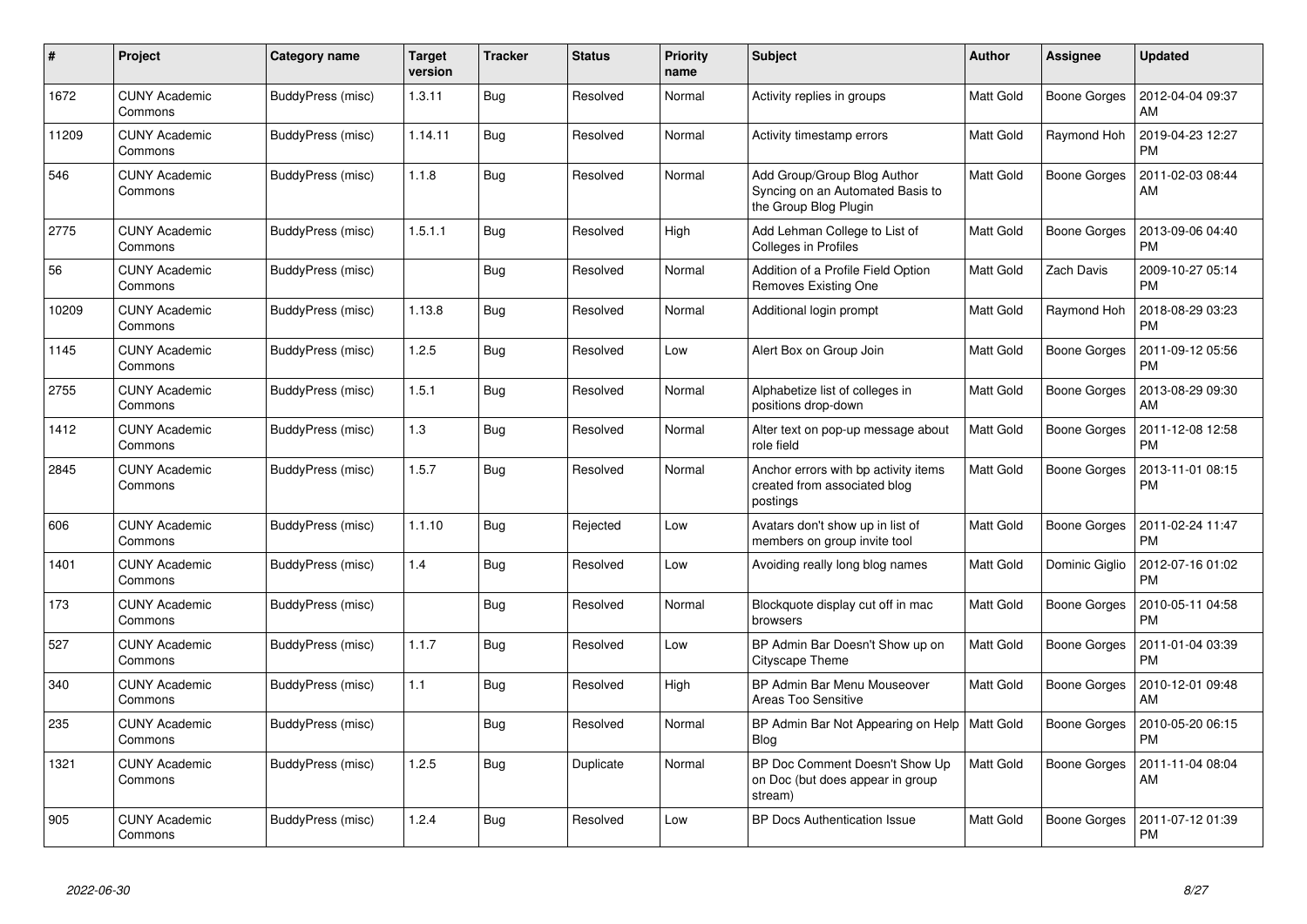| #              | Project                         | Category name     | <b>Target</b><br>version | <b>Tracker</b> | <b>Status</b> | <b>Priority</b><br>name | <b>Subject</b>                                                                                        | Author           | Assignee            | <b>Updated</b>                |
|----------------|---------------------------------|-------------------|--------------------------|----------------|---------------|-------------------------|-------------------------------------------------------------------------------------------------------|------------------|---------------------|-------------------------------|
| 992            | <b>CUNY Academic</b><br>Commons | BuddyPress (misc) | 1.2.5                    | <b>Bug</b>     | Resolved      | Normal                  | BP Docs comments show up on WP<br>Dashboard                                                           | Matt Gold        | <b>Boone Gorges</b> | 2011-07-19 02:17<br><b>PM</b> |
| 993            | <b>CUNY Academic</b><br>Commons | BuddyPress (misc) | 1.2.5                    | Bug            | Resolved      | Low                     | <b>BP Docs Notification Issue</b>                                                                     | Matt Gold        | <b>Boone Gorges</b> | 2011-07-20 12:10<br>AM        |
| 806            | CUNY Academic<br>Commons        | BuddyPress (misc) | 1.2.4                    | Bug            | Resolved      | Normal                  | BP Docs Notification Throttling Issues                                                                | <b>Matt Gold</b> | <b>Boone Gorges</b> | 2011-06-08 12:17<br><b>PM</b> |
| 1616           | <b>CUNY Academic</b><br>Commons | BuddyPress (misc) | 1.3.7                    | Bug            | Resolved      | Low                     | BP Docs timeout issue                                                                                 | <b>Matt Gold</b> | Boone Gorges        | 2012-02-21 03:23<br>PM        |
| 783            | <b>CUNY Academic</b><br>Commons | BuddyPress (misc) | 1.2.4                    | <b>Bug</b>     | Resolved      | Normal                  | <b>Broken Avatar Images</b>                                                                           | <b>Matt Gold</b> | <b>Boone Gorges</b> | 2011-06-06 02:49<br>PM        |
| 138            | <b>CUNY Academic</b><br>Commons | BuddyPress (misc) |                          | Bug            | Resolved      | Normal                  | Broken Links in Forum Notification<br>Emails                                                          | <b>Matt Gold</b> | Boone Gorges        | 2010-03-02 07:59<br><b>PM</b> |
| 15228          | <b>CUNY Academic</b><br>Commons | BuddyPress (misc) | 1.19.3                   | Bug            | Resolved      | Normal                  | Broken site icon in "Sites Across<br><b>CUNY Listing</b>                                              | <b>Matt Gold</b> | Raymond Hoh         | 2022-01-26 07:48<br><b>PM</b> |
| 3809           | <b>CUNY Academic</b><br>Commons | BuddyPress (misc) | 1.7.17                   | Bug            | Resolved      | Normal                  | BuddyPress member filters not<br>working correctly                                                    | Matt Gold        | Matt Gold           | 2015-03-22 01:03<br>AM        |
| $\overline{7}$ | <b>CUNY Academic</b><br>Commons | BuddyPress (misc) |                          | Bug            | Resolved      | Normal                  | BuddyPress theme error on iPhone                                                                      | <b>Matt Gold</b> | <b>Boone Gorges</b> | 2009-09-15 07:39<br><b>PM</b> |
| 467            | <b>CUNY Academic</b><br>Commons | BuddyPress (misc) | Not tracked              | Bug            | Resolved      | Low                     | CAC Blog no longer listed on<br>BP-Admin Bar "My Blogs" list                                          | <b>Matt Gold</b> | Boone Gorges        | 2010-12-21 12:38<br><b>PM</b> |
| 2737           | <b>CUNY Academic</b><br>Commons | BuddyPress (misc) | 1.5.0.2                  | Bug            | Resolved      | Urgent                  | CAC Not allowing CUNY Addresses<br>to Register                                                        | <b>Matt Gold</b> | <b>Boone Gorges</b> | 2013-08-26 05:43<br><b>PM</b> |
| 1657           | <b>CUNY Academic</b><br>Commons | BuddyPress (misc) | 1.3.10                   | Bug            | Resolved      | Normal                  | Caching Issues                                                                                        | <b>Matt Gold</b> |                     | 2012-04-04 10:17<br>AM        |
| 810            | <b>CUNY Academic</b><br>Commons | BuddyPress (misc) | 1.2.4                    | Bug            | Resolved      | Normal                  | Can't see all blogs in "My Blogs"                                                                     | <b>Matt Gold</b> | Boone Gorges        | 2011-07-12 10:51<br><b>PM</b> |
| 205            | <b>CUNY Academic</b><br>Commons | BuddyPress (misc) |                          | Bug            | Resolved      | High                    | <b>Cannot Create Account</b>                                                                          | <b>Matt Gold</b> | Boone Gorges        | 2010-05-20 03:18<br><b>PM</b> |
| 646            | <b>CUNY Academic</b><br>Commons | BuddyPress (misc) | 1.2                      | Bug            | Resolved      | Low                     | Change Error Message Non<br>Logged-In Users See When<br>Authorized Page is Requested<br>Without Login | <b>Matt Gold</b> | <b>Boone Gorges</b> | 2011-03-22 10:28<br>AM        |
| 2776           | <b>CUNY Academic</b><br>Commons | BuddyPress (misc) | 1.5.2                    | Bug            | Resolved      | Normal                  | Change Name of SPS in College list                                                                    | Matt Gold        | Boone Gorges        | 2013-09-11 08:19<br>PM        |
| 314            | <b>CUNY Academic</b><br>Commons | BuddyPress (misc) | 1.0.2                    | Bug            | Resolved      | Normal                  | Changing Blog Title in BuddyPress<br>Menus                                                            | Matt Gold        | <b>Boone Gorges</b> | 2010-09-02 10:59<br>AM        |
| 1117           | <b>CUNY Academic</b><br>Commons | BuddyPress (misc) | 1.2.5                    | <b>Bug</b>     | Resolved      | Normal                  | Character Display Error in Feed                                                                       | Matt Gold        | Boone Gorges        | 2011-09-12 06:29<br><b>PM</b> |
| 456            | <b>CUNY Academic</b><br>Commons | BuddyPress (misc) | Not tracked   Bug        |                | Resolved      | Normal                  | <b>Check Sitewide Plugins</b>                                                                         | Matt Gold        | Boone Gorges        | 2010-12-21 12:31<br>PM        |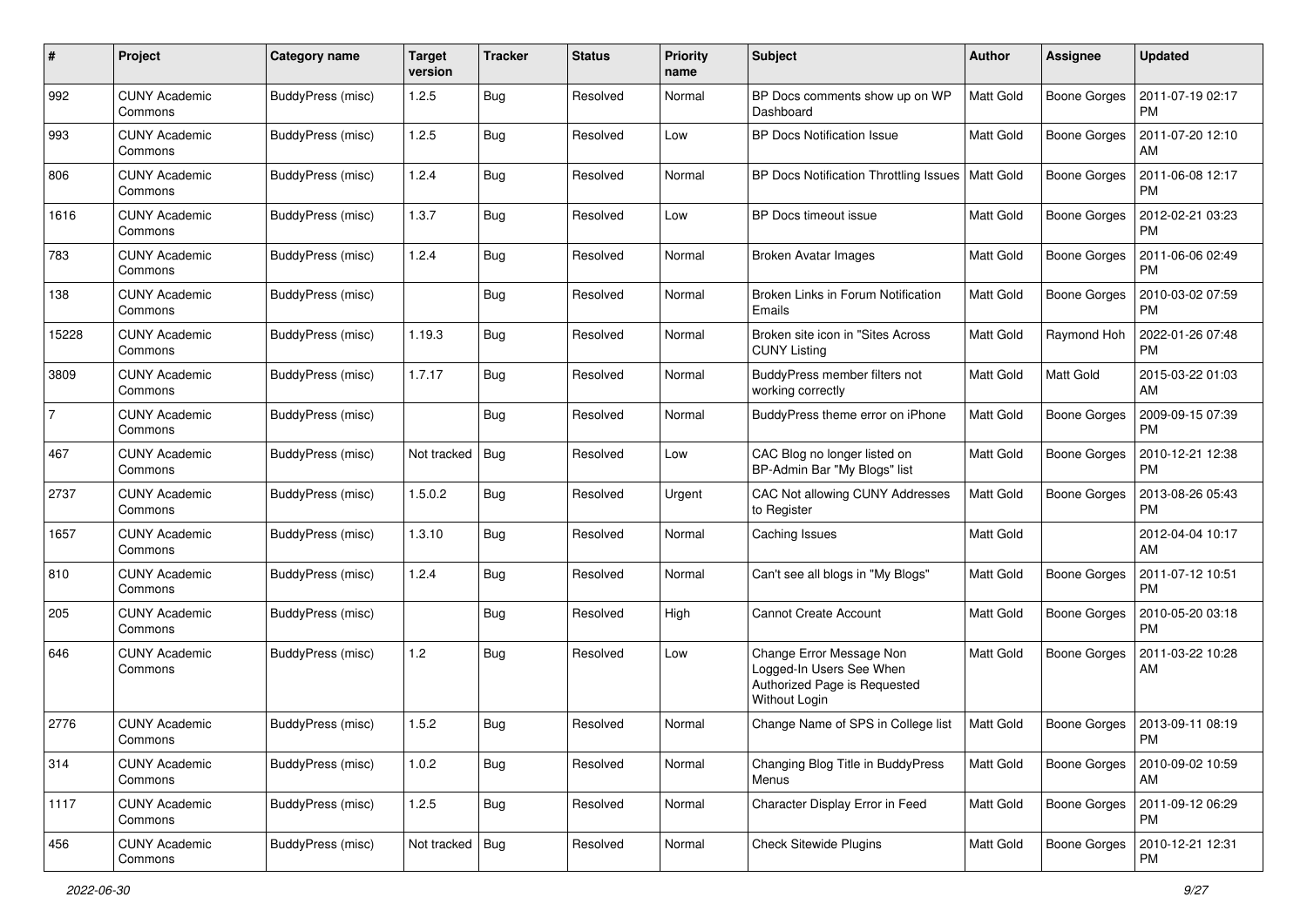| #    | Project                         | Category name     | <b>Target</b><br>version | <b>Tracker</b> | <b>Status</b> | <b>Priority</b><br>name | <b>Subject</b>                                                              | Author           | Assignee            | <b>Updated</b>                |
|------|---------------------------------|-------------------|--------------------------|----------------|---------------|-------------------------|-----------------------------------------------------------------------------|------------------|---------------------|-------------------------------|
| 174  | <b>CUNY Academic</b><br>Commons | BuddyPress (misc) |                          | Bug            | Resolved      | Normal                  | College names no longer active links<br>on profiles                         | <b>Matt Gold</b> | <b>Boone Gorges</b> | 2010-05-11 05:00<br>PM        |
| 2892 | <b>CUNY Academic</b><br>Commons | BuddyPress (misc) |                          | Bug            | Rejected      | High                    | Commons homepage - blog column                                              | <b>Matt Gold</b> | <b>Boone Gorges</b> | 2013-11-14 01:00<br>PM        |
| 656  | <b>CUNY Academic</b><br>Commons | BuddyPress (misc) | 1.2                      | Bug            | Resolved      | Low                     | <b>Conflicting Email Subscription</b><br>Messages                           | <b>Matt Gold</b> | Boone Gorges        | 2011-04-10 10:10<br><b>PM</b> |
| 1345 | <b>CUNY Academic</b><br>Commons | BuddyPress (misc) | 1.3                      | Bug            | Resolved      | Normal                  | Consider Adding BuddyPress Group<br>for Community Admins and Mods<br>Plugin | <b>Matt Gold</b> | <b>Boone Gorges</b> | 2011-11-28 03:17<br><b>PM</b> |
| 561  | <b>CUNY Academic</b><br>Commons | BuddyPress (misc) |                          | <b>Bug</b>     | Resolved      | Normal                  | Copyright Violation                                                         | <b>Matt Gold</b> | Matt Gold           | 2011-02-05 03:10<br><b>PM</b> |
| 746  | <b>CUNY Academic</b><br>Commons | BuddyPress (misc) | 1.3                      | <b>Bug</b>     | Resolved      | Normal                  | Create Pop-Up Login Overlay                                                 | <b>Matt Gold</b> | Raymond Hoh         | 2011-05-16 06:32<br><b>PM</b> |
| 1784 | <b>CUNY Academic</b><br>Commons | BuddyPress (misc) | 1.3.11                   | Bug            | Resolved      | Normal                  | Date/Content Problems on Forum<br>digest emails                             | <b>Matt Gold</b> | <b>Boone Gorges</b> | 2012-04-03 08:28<br><b>PM</b> |
| 387  | <b>CUNY Academic</b><br>Commons | BuddyPress (misc) | 1.1                      | Bug            | Resolved      | Normal                  | Disable activity replies for group<br>announcements                         | <b>Matt Gold</b> | Boone Gorges        | 2010-11-16 04:20<br><b>PM</b> |
| 134  | CUNY Academic<br>Commons        | BuddyPress (misc) |                          | <b>Bug</b>     | Resolved      | Low                     | Div Overflow Issue on Mail Interface                                        | <b>Matt Gold</b> | <b>Boone Gorges</b> | 2009-12-13 06:28<br><b>PM</b> |
| 2785 | <b>CUNY Academic</b><br>Commons | BuddyPress (misc) | Not tracked              | Bug            | Resolved      | Normal                  | Don't see cuny.is shortlink for myself                                      | <b>Matt Gold</b> | Boone Gorges        | 2013-09-12 10:56<br>AM        |
| 2827 | <b>CUNY Academic</b><br>Commons | BuddyPress (misc) |                          | Bug            | Duplicate     | Normal                  | Double email notification                                                   | <b>Matt Gold</b> | Raymond Hoh         | 2013-10-11 01:53<br><b>PM</b> |
| 1881 | <b>CUNY Academic</b><br>Commons | BuddyPress (misc) | 1.3.13                   | Bug            | Resolved      | Low                     | Double forum notification received                                          | <b>Matt Gold</b> | <b>Boone Gorges</b> | 2012-05-22 02:51<br><b>PM</b> |
| 2045 | <b>CUNY Academic</b><br>Commons | BuddyPress (misc) |                          | Bug            | Duplicate     | Normal                  | Double Post/RBE Notification                                                | <b>Matt Gold</b> | Boone Gorges        | 2012-08-15 08:53<br>AM        |
| 2857 | <b>CUNY Academic</b><br>Commons | BuddyPress (misc) | Not tracked              | Bug            | Resolved      | Normal                  | Double posting via RBE                                                      | <b>Matt Gold</b> | Boone Gorges        | 2013-11-01 02:55<br><b>PM</b> |
| 2479 | <b>CUNY Academic</b><br>Commons | BuddyPress (misc) | 1.4.21                   | Bug            | Resolved      | Urgent                  | Double posting, double notification of<br>message posted via RBE            | <b>Matt Gold</b> | Raymond Hoh         | 2013-04-09 02:04<br>AM        |
| 2816 | <b>CUNY Academic</b><br>Commons | BuddyPress (misc) | Future<br>release        | <b>Bug</b>     | Resolved      | Normal                  | Double posting/email notification                                           | <b>Matt Gold</b> | Raymond Hoh         | 2013-11-01 08:04<br><b>PM</b> |
| 626  | <b>CUNY Academic</b><br>Commons | BuddyPress (misc) | Not tracked              | Bug            | Resolved      | Normal                  | Edit Help Blog Post on Syncing<br>Group/Blog Authorship                     | <b>Matt Gold</b> | Sarah<br>Morgano    | 2011-10-13 11:29<br>AM        |
| 1953 | <b>CUNY Academic</b><br>Commons | BuddyPress (misc) | 1.3.15                   | Bug            | Resolved      | Normal                  | Email forum notification formatting<br>issue                                | <b>Matt Gold</b> | <b>Boone Gorges</b> | 2012-06-21 03:32<br><b>PM</b> |
| 2121 | <b>CUNY Academic</b><br>Commons | BuddyPress (misc) | 1.4.6                    | Bug            | Resolved      | Low                     | Email notification of forum post omits<br>hyperlinked word                  | <b>Matt Gold</b> | <b>Boone Gorges</b> | 2012-09-30 09:05<br>AM        |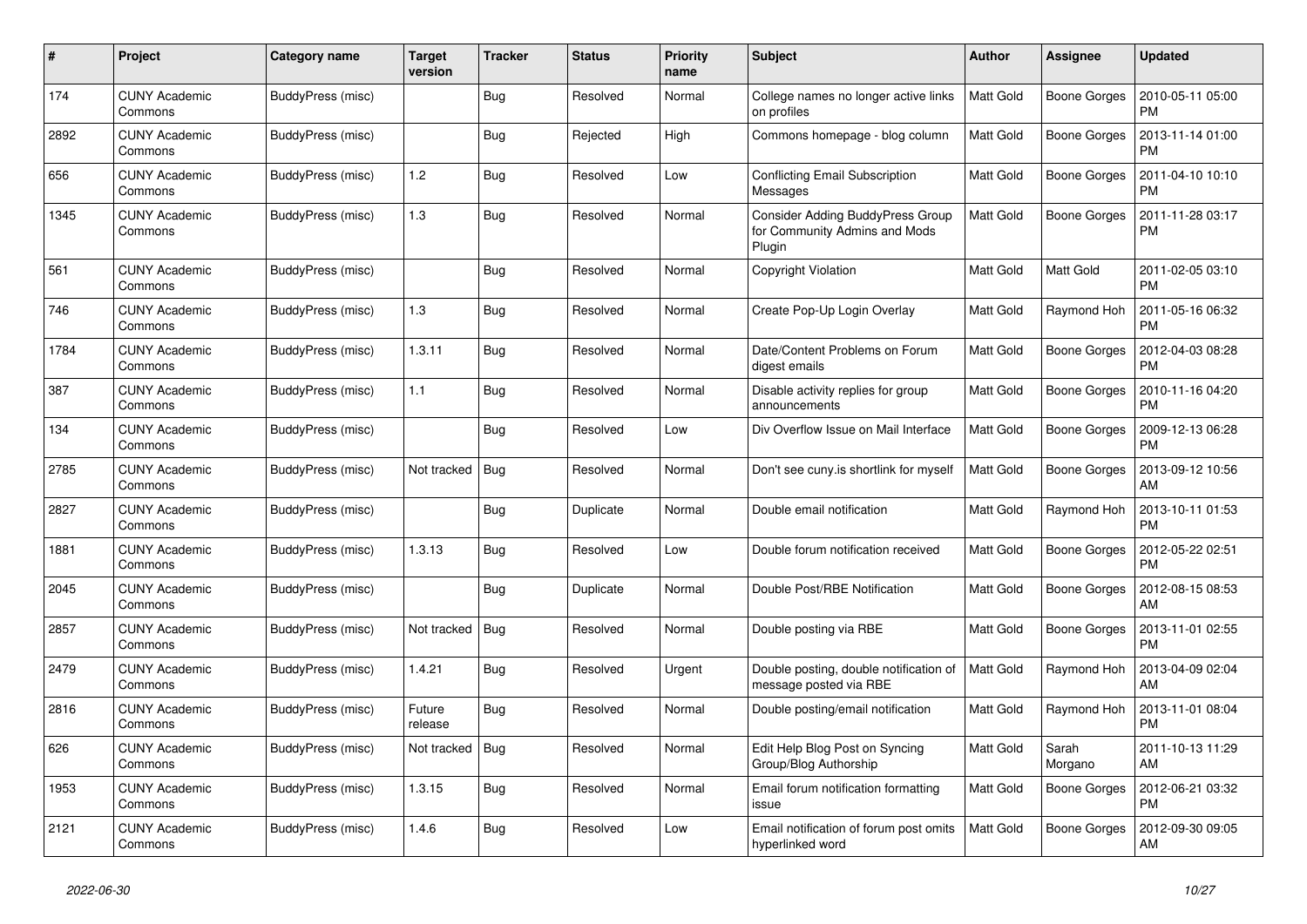| #    | Project                         | Category name     | <b>Target</b><br>version | <b>Tracker</b> | <b>Status</b> | <b>Priority</b><br>name | <b>Subject</b>                                                            | <b>Author</b>    | <b>Assignee</b>     | <b>Updated</b>                |
|------|---------------------------------|-------------------|--------------------------|----------------|---------------|-------------------------|---------------------------------------------------------------------------|------------------|---------------------|-------------------------------|
| 149  | <b>CUNY Academic</b><br>Commons | BuddyPress (misc) |                          | Bug            | Resolved      | Normal                  | Email Notifications and TinyMCE                                           | <b>Matt Gold</b> | <b>Boone Gorges</b> | 2010-01-08 09:33<br><b>PM</b> |
| 638  | CUNY Academic<br>Commons        | BuddyPress (misc) | 1.1.11                   | Bug            | Resolved      | Normal                  | Email Notifications Include Odd<br>Characters                             | Matt Gold        | Boone Gorges        | 2011-03-16 11:06<br>AM        |
| 450  | <b>CUNY Academic</b><br>Commons | BuddyPress (misc) |                          | Bug            | Duplicate     | Normal                  | Email Notifications Summary vs. Full<br>Posts                             | <b>Matt Gold</b> | <b>Boone Gorges</b> | 2010-12-08 07:30<br>AM        |
| 247  | <b>CUNY Academic</b><br>Commons | BuddyPress (misc) |                          | Bug            | Resolved      | Normal                  | Email problem on signup                                                   | Matt Gold        | Boone Gorges        | 2010-05-18 03:09<br><b>PM</b> |
| 241  | <b>CUNY Academic</b><br>Commons | BuddyPress (misc) |                          | Bug            | Resolved      | Normal                  | <b>Emailed Group Activity Updates</b><br><b>Contain Escape Characters</b> | <b>Matt Gold</b> | Boone Gorges        | 2010-08-25 01:30<br><b>PM</b> |
| 204  | <b>CUNY Academic</b><br>Commons | BuddyPress (misc) |                          | Bug            | Resolved      | Normal                  | Embiggen list of my groups                                                | <b>Matt Gold</b> | Boone Gorges        | 2010-05-11 05:13<br><b>PM</b> |
| 1455 | <b>CUNY Academic</b><br>Commons | BuddyPress (misc) | 1.3.1                    | Bug            | Resolved      | Normal                  | Errant error message on Groups<br>page                                    | Matt Gold        | Boone Gorges        | 2011-12-16 02:05<br><b>PM</b> |
| 674  | <b>CUNY Academic</b><br>Commons | BuddyPress (misc) | Not tracked              | <b>Bug</b>     | Rejected      | Normal                  | <b>Errant Friend Request?</b>                                             | Matt Gold        | <b>Boone Gorges</b> | 2011-04-06 11:28<br><b>PM</b> |
| 1503 | <b>CUNY Academic</b><br>Commons | BuddyPress (misc) | 1.3.3                    | Bug            | Resolved      | Normal                  | File list not showing file descriptions                                   | <b>Matt Gold</b> | Boone Gorges        | 2012-01-10 07:28<br><b>PM</b> |
| 2105 | <b>CUNY Academic</b><br>Commons | BuddyPress (misc) | 1.4.9                    | Bug            | Resolved      | Normal                  | File name in a file uploaded to group<br>contains escape characters       | Matt Gold        | Dominic Giglio      | 2012-11-01 12:02<br><b>PM</b> |
| 2387 | <b>CUNY Academic</b><br>Commons | BuddyPress (misc) | 1.4.19                   | <b>Bug</b>     | Resolved      | Low                     | File upload notifications contain<br>escape characters                    | Matt Gold        | Boone Gorges        | 2013-02-11 02:21<br><b>PM</b> |
| 2191 | <b>CUNY Academic</b><br>Commons | BuddyPress (misc) | 1.4.10                   | Bug            | Resolved      | Low                     | File upload to group doesn't register<br>as activity?                     | <b>Matt Gold</b> | Dominic Giglio      | 2012-11-11 09:28<br><b>PM</b> |
| 1400 | <b>CUNY Academic</b><br>Commons | BuddyPress (misc) | 1.2.7                    | Bug            | Resolved      | Normal                  | Firefox Login Caching Issue                                               | Matt Gold        | Boone Gorges        | 2011-12-06 05:53<br><b>PM</b> |
| 2714 | <b>CUNY Academic</b><br>Commons | BuddyPress (misc) | 1.5.0.1                  | Bug            | Resolved      | Normal                  | Font and Font Size Inconsistent in<br><b>Commons Profile</b>              | Matt Gold        | Boone Gorges        | 2013-08-23 04:17<br><b>PM</b> |
| 2712 | <b>CUNY Academic</b><br>Commons | BuddyPress (misc) | 1.5.0.1                  | <b>Bug</b>     | Resolved      | Normal                  | Font Size in BP Profile Menu Should<br>be Larger                          | <b>Matt Gold</b> | Boone Gorges        | 2013-08-23 04:36<br><b>PM</b> |
| 172  | <b>CUNY Academic</b><br>Commons | BuddyPress (misc) |                          | Bug            | Resolved      | Normal                  | Forum Notifications not working                                           | <b>Matt Gold</b> |                     | 2010-03-04 07:28<br>AM        |
| 239  | <b>CUNY Academic</b><br>Commons | BuddyPress (misc) |                          | <b>Bug</b>     | Resolved      | Normal                  | Forum Post Error                                                          | <b>Matt Gold</b> | Boone Gorges        | 2010-05-12 11:48<br>AM        |
| 1997 | <b>CUNY Academic</b><br>Commons | BuddyPress (misc) | 1.4.6                    | <b>Bug</b>     | Resolved      | Normal                  | Forum post notification didn't indicate<br>image attachments              | <b>Matt Gold</b> | Boone Gorges        | 2012-09-23 05:03<br><b>PM</b> |
| 2979 | CUNY Academic<br>Commons        | BuddyPress (misc) |                          | Bug            | Resolved      | Normal                  | Frame error in Invite Anyone                                              | <b>Matt Gold</b> | Boone Gorges        | 2014-01-29 03:53<br><b>PM</b> |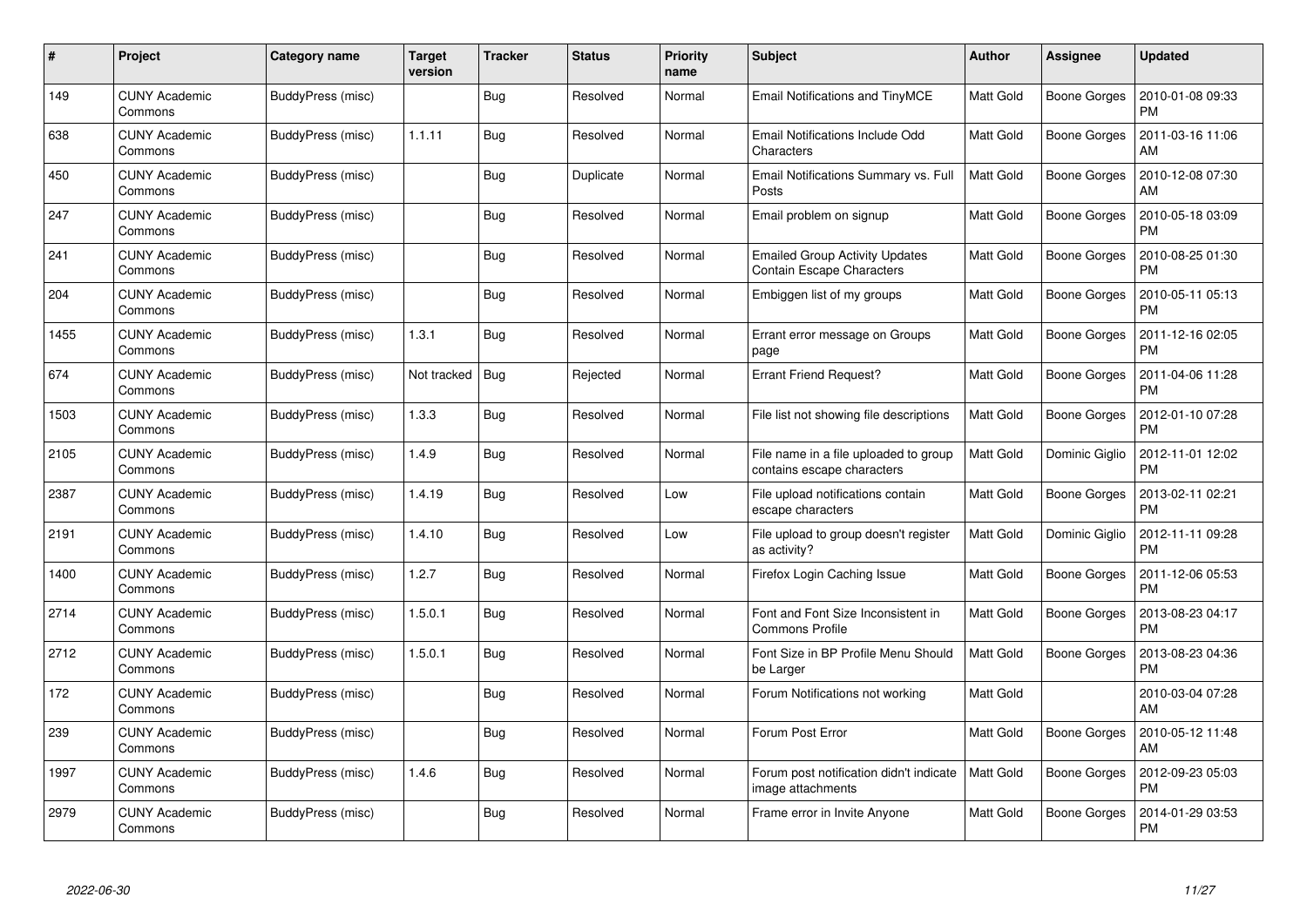| #    | Project                         | Category name     | <b>Target</b><br>version | <b>Tracker</b> | <b>Status</b> | <b>Priority</b><br>name | <b>Subject</b>                                                      | Author           | Assignee            | <b>Updated</b>                |
|------|---------------------------------|-------------------|--------------------------|----------------|---------------|-------------------------|---------------------------------------------------------------------|------------------|---------------------|-------------------------------|
| 908  | <b>CUNY Academic</b><br>Commons | BuddyPress (misc) | 1.2.4                    | Bug            | Resolved      | Normal                  | Free a BP Doc from Locked Status                                    | <b>Matt Gold</b> | <b>Boone Gorges</b> | 2011-07-02 11:15<br><b>PM</b> |
| 143  | <b>CUNY Academic</b><br>Commons | BuddyPress (misc) |                          | <b>Bug</b>     | Resolved      | Normal                  | Friendship Acceptance Error<br>Message                              | <b>Matt Gold</b> | Boone Gorges        | 2010-05-11 04:44<br>PM        |
| 2795 | <b>CUNY Academic</b><br>Commons | BuddyPress (misc) | 1.6                      | Bug            | Resolved      | Normal                  | <b>Friendship Request Acceptance</b><br>interface                   | <b>Matt Gold</b> | Chris Stein         | 2014-03-27 03:07<br><b>PM</b> |
| 466  | <b>CUNY Academic</b><br>Commons | BuddyPress (misc) | Not tracked              | Bug            | Rejected      | Normal                  | Friendship Requests coming out of<br>nowhere                        | Matt Gold        | Boone Gorges        | 2011-08-22 06:52<br><b>PM</b> |
| 2251 | <b>CUNY Academic</b><br>Commons | BuddyPress (misc) | 1.4.13                   | Bug            | Resolved      | Low                     | From address of forum notifications                                 | <b>Matt Gold</b> | Boone Gorges        | 2013-02-03 01:56<br><b>PM</b> |
| 278  | <b>CUNY Academic</b><br>Commons | BuddyPress (misc) | 1.0.1                    | Bug            | Resolved      | Normal                  | Group Blog plugin creates<br>subdirectory, not subdomain blogs      | Matt Gold        | Boone Gorges        | 2010-08-29 01:52<br><b>PM</b> |
| 2595 | <b>CUNY Academic</b><br>Commons | BuddyPress (misc) | 1.4.29                   | Bug            | Resolved      | Low                     | Group invitation script                                             | <b>Matt Gold</b> | <b>Boone Gorges</b> | 2013-06-02 04:06<br><b>PM</b> |
| 187  | <b>CUNY Academic</b><br>Commons | BuddyPress (misc) |                          | Bug            | Resolved      | Normal                  | Group Member unable to be<br>promoted to admin status               | <b>Matt Gold</b> | Boone Gorges        | 2010-04-02 09:26<br><b>PM</b> |
| 30   | <b>CUNY Academic</b><br>Commons | BuddyPress (misc) |                          | Bug            | Resolved      | Normal                  | Hidden Forum Activity Showing up in<br>News Feed                    | <b>Matt Gold</b> | <b>Boone Gorges</b> | 2009-09-30 02:51<br><b>PM</b> |
| 220  | <b>CUNY Academic</b><br>Commons | BuddyPress (misc) |                          | Bug            | Resolved      | High                    | Hidden Groups showing up in<br>homepage group listing               | Matt Gold        | Boone Gorges        | 2010-05-07 10:30<br>AM        |
| 2596 | <b>CUNY Academic</b><br>Commons | BuddyPress (misc) |                          | <b>Bug</b>     | Rejected      | Normal                  | Homepage Recent blog posts widget<br>display                        | <b>Matt Gold</b> | Boone Gorges        | 2013-05-23 10:50<br><b>PM</b> |
| 660  | <b>CUNY Academic</b><br>Commons | BuddyPress (misc) | 1.2                      | <b>Bug</b>     | Resolved      | Low                     | HTML Markup appears in activity<br>comment                          | <b>Matt Gold</b> | Boone Gorges        | 2011-04-04 02:39<br>PM        |
| 661  | <b>CUNY Academic</b><br>Commons | BuddyPress (misc) | 1.2                      | Bug            | Resolved      | Low                     | HTML Special Characters Appear in<br><b>Email Notification Text</b> | <b>Matt Gold</b> | Raymond Hoh         | 2011-05-04 08:55<br>AM        |
| 152  | <b>CUNY Academic</b><br>Commons | BuddyPress (misc) |                          | <b>Bug</b>     | Resolved      | Normal                  | HTML Tags Added to Email<br><b>Notifications</b>                    | <b>Matt Gold</b> | Boone Gorges        | 2010-05-11 04:52<br><b>PM</b> |
| 2798 | <b>CUNY Academic</b><br>Commons | BuddyPress (misc) | 1.5.4                    | <b>Bug</b>     | Resolved      | Normal                  | IE10 Profile Display Errors                                         | <b>Matt Gold</b> | Raymond Hoh         | 2013-09-25 03:33<br><b>PM</b> |
| 2014 | <b>CUNY Academic</b><br>Commons | BuddyPress (misc) | 1.5                      | Bug            | Resolved      | Normal                  | Improper margins on Members<br>Directory                            | <b>Matt Gold</b> | Dominic Giglio      | 2012-12-18 10:37<br>AM        |
| 1990 | <b>CUNY Academic</b><br>Commons | BuddyPress (misc) | 1.3.17                   | Bug            | Resolved      | Low                     | In Forum post list, member avatar<br>partially obscures member name | Matt Gold        | Boone Gorges        | 2012-07-29 08:42<br><b>PM</b> |
| 215  | <b>CUNY Academic</b><br>Commons | BuddyPress (misc) |                          | Bug            | Resolved      | Low                     | Inaccurate dates on group page`                                     | Matt Gold        | <b>Boone Gorges</b> | 2010-05-12 12:11<br><b>PM</b> |
| 2116 | CUNY Academic<br>Commons        | BuddyPress (misc) | 1.4.31                   | Bug            | Resolved      | Normal                  | Include failed message in RBE<br><b>Failure Notification</b>        | <b>Matt Gold</b> | Raymond Hoh         | 2013-07-08 11:01<br>PM        |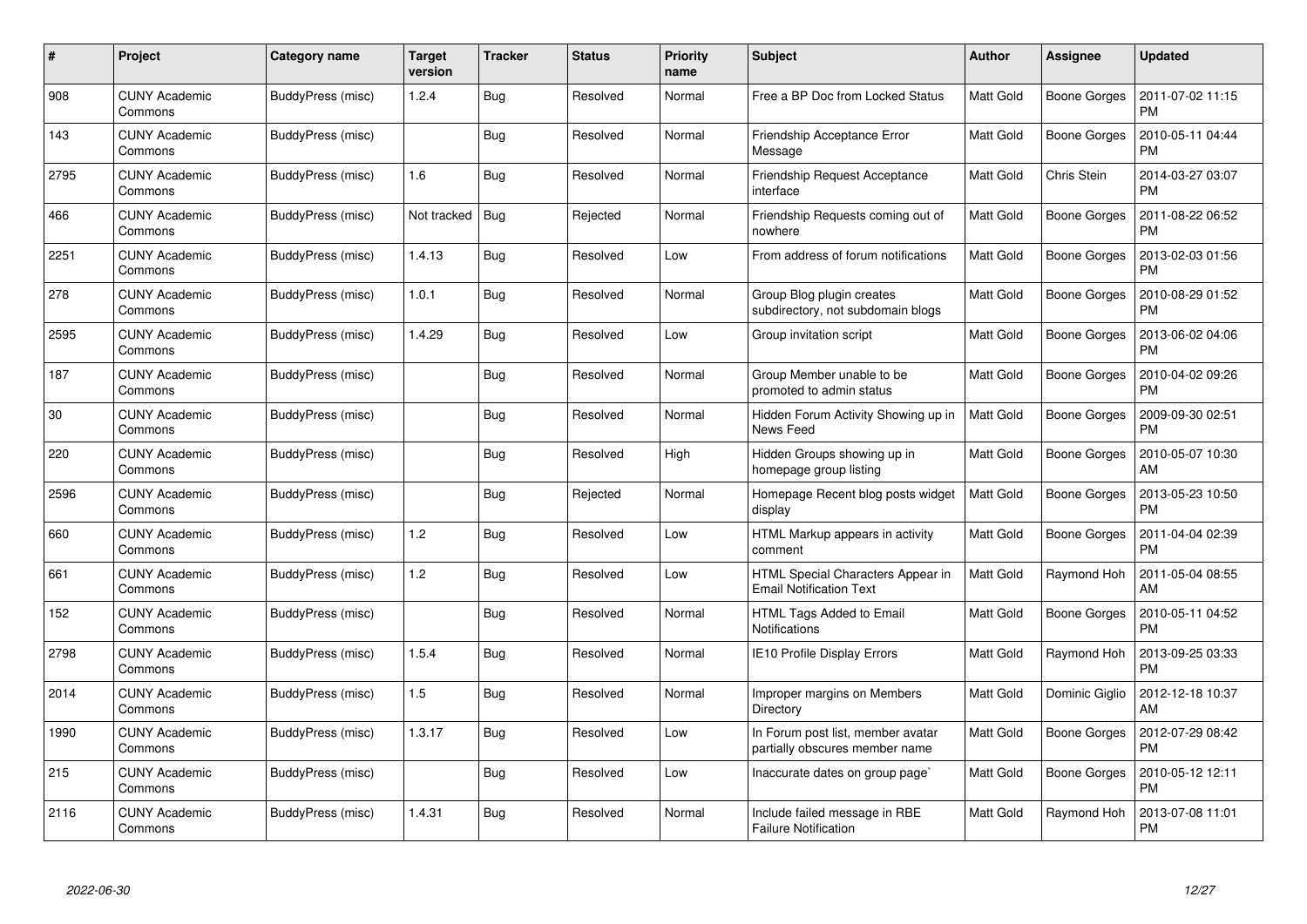| #     | Project                         | Category name     | <b>Target</b><br>version | <b>Tracker</b> | <b>Status</b> | <b>Priority</b><br>name | <b>Subject</b>                                                     | <b>Author</b>    | <b>Assignee</b>     | <b>Updated</b>                |
|-------|---------------------------------|-------------------|--------------------------|----------------|---------------|-------------------------|--------------------------------------------------------------------|------------------|---------------------|-------------------------------|
| 180   | <b>CUNY Academic</b><br>Commons | BuddyPress (misc) |                          | Bug            | Resolved      | Normal                  | Incorrect Link on Friendship Request<br><b>Notification Issues</b> | <b>Matt Gold</b> | <b>Boone Gorges</b> | 2010-03-13 08:47<br>AM        |
| 240   | <b>CUNY Academic</b><br>Commons | BuddyPress (misc) |                          | Bug            | Resolved      | Normal                  | Invite Anyone - CUNY email domain<br>produces error                | <b>Matt Gold</b> | Boone Gorges        | 2010-05-14 12:39<br><b>PM</b> |
| 507   | <b>CUNY Academic</b><br>Commons | BuddyPress (misc) | 1.1.6                    | <b>Bug</b>     | Resolved      | High                    | Invite Anyone Rejects CUNY Email<br>Addresses                      | <b>Matt Gold</b> | <b>Boone Gorges</b> | 2010-12-21 11:26<br>AM        |
| 351   | <b>CUNY Academic</b><br>Commons | BuddyPress (misc) | Not tracked              | <b>Bug</b>     | Rejected      | Normal                  | Invited Group Members Aren't<br>Automatically Added to Groups      | <b>Matt Gold</b> | Boone Gorges        | 2011-08-22 06:54<br><b>PM</b> |
| 2730  | <b>CUNY Academic</b><br>Commons | BuddyPress (misc) |                          | Bug            | Duplicate     | Normal                  | Limits on Publications Entry Field                                 | <b>Matt Gold</b> | Boone Gorges        | 2013-08-29 09:36<br>AM        |
| 2188  | <b>CUNY Academic</b><br>Commons | BuddyPress (misc) | 1.4.9                    | Bug            | Resolved      | Normal                  | Line Spacing/Breaks on BP Docs                                     | <b>Matt Gold</b> | Chris Stein         | 2012-11-01 03:15<br><b>PM</b> |
| 130   | <b>CUNY Academic</b><br>Commons | BuddyPress (misc) |                          | Bug            | Resolved      | Normal                  | Link to Blog on Group Pages leads<br>back to Group                 | <b>Matt Gold</b> | Boone Gorges        | 2009-12-10 01:28<br><b>PM</b> |
| 614   | <b>CUNY Academic</b><br>Commons | BuddyPress (misc) | 1.1.10                   | Bug            | Rejected      | Low                     | Log out button on BP Admin bar<br>covers logo                      | <b>Matt Gold</b> | Boone Gorges        | 2011-03-04 05:58<br><b>PM</b> |
| 1558  | <b>CUNY Academic</b><br>Commons | BuddyPress (misc) | 1.3.6                    | <b>Bug</b>     | Resolved      | Normal                  | Login Issues                                                       | <b>Matt Gold</b> | Boone Gorges        | 2012-02-08 06:40<br><b>PM</b> |
| 540   | <b>CUNY Academic</b><br>Commons | BuddyPress (misc) | 1.1.8                    | <b>Bug</b>     | Resolved      | Normal                  | Long BP Group Doc Names Hide<br><b>Edit/Delete Options</b>         | <b>Matt Gold</b> | <b>Boone Gorges</b> | 2011-02-02 10:58<br>AM        |
| 2944  | CUNY Academic<br>Commons        | BuddyPress (misc) | 1.5.13                   | Bug            | Resolved      | Normal                  | Long load time on send invites group<br>pages                      | Matt Gold        | Boone Gorges        | 2014-01-02 02:50<br><b>PM</b> |
| 3058  | <b>CUNY Academic</b><br>Commons | BuddyPress (misc) | 1.5.18.1                 | <b>Bug</b>     | Resolved      | Urgent                  | Main navigation bar not working                                    | Matt Gold        | Boone Gorges        | 2014-02-21 09:28<br>AM        |
| 12353 | <b>CUNY Academic</b><br>Commons | BuddyPress (misc) | Not tracked              | <b>Bug</b>     | Abandoned     | Normal                  | Member filtering not working                                       | <b>Matt Gold</b> | Boone Gorges        | 2020-03-10 11:14<br>АM        |
| 363   | <b>CUNY Academic</b><br>Commons | BuddyPress (misc) | Not tracked              | Bug            | Resolved      | Normal                  | Member listed twice in group                                       | <b>Matt Gold</b> | <b>Boone Gorges</b> | 2010-10-06 10:35<br>AM        |
| 731   | <b>CUNY Academic</b><br>Commons | BuddyPress (misc) | 1.2.1                    | <b>Bug</b>     | Resolved      | Normal                  | Member reports a problem posting to<br>a private group             | <b>Matt Gold</b> | Boone Gorges        | 2011-05-03 07:10<br><b>PM</b> |
| 613   | <b>CUNY Academic</b><br>Commons | BuddyPress (misc) | 1.1.10                   | <b>Bug</b>     | Resolved      | Normal                  | Member reports group blog / group<br>member syncing                | <b>Matt Gold</b> | Boone Gorges        | 2011-03-03 09:26<br>AM        |
| 1568  | <b>CUNY Academic</b><br>Commons | BuddyPress (misc) | Not tracked              | Bug            | Resolved      | Normal                  | Member reports problem with email<br>notifications                 | <b>Matt Gold</b> |                     | 2012-02-28 10:51<br>AM        |
| 352   | <b>CUNY Academic</b><br>Commons | BuddyPress (misc) | 1.1                      | Bug            | Resolved      | Normal                  | Member reports problems with avatar<br>cropping                    | Matt Gold        | <b>Boone Gorges</b> | 2010-11-16 05:07<br><b>PM</b> |
| 531   | CUNY Academic<br>Commons        | BuddyPress (misc) | 1.1.7                    | <b>Bug</b>     | Resolved      | Low                     | Member reports problems with avatar<br>cropping                    | <b>Matt Gold</b> | Boone Gorges        | 2011-01-04 05:10<br>PM        |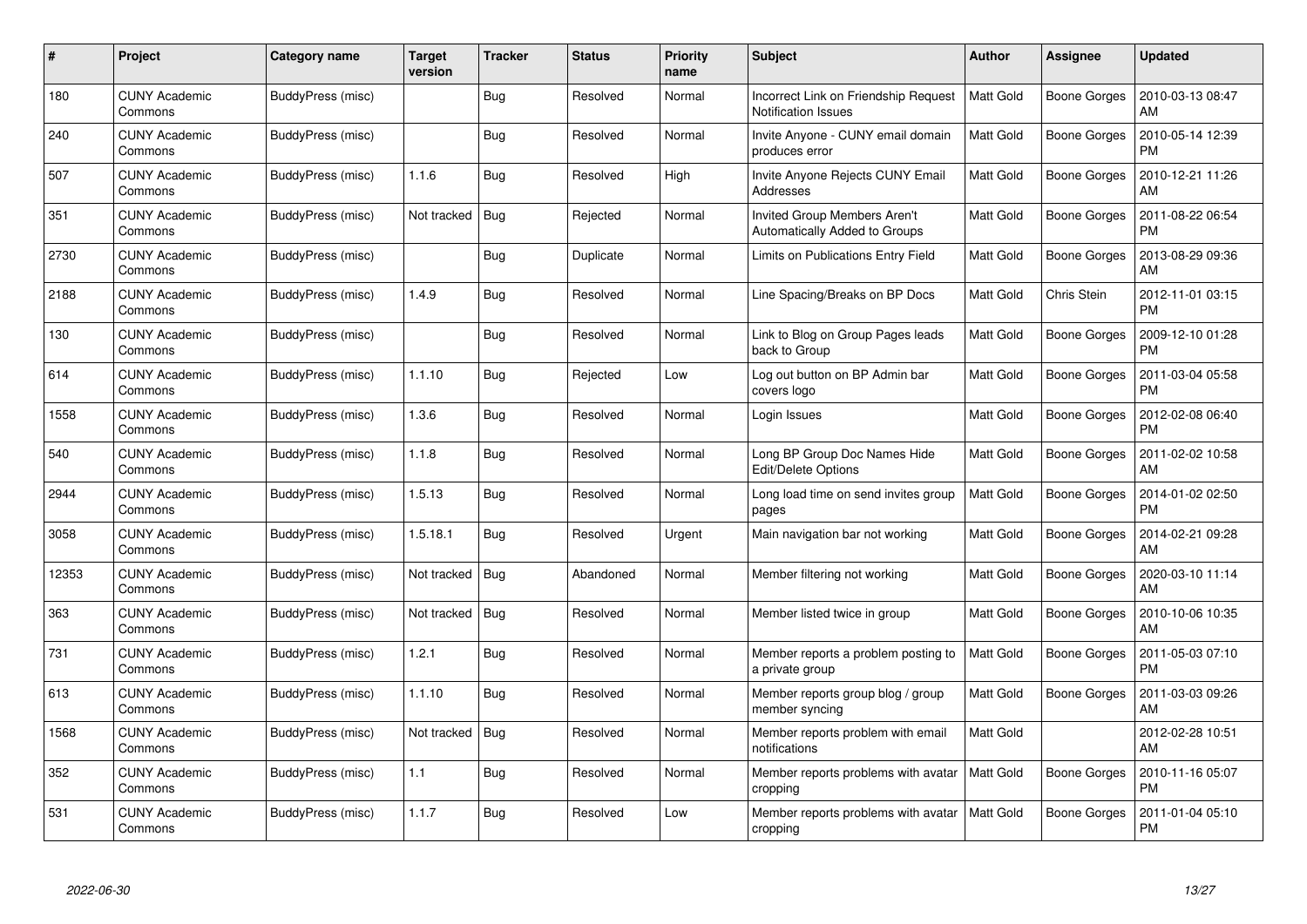| #    | Project                         | Category name     | <b>Target</b><br>version | <b>Tracker</b> | <b>Status</b> | <b>Priority</b><br>name | <b>Subject</b>                                                      | <b>Author</b>    | <b>Assignee</b>     | <b>Updated</b>                |
|------|---------------------------------|-------------------|--------------------------|----------------|---------------|-------------------------|---------------------------------------------------------------------|------------------|---------------------|-------------------------------|
| 568  | <b>CUNY Academic</b><br>Commons | BuddyPress (misc) | 1.1.10                   | Bug            | Resolved      | High                    | Member reports trouble uploading<br>documents to groups             | <b>Matt Gold</b> | <b>Boone Gorges</b> | 2011-02-10 02:33<br><b>PM</b> |
| 612  | <b>CUNY Academic</b><br>Commons | BuddyPress (misc) | 1.1.10                   | Bug            | Resolved      | Normal                  | Member reports trouble uploading<br>documents to groups             | <b>Matt Gold</b> | Boone Gorges        | 2011-03-07 10:12<br><b>PM</b> |
| 159  | <b>CUNY Academic</b><br>Commons | BuddyPress (misc) |                          | Bug            | Resolved      | Normal                  | Member reports trouble with<br><b>Notification Settings</b>         | Matt Gold        | Boone Gorges        | 2010-05-11 04:50<br><b>PM</b> |
| 605  | <b>CUNY Academic</b><br>Commons | BuddyPress (misc) | 1.1.10                   | Bug            | Rejected      | Normal                  | Member search on Group Invite Page<br>Not Working                   | <b>Matt Gold</b> | Boone Gorges        | 2011-02-24 11:41<br><b>PM</b> |
| 279  | <b>CUNY Academic</b><br>Commons | BuddyPress (misc) | 1.1                      | <b>Bug</b>     | Rejected      | Normal                  | Members Report Problems with<br><b>Notifications</b>                | <b>Matt Gold</b> | <b>Boone Gorges</b> | 2010-11-16 04:37<br><b>PM</b> |
| 209  | <b>CUNY Academic</b><br>Commons | BuddyPress (misc) |                          | Bug            | Resolved      | High                    | Members Report that Forum<br>Attachments not working                | <b>Matt Gold</b> | <b>Boone Gorges</b> | 2010-05-14 12:13<br><b>PM</b> |
| 574  | <b>CUNY Academic</b><br>Commons | BuddyPress (misc) | 1.1.10                   | Bug            | Resolved      | High                    | Members unable to read documents<br>posted to groups                | <b>Matt Gold</b> | <b>Boone Gorges</b> | 2011-02-10 03:01<br><b>PM</b> |
| 451  | <b>CUNY Academic</b><br>Commons | BuddyPress (misc) | Not tracked              | Bug            | Resolved      | High                    | Members Unable to Upload<br>Documents to Groups                     | <b>Matt Gold</b> | Boone Gorges        | 2010-12-09 12:32<br><b>PM</b> |
| 3190 | <b>CUNY Academic</b><br>Commons | BuddyPress (misc) | 1.6.3                    | <b>Bug</b>     | Resolved      | Normal                  | Mention link on Member Profile<br>Leads to SiteWide activity stream | <b>Matt Gold</b> | <b>Boone Gorges</b> | 2014-05-12 02:53<br><b>PM</b> |
| 533  | <b>CUNY Academic</b><br>Commons | BuddyPress (misc) | 1.1.8                    | Bug            | Resolved      | Normal                  | Minor CSS issue on group page                                       | <b>Matt Gold</b> | Boone Gorges        | 2011-02-02 09:44<br>AM        |
| 3343 | <b>CUNY Academic</b><br>Commons | BuddyPress (misc) | 1.6.11                   | Bug            | Resolved      | Low                     | Minor Email display error                                           | <b>Matt Gold</b> | <b>Boone Gorges</b> | 2014-08-01 10:01<br>AM        |
| 2791 | <b>CUNY Academic</b><br>Commons | BuddyPress (misc) | 1.5.19                   | Bug            | Rejected      | Normal                  | Modify yellow profile bar alert                                     | <b>Matt Gold</b> | Chris Stein         | 2014-02-21 03:52<br><b>PM</b> |
| 2786 | <b>CUNY Academic</b><br>Commons | BuddyPress (misc) | 1.5.3                    | Bug            | Resolved      | Normal                  | Move position of close window<br>checkbox on overlay                | <b>Matt Gold</b> | Boone Gorges        | 2013-09-19 12:07<br><b>PM</b> |
| 320  | <b>CUNY Academic</b><br>Commons | BuddyPress (misc) | Not tracked              | <b>Bug</b>     | Resolved      | Normal                  | Multiple listings of account in BP<br>group                         | <b>Matt Gold</b> | Boone Gorges        | 2010-09-01 07:37<br>AM        |
| 323  | <b>CUNY Academic</b><br>Commons | BuddyPress (misc) | 1.0.3                    | <b>Bug</b>     | Resolved      | Normal                  | Multiple listings of member account in<br>BP group                  | Matt Gold        | <b>Boone Gorges</b> | 2010-09-08 02:40<br><b>PM</b> |
| 1453 | <b>CUNY Academic</b><br>Commons | BuddyPress (misc) |                          | Bug            | Rejected      | High                    | Multiple problems with featured<br>image widget for blog posts      | <b>Matt Gold</b> | Dominic Giglio      | 2012-07-02 04:22<br><b>PM</b> |
| 249  | <b>CUNY Academic</b><br>Commons | BuddyPress (misc) |                          | <b>Bug</b>     | Resolved      | Normal                  | New group contains activity stream<br>post from older group         | <b>Matt Gold</b> | <b>Boone Gorges</b> | 2010-05-20 03:00<br><b>PM</b> |
| 3219 | <b>CUNY Academic</b><br>Commons | BuddyPress (misc) | 1.6.7                    | Bug            | Resolved      | Normal                  | new groupblog post emails not<br>being sent as HTML                 | Matt Gold        | Raymond Hoh         | 2014-06-23 08:36<br>AM        |
| 1495 | <b>CUNY Academic</b><br>Commons | BuddyPress (misc) | 1.3.3                    | Bug            | Rejected      | Low                     | Newest Member Filter on homepage<br>not working                     | <b>Matt Gold</b> | Boone Gorges        | 2011-12-22 11:29<br>AM        |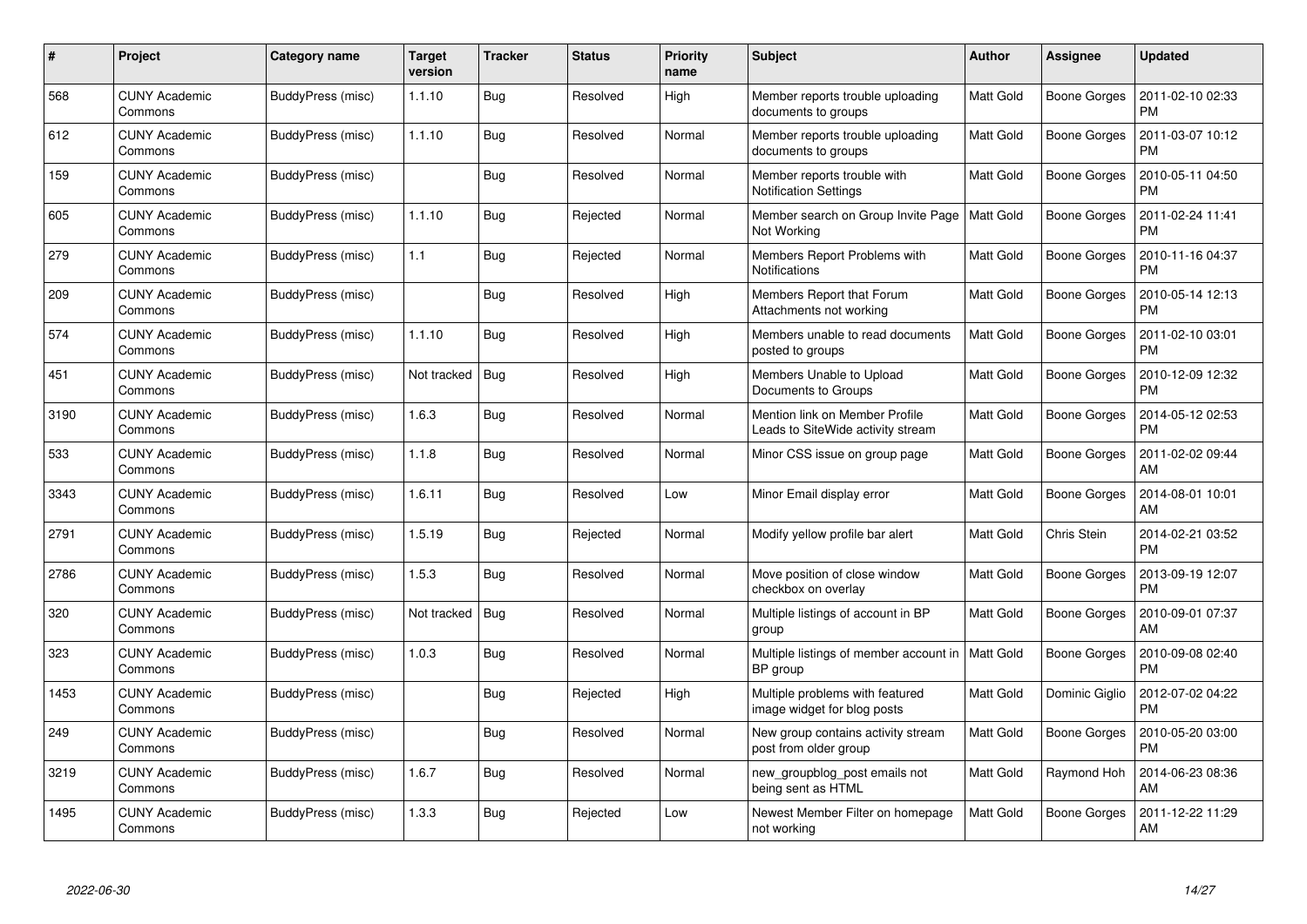| #    | Project                         | Category name     | <b>Target</b><br>version | <b>Tracker</b> | <b>Status</b> | <b>Priority</b><br>name | <b>Subject</b>                                                                      | Author           | <b>Assignee</b>     | <b>Updated</b>                |
|------|---------------------------------|-------------------|--------------------------|----------------|---------------|-------------------------|-------------------------------------------------------------------------------------|------------------|---------------------|-------------------------------|
| 2057 | <b>CUNY Academic</b><br>Commons | BuddyPress (misc) | 1.4.3                    | <b>Bug</b>     | Resolved      | Normal                  | Newest/Active/Popular Filters Not<br>working on Homepage List of<br>Groups, Members | <b>Matt Gold</b> | <b>Boone Gorges</b> | 2012-08-23 03:18<br><b>PM</b> |
| 538  | <b>CUNY Academic</b><br>Commons | BuddyPress (misc) | 1.1.8                    | Bug            | Resolved      | Normal                  | News feed assigns incorrect<br>trackback origins                                    | <b>Matt Gold</b> | <b>Boone Gorges</b> | 2011-02-02 11:22<br>AM        |
| 346  | <b>CUNY Academic</b><br>Commons | BuddyPress (misc) | 1.0.3                    | <b>Bug</b>     | Resolved      | High                    | News Nav Bar Link on Wiki Pages<br>Points to Wrong Page                             | Matt Gold        | Boone Gorges        | 2010-09-20 05:28<br><b>PM</b> |
| 222  | <b>CUNY Academic</b><br>Commons | BuddyPress (misc) |                          | <b>Bug</b>     | Resolved      | High                    | No way for group admins to invite<br>new members                                    | <b>Matt Gold</b> | <b>Boone Gorges</b> | 2010-05-11 09:02<br><b>PM</b> |
| 1614 | <b>CUNY Academic</b><br>Commons | BuddyPress (misc) | 1.3.11                   | <b>Bug</b>     | Resolved      | Normal                  | Non-CUNY Sign-Up Code<br><b>Disappears After Creation</b>                           | Matt Gold        | <b>Boone Gorges</b> | 2012-04-05 01:50<br>AM        |
| 1571 | <b>CUNY Academic</b><br>Commons | BuddyPress (misc) | 1.3.6                    | <b>Bug</b>     | Resolved      | Low                     | Non-CUNY Sign-Up Code Pages<br>Published                                            | <b>Matt Gold</b> | <b>Boone Gorges</b> | 2012-02-08 04:46<br><b>PM</b> |
| 1498 | <b>CUNY Academic</b><br>Commons | BuddyPress (misc) | 1.3.3                    | Bug            | Resolved      | Normal                  | Non-Logged in User Redirect Feature<br>not working                                  | <b>Matt Gold</b> | <b>Boone Gorges</b> | 2012-01-11 04:57<br><b>PM</b> |
| 458  | CUNY Academic<br>Commons        | BuddyPress (misc) | 1.1.3                    | <b>Bug</b>     | Resolved      | Normal                  | Notifications Not Received for Own<br>Messages                                      | Matt Gold        | <b>Boone Gorges</b> | 2010-12-13 08:28<br><b>PM</b> |
| 1143 | <b>CUNY Academic</b><br>Commons | BuddyPress (misc) | 1.2.5                    | Bug            | Resolved      | Normal                  | Notifications of Old Posts                                                          | Matt Gold        |                     | 2011-08-30 09:56<br><b>PM</b> |
| 154  | <b>CUNY Academic</b><br>Commons | BuddyPress (misc) |                          | <b>Bug</b>     | Resolved      | Low                     | Order of posts on Forum page                                                        | Matt Gold        | <b>Boone Gorges</b> | 2010-05-11 04:53<br><b>PM</b> |
| 1859 | <b>CUNY Academic</b><br>Commons | BuddyPress (misc) | 1.3.13                   | <b>Bug</b>     | Resolved      | Low                     | Orthographical error on page in the<br>sign-up process                              | Matt Gold        | <b>Boone Gorges</b> | 2012-05-02 11:43<br>AM        |
| 2176 | <b>CUNY Academic</b><br>Commons | BuddyPress (misc) | 1.4.9                    | Bug            | Rejected      | Normal                  | Page error upon accepting group<br>membership request                               | <b>Matt Gold</b> | Dominic Giglio      | 2012-11-01 09:48<br><b>PM</b> |
| 2159 | <b>CUNY Academic</b><br>Commons | BuddyPress (misc) | 1.4.24                   | Bug            | Resolved      | Normal                  | Page redirection after accepting<br>group invite                                    | <b>Matt Gold</b> | Dominic Giglio      | 2013-04-11 08:00<br><b>PM</b> |
| 3995 | CUNY Academic<br>Commons        | BuddyPress (misc) | Not tracked              | Bug            | Resolved      | Normal                  | Possible People Page filter error                                                   | Matt Gold        | <b>Boone Gorges</b> | 2015-04-16 07:51<br>AM        |
| 3853 | <b>CUNY Academic</b><br>Commons | BuddyPress (misc) | 1.7.16                   | <b>Bug</b>     | Resolved      | High                    | Post erroneously ascribed to wrong<br>author in activity feed                       | <b>Matt Gold</b> | Raymond Hoh         | 2015-03-21 01:13<br><b>PM</b> |
| 778  | <b>CUNY Academic</b><br>Commons | BuddyPress (misc) | 1.2.2                    | Bug            | Resolved      | Normal                  | Private BP Docs Comment<br>Notification in RSS Feed                                 | <b>Matt Gold</b> | <b>Boone Gorges</b> | 2011-06-02 09:29<br>AM        |
| 185  | <b>CUNY Academic</b><br>Commons | BuddyPress (misc) |                          | <b>Bug</b>     | Resolved      | Immediate               | Private Group Info/Documents on<br><b>Activity Stream</b>                           | <b>Matt Gold</b> | <b>Boone Gorges</b> | 2010-05-11 05:01<br><b>PM</b> |
| 2706 | <b>CUNY Academic</b><br>Commons | BuddyPress (misc) | 1.6.4                    | <b>Bug</b>     | Resolved      | Normal                  | Problem sending group invitations                                                   | <b>Matt Gold</b> | <b>Boone Gorges</b> | 2014-05-18 11:36<br>AM        |
| 1545 | <b>CUNY Academic</b><br>Commons | BuddyPress (misc) | 1.3.5                    | Bug            | Resolved      | Normal                  | Problem with BP Doc Comment Edit<br>Icon in Forums                                  | Matt Gold        | <b>Boone Gorges</b> | 2012-01-16 06:14<br><b>PM</b> |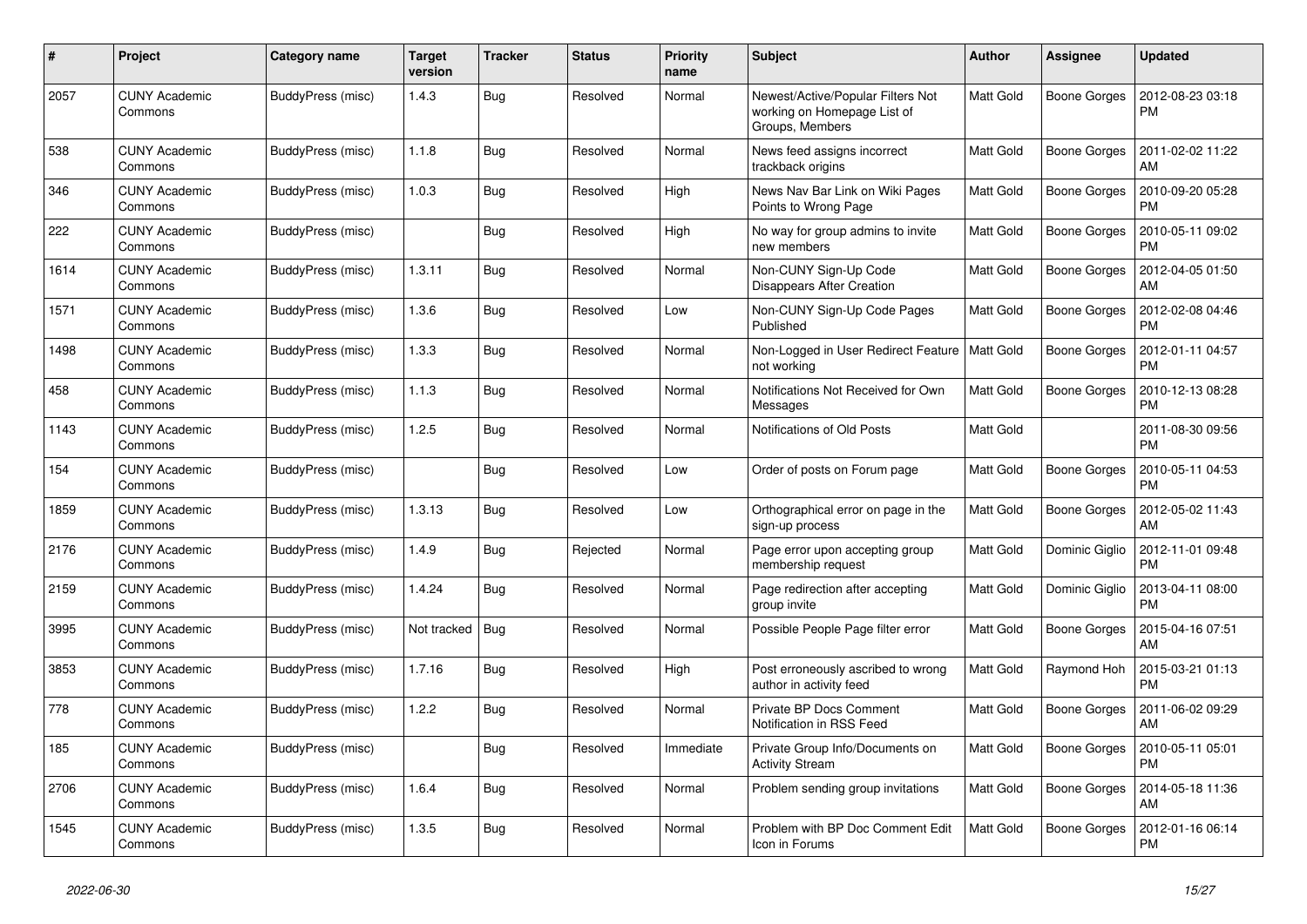| #    | Project                         | Category name     | <b>Target</b><br>version | <b>Tracker</b> | <b>Status</b> | <b>Priority</b><br>name | <b>Subject</b>                                                                    | <b>Author</b>    | Assignee            | <b>Updated</b>                |
|------|---------------------------------|-------------------|--------------------------|----------------|---------------|-------------------------|-----------------------------------------------------------------------------------|------------------|---------------------|-------------------------------|
| 155  | <b>CUNY Academic</b><br>Commons | BuddyPress (misc) |                          | Bug            | Resolved      | Normal                  | Problem with Group Blog<br><b>BuddyPress Plugin</b>                               | <b>Matt Gold</b> | <b>Boone Gorges</b> | 2010-01-23 07:19<br>AM        |
| 2691 | <b>CUNY Academic</b><br>Commons | BuddyPress (misc) |                          | Bug            | Rejected      | Normal                  | Problems inviting members to a<br>group                                           | <b>Matt Gold</b> | Dominic Giglio      | 2015-01-02 03:12<br><b>PM</b> |
| 1294 | <b>CUNY Academic</b><br>Commons | BuddyPress (misc) | Not tracked              | <b>Bug</b>     | Resolved      | Normal                  | Profile Field Search by College Not<br><b>Working Correctly</b>                   | <b>Matt Gold</b> | Boone Gorges        | 2011-12-09 07:11<br>AM        |
| 2735 | <b>CUNY Academic</b><br>Commons | BuddyPress (misc) | 1.5.1                    | Bug            | Resolved      | Normal                  | Profile Incorrectly Shortens About<br>You Field                                   | <b>Matt Gold</b> | Boone Gorges        | 2013-08-28 11:36<br>AM        |
| 2821 | <b>CUNY Academic</b><br>Commons | BuddyPress (misc) |                          | Bug            | Duplicate     | Normal                  | RBE attempted double posts                                                        | Matt Gold        | Raymond Hoh         | 2013-10-11 01:53<br>PM        |
| 2046 | <b>CUNY Academic</b><br>Commons | BuddyPress (misc) | 1.4.3                    | <b>Bug</b>     | Resolved      | High                    | <b>RBE Delayed Post</b>                                                           | <b>Matt Gold</b> | Raymond Hoh         | 2012-08-27 11:55<br>AM        |
| 2091 | <b>CUNY Academic</b><br>Commons | BuddyPress (misc) | Not tracked              | Bug            | Resolved      | Normal                  | <b>RBE Down</b>                                                                   | <b>Matt Gold</b> | Raymond Hoh         | 2012-09-02 06:00<br><b>PM</b> |
| 2052 | <b>CUNY Academic</b><br>Commons | BuddyPress (misc) |                          | Bug            | Rejected      | Normal                  | <b>RBE Not Enabled?</b>                                                           | <b>Matt Gold</b> | <b>Boone Gorges</b> | 2012-08-18 09:16<br><b>PM</b> |
| 2040 | <b>CUNY Academic</b><br>Commons | BuddyPress (misc) | 1.4.2                    | <b>Bug</b>     | Resolved      | Normal                  | RBE on BP Docs Edits?                                                             | <b>Matt Gold</b> | <b>Boone Gorges</b> | 2012-08-14 08:13<br>AM        |
| 1979 | <b>CUNY Academic</b><br>Commons | BuddyPress (misc) | 1.4                      | Bug            | Rejected      | Normal                  | Received two notifications of an<br>activity update                               | <b>Matt Gold</b> | Boone Gorges        | 2012-07-12 10:43<br>AM        |
| 1794 | <b>CUNY Academic</b><br>Commons | BuddyPress (misc) | 1.3.10                   | <b>Bug</b>     | Resolved      | Normal                  | Remove "Notice anything new"<br>notification                                      | <b>Matt Gold</b> | Boone Gorges        | 2012-03-29 09:45<br><b>PM</b> |
| 2415 | <b>CUNY Academic</b><br>Commons | BuddyPress (misc) | 1.4.19                   | Bug            | Resolved      | Normal                  | Remove "Popular" link on homepage<br>members widget                               | Matt Gold        | Boone Gorges        | 2013-02-12 10:05<br><b>PM</b> |
| 47   | <b>CUNY Academic</b><br>Commons | BuddyPress (misc) |                          | Bug            | Resolved      | Normal                  | Request to Join Group Lost                                                        | Matt Gold        |                     | 2009-10-19 04:08<br><b>PM</b> |
| 763  | <b>CUNY Academic</b><br>Commons | BuddyPress (misc) | 1.2.3                    | Bug            | Resolved      | Low                     | Resaving BP Docs Preferences on<br>Same Setting Produces Unclear Error<br>Message | <b>Matt Gold</b> | <b>Boone Gorges</b> | 2011-06-02 09:19<br>AM        |
| 762  | <b>CUNY Academic</b><br>Commons | BuddyPress (misc) |                          | <b>Bug</b>     | Resolved      | Normal                  | <b>Resolve Email Notification Problems</b><br>with Lehman addresses               | <b>Matt Gold</b> |                     | 2012-02-28 10:52<br>AM        |
| 590  | <b>CUNY Academic</b><br>Commons | BuddyPress (misc) | Not tracked              | Bug            | Resolved      | Normal                  | Roadmap Discussion                                                                | <b>Matt Gold</b> | <b>Boone Gorges</b> | 2011-08-22 06:51<br>PM        |
| 53   | <b>CUNY Academic</b><br>Commons | BuddyPress (misc) |                          | <b>Bug</b>     | Resolved      | Normal                  | Search on Group Page Not Working,<br>Leads to Home Page                           | <b>Matt Gold</b> | Boone Gorges        | 2009-10-22 10:51<br>AM        |
| 256  | <b>CUNY Academic</b><br>Commons | BuddyPress (misc) | Not tracked              | Bug            | Resolved      | High                    | Security warnings on site                                                         | <b>Matt Gold</b> | <b>Boone Gorges</b> | 2014-05-01 09:23<br>AM        |
| 2763 | <b>CUNY Academic</b><br>Commons | BuddyPress (misc) |                          | Bug            | Rejected      | Normal                  | Send Invites Page Hang                                                            | <b>Matt Gold</b> | <b>Boone Gorges</b> | 2013-08-29 09:33<br>AM        |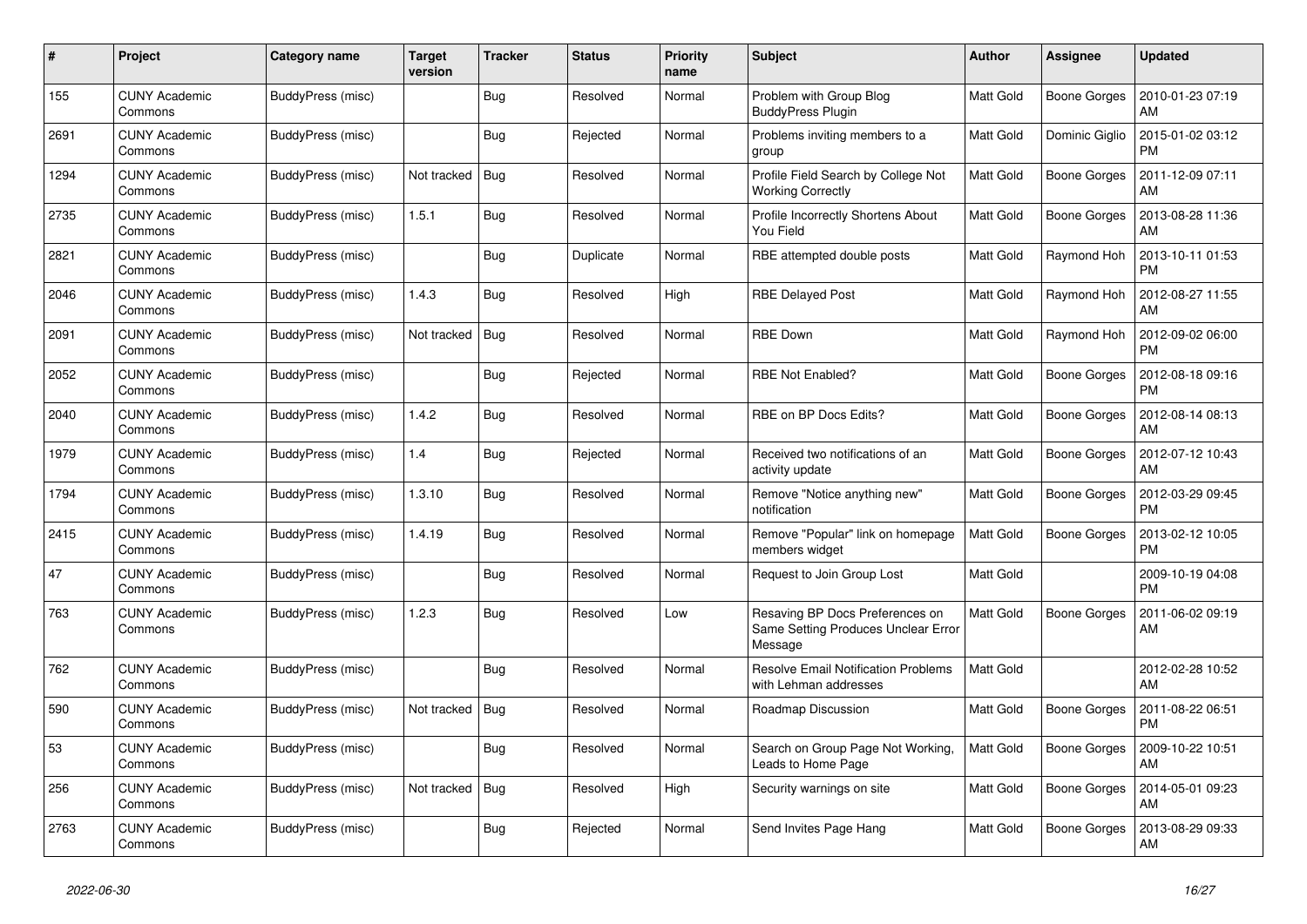| #    | Project                         | Category name     | <b>Target</b><br>version | <b>Tracker</b> | <b>Status</b> | <b>Priority</b><br>name | <b>Subject</b>                                                | <b>Author</b>    | <b>Assignee</b>     | <b>Updated</b>                |
|------|---------------------------------|-------------------|--------------------------|----------------|---------------|-------------------------|---------------------------------------------------------------|------------------|---------------------|-------------------------------|
| 2385 | <b>CUNY Academic</b><br>Commons | BuddyPress (misc) | 1.4.18                   | Bug            | Resolved      | Normal                  | Sitewide nav bar not appearing                                | <b>Matt Gold</b> | Boone Gorges        | 2013-01-24 10:21<br>AM        |
| 1451 | <b>CUNY Academic</b><br>Commons | BuddyPress (misc) | 1.3.1                    | Bug            | Resolved      | Normal                  | Social Media Profile Icons Not<br>Showing Up Automatically?   | <b>Matt Gold</b> | Boone Gorges        | 2011-12-15 07:06<br><b>PM</b> |
| 244  | <b>CUNY Academic</b><br>Commons | BuddyPress (misc) |                          | Bug            | Rejected      | Low                     | Some notifications persist after being<br>clicked             | <b>Matt Gold</b> | <b>Boone Gorges</b> | 2014-05-01 09:20<br>AM        |
| 2220 | <b>CUNY Academic</b><br>Commons | BuddyPress (misc) | 1.4.11                   | Bug            | Resolved      | Low                     | Spacing error on BP Doc comments                              | <b>Matt Gold</b> | Dominic Giglio      | 2012-11-20 03:47<br><b>PM</b> |
| 2221 | <b>CUNY Academic</b><br>Commons | BuddyPress (misc) |                          | <b>Bug</b>     | Duplicate     | Low                     | Spacing error on BP Doc comments                              | <b>Matt Gold</b> | <b>Boone Gorges</b> | 2012-10-30 10:03<br>AM        |
| 181  | <b>CUNY Academic</b><br>Commons | BuddyPress (misc) |                          | Bug            | Resolved      | Low                     | spam comments showing up in<br>activity stream                | <b>Matt Gold</b> | Boone Gorges        | 2010-06-22 06:53<br><b>PM</b> |
| 950  | <b>CUNY Academic</b><br>Commons | BuddyPress (misc) | 1.2.4                    | <b>Bug</b>     | Rejected      | Normal                  | Spam/Moderation Issue                                         | <b>Matt Gold</b> | <b>Boone Gorges</b> | 2011-07-11 09:15<br>AM        |
| 2037 | <b>CUNY Academic</b><br>Commons | BuddyPress (misc) | 1.4.5                    | Bug            | Resolved      | Normal                  | Special Character shows up in RBE<br>post                     | Matt Gold        | Raymond Hoh         | 2012-09-17 07:12<br><b>PM</b> |
| 1555 | <b>CUNY Academic</b><br>Commons | BuddyPress (misc) | 1.3.6                    | <b>Bug</b>     | Resolved      | Low                     | Sticky forum post shows up twice in<br>post listings          | <b>Matt Gold</b> | <b>Boone Gorges</b> | 2012-02-08 06:44<br><b>PM</b> |
| 156  | <b>CUNY Academic</b><br>Commons | BuddyPress (misc) |                          | Bug            | Resolved      | Low                     | Sticky Posts and Recently Active<br><b>Topics List</b>        | Matt Gold        | Boone Gorges        | 2010-05-11 05:22<br><b>PM</b> |
| 160  | <b>CUNY Academic</b><br>Commons | BuddyPress (misc) |                          | <b>Bug</b>     | Resolved      | Low                     | <b>Sticky Posts and Recently Active</b><br><b>Topics List</b> | Matt Gold        | <b>Boone Gorges</b> | 2010-01-21 02:02<br><b>PM</b> |
| 306  | CUNY Academic<br>Commons        | BuddyPress (misc) | 1.0.1                    | Bug            | Rejected      | Low                     | Text on Group Page should be<br>darker                        | <b>Matt Gold</b> | Boone Gorges        | 2010-08-26 04:23<br><b>PM</b> |
| 856  | <b>CUNY Academic</b><br>Commons | BuddyPress (misc) | 1.2.4                    | Bug            | Resolved      | Low                     | Text-alignment issue on group                                 | Matt Gold        | Raymond Hoh         | 2011-06-22 10:02<br><b>PM</b> |
| 148  | <b>CUNY Academic</b><br>Commons | BuddyPress (misc) |                          | <b>Bug</b>     | Resolved      | Normal                  | TinyMCE Problem with URLs in<br>Posts                         | Matt Gold        | <b>Boone Gorges</b> | 2010-02-25 12:22<br><b>PM</b> |
| 145  | <b>CUNY Academic</b><br>Commons | BuddyPress (misc) |                          | Bug            | Resolved      | Normal                  | Trackbacks are being attributed to<br>'ungooglable'           | <b>Matt Gold</b> | Boone Gorges        | 2010-05-20 03:07<br><b>PM</b> |
| 189  | <b>CUNY Academic</b><br>Commons | BuddyPress (misc) |                          | <b>Bug</b>     | Resolved      | Normal                  | <b>Trouble Uploading Document</b>                             | Matt Gold        | Boone Gorges        | 2010-05-11 04:31<br><b>PM</b> |
| 2906 | <b>CUNY Academic</b><br>Commons | BuddyPress (misc) | 1.5.10                   | Bug            | Resolved      | Normal                  | Unable to delete file attachment from<br>forum post           | <b>Matt Gold</b> | Boone Gorges        | 2013-12-01 09:35<br><b>PM</b> |
| 1488 | <b>CUNY Academic</b><br>Commons | BuddyPress (misc) | 1.3.3                    | Bug            | Resolved      | Normal                  | Unable to edit forum post                                     | <b>Matt Gold</b> | Boone Gorges        | 2012-01-10 07:20<br><b>PM</b> |
| 457  | <b>CUNY Academic</b><br>Commons | BuddyPress (misc) | 1.1.2                    | <b>Bug</b>     | Resolved      | High                    | Unable to Upload Documents as<br>Forum Attachments            | <b>Matt Gold</b> | Boone Gorges        | 2010-12-10 06:56<br>PM        |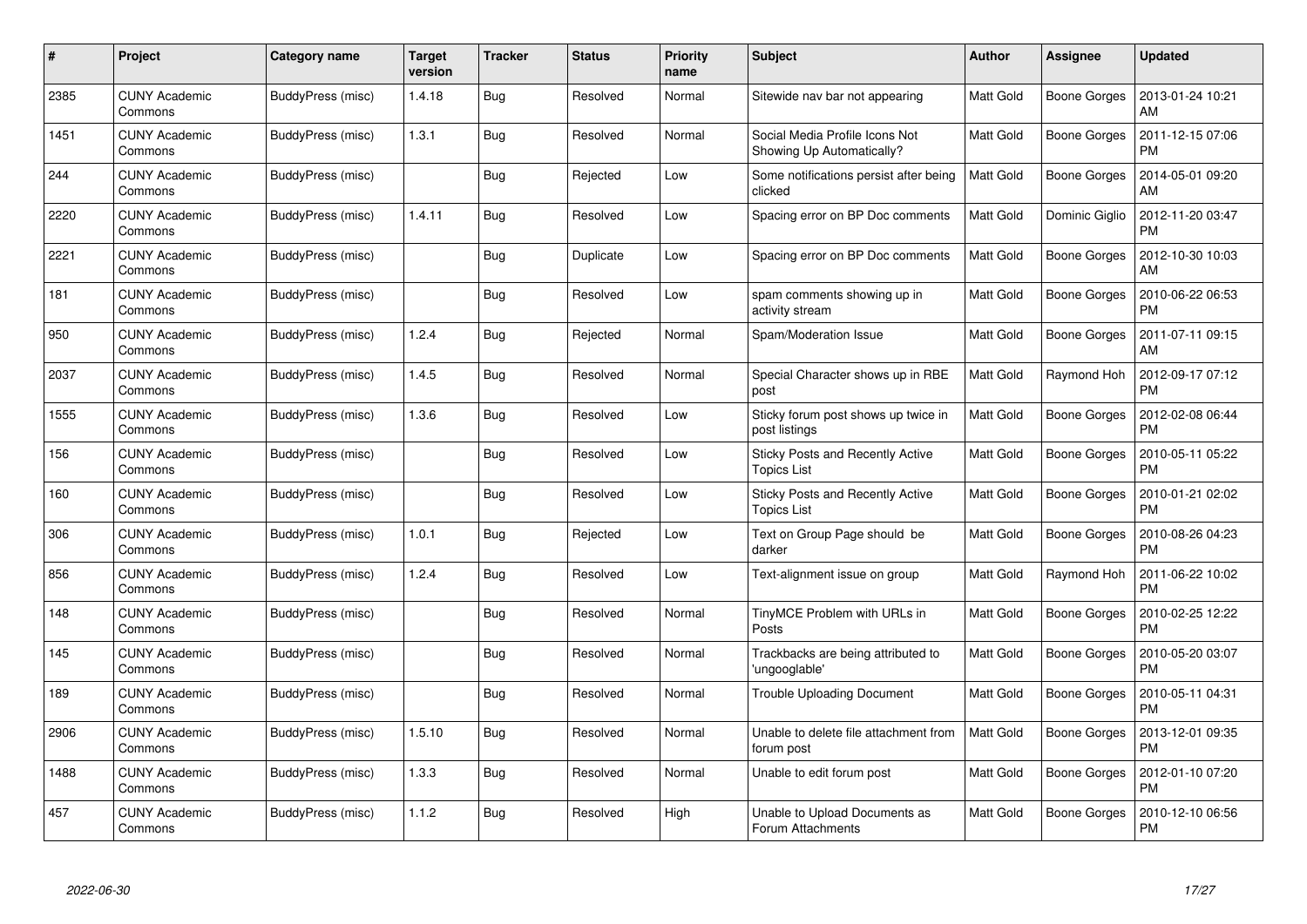| #     | Project                         | Category name     | <b>Target</b><br>version | <b>Tracker</b> | <b>Status</b> | <b>Priority</b><br>name | <b>Subject</b>                                                                                                               | Author           | <b>Assignee</b>     | <b>Updated</b>                |
|-------|---------------------------------|-------------------|--------------------------|----------------|---------------|-------------------------|------------------------------------------------------------------------------------------------------------------------------|------------------|---------------------|-------------------------------|
| 1546  | <b>CUNY Academic</b><br>Commons | BuddyPress (misc) | 1.3.5                    | Bug            | Resolved      | Low                     | Unable to view comparative<br>document history in BP Docs                                                                    | <b>Matt Gold</b> | <b>Boone Gorges</b> | 2012-01-17 06:13<br><b>PM</b> |
| 2922  | <b>CUNY Academic</b><br>Commons | BuddyPress (misc) |                          | Bug            | Rejected      | Normal                  | Unconfirmed Plugin error - user could<br>not be activated                                                                    | <b>Matt Gold</b> | <b>Boone Gorges</b> | 2013-12-10 04:47<br><b>PM</b> |
| 2729  | <b>CUNY Academic</b><br>Commons | BuddyPress (misc) | 1.5.0.2                  | <b>Bug</b>     | Resolved      | Urgent                  | Update Positions to Include Missing<br>Colleges                                                                              | Matt Gold        | <b>Boone Gorges</b> | 2013-08-26 09:54<br>AM        |
| 223   | <b>CUNY Academic</b><br>Commons | BuddyPress (misc) |                          | Bug            | Resolved      | Normal                  | Uploaded Group Document Failed to<br><b>Create Email Notification</b>                                                        | <b>Matt Gold</b> | Boone Gorges        | 2010-05-11 10:12<br><b>PM</b> |
| 153   | <b>CUNY Academic</b><br>Commons | BuddyPress (misc) |                          | Bug            | Resolved      | Normal                  | User Asked to login again while trying<br>to submit wire post                                                                | <b>Matt Gold</b> | <b>Boone Gorges</b> | 2010-05-11 04:48<br><b>PM</b> |
| 2519  | <b>CUNY Academic</b><br>Commons | BuddyPress (misc) |                          | Bug            | Rejected      | Low                     | User doesn't show up in site search                                                                                          | <b>Matt Gold</b> | <b>Boone Gorges</b> | 2014-05-01 08:33<br><b>PM</b> |
| 41    | <b>CUNY Academic</b><br>Commons | BuddyPress (misc) |                          | Bug            | Resolved      | Normal                  | User listed twice in group                                                                                                   | <b>Matt Gold</b> | Matt Gold           | 2009-12-08 07:35<br><b>PM</b> |
| 2117  | <b>CUNY Academic</b><br>Commons | BuddyPress (misc) | 1.4.8                    | <b>Bug</b>     | Resolved      | Normal                  | User reports double notification of<br>announcements                                                                         | <b>Matt Gold</b> | Dominic Giglio      | 2012-10-22 09:37<br>AM        |
| 264   | <b>CUNY Academic</b><br>Commons | BuddyPress (misc) |                          | <b>Bug</b>     | Resolved      | Normal                  | user reports receiving two<br>notifications for each new group<br>forum post                                                 | <b>Matt Gold</b> | <b>Boone Gorges</b> | 2010-08-26 02:57<br><b>PM</b> |
| 301   | <b>CUNY Academic</b><br>Commons | BuddyPress (misc) |                          | <b>Bug</b>     | Resolved      | High                    | User unable to upload documents                                                                                              | Matt Gold        | Boone Gorges        | 2010-08-25 12:06<br><b>PM</b> |
| 69    | <b>CUNY Academic</b><br>Commons | BuddyPress (misc) |                          | Bug            | Resolved      | Normal                  | UserName doesn't appear in News<br>Feed Wiki Edit                                                                            | <b>Matt Gold</b> | Boone Gorges        | 2009-12-03 09:33<br>AM        |
| 2738  | <b>CUNY Academic</b><br>Commons | BuddyPress (misc) | 1.5.0.2                  | Bug            | Resolved      | High                    | Users Unable to Change Email<br><b>Address in Settings</b>                                                                   | <b>Matt Gold</b> | Boone Gorges        | 2013-08-28 09:05<br><b>PM</b> |
| 2041  | <b>CUNY Academic</b><br>Commons | BuddyPress (misc) | 1.4.2                    | Bug            | Resolved      | Low                     | Vertical Alignment on BP Doc<br>"delete" hoverlink                                                                           | <b>Matt Gold</b> | <b>Boone Gorges</b> | 2012-08-13 10:54<br><b>PM</b> |
| 436   | <b>CUNY Academic</b><br>Commons | BuddyPress (misc) | 1.1.1                    | Bug            | Resolved      | Normal                  | Who's Online Widget                                                                                                          | Matt Gold        | Boone Gorges        | 2010-12-07 08:14<br>AM        |
| 724   | <b>CUNY Academic</b><br>Commons | BuddyPress (misc) | 1.2.1                    | Bug            | Rejected      | Normal                  | Word Limit on Email Notifications of<br>Forum Posts?                                                                         | <b>Matt Gold</b> | <b>Boone Gorges</b> | 2011-05-11 12:04<br><b>PM</b> |
| 615   | <b>CUNY Academic</b><br>Commons | BuddyPress (misc) |                          | Feature        | Rejected      | Low                     | "Enter" should trigger autocomplete<br>event                                                                                 | <b>Matt Gold</b> | Boone Gorges        | 2016-10-24 11:49<br>AM        |
| 15123 | <b>CUNY Academic</b><br>Commons | BuddyPress (misc) | 1.19.1                   | Feature        | Resolved      | Low                     | Actions in notification list unclear?                                                                                        | <b>Matt Gold</b> | Boone Gorges        | 2022-01-11 04:41<br>PM        |
| 261   | <b>CUNY Academic</b><br>Commons | BuddyPress (misc) |                          | Feature        | Resolved      | Normal                  | Add "more groups" and "more blogs"<br>and "more members" links to<br>homepage under lists of recently<br>active groups/blogs | Matt Gold        | Boone Gorges        | 2010-06-24 03:44<br><b>PM</b> |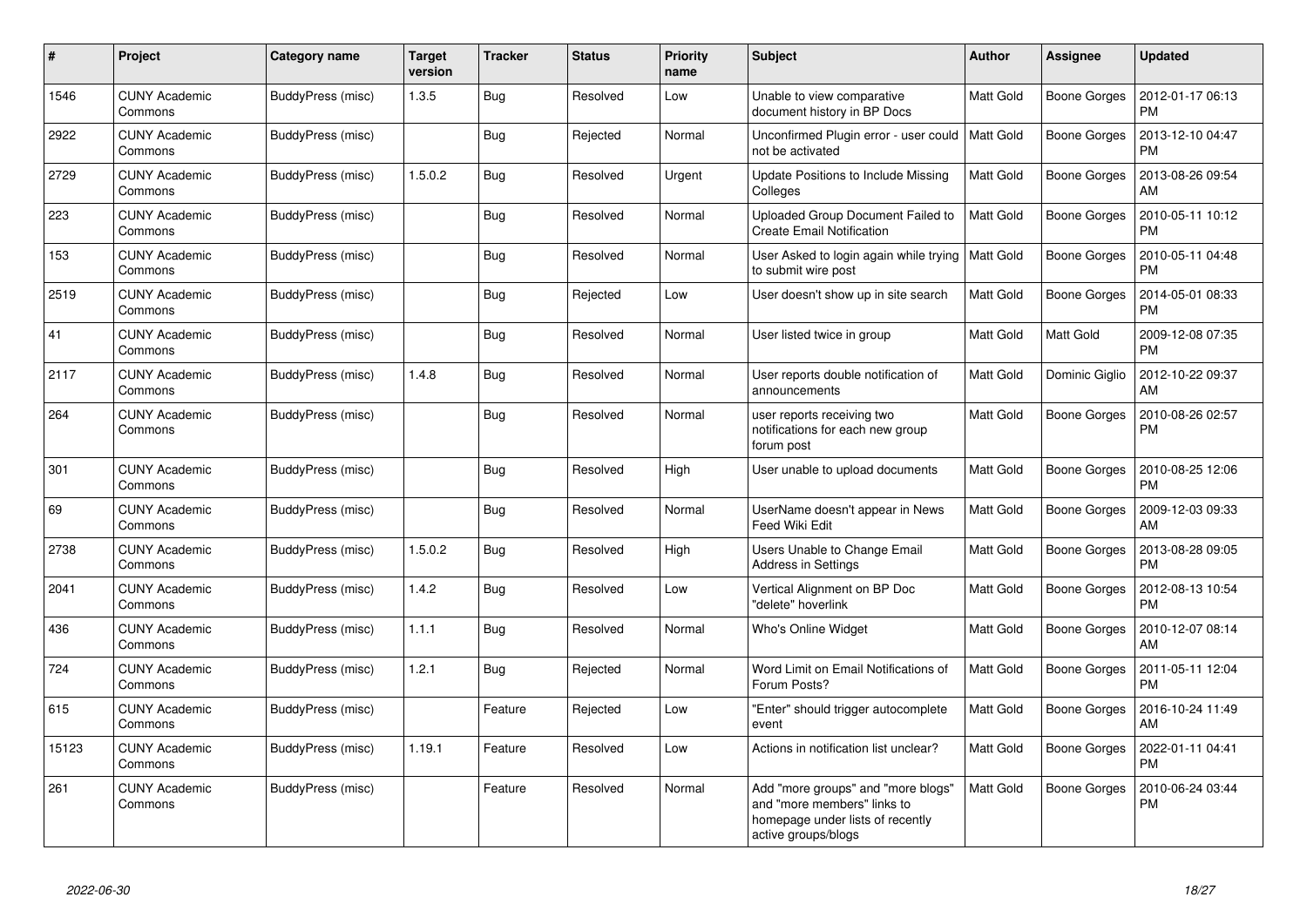| #    | Project                         | Category name     | <b>Target</b><br>version | <b>Tracker</b> | <b>Status</b> | <b>Priority</b><br>name | <b>Subject</b>                                                     | <b>Author</b>    | <b>Assignee</b>     | <b>Updated</b>                |
|------|---------------------------------|-------------------|--------------------------|----------------|---------------|-------------------------|--------------------------------------------------------------------|------------------|---------------------|-------------------------------|
| 486  | <b>CUNY Academic</b><br>Commons | BuddyPress (misc) | 1.1.4                    | Feature        | Resolved      | Normal                  | Add "Post Topic" to Group Forum<br>pages                           | <b>Matt Gold</b> | <b>Boone Gorges</b> | 2010-12-16 11:13<br>AM        |
| 1387 | <b>CUNY Academic</b><br>Commons | BuddyPress (misc) | Not tracked              | Feature        | Resolved      | Normal                  | Add Alumnus/a Category for BP<br><b>Profile Fields</b>             | Matt Gold        | Matt Gold           | 2011-11-29 12:04<br>AM        |
| 257  | <b>CUNY Academic</b><br>Commons | BuddyPress (misc) | 1.1                      | Feature        | Resolved      | Normal                  | Add avatar dimensions to the Change<br>Avatar page.                | Matt Gold        | Chris Stein         | 2010-11-16 03:58<br><b>PM</b> |
| 32   | <b>CUNY Academic</b><br>Commons | BuddyPress (misc) | 1.1                      | Feature        | Resolved      | Low                     | Add BP External Group Blogs Plugin                                 | Matt Gold        | Boone Gorges        | 2010-10-06 05:12<br><b>PM</b> |
| 782  | <b>CUNY Academic</b><br>Commons | BuddyPress (misc) | 1.2.3                    | Feature        | Resolved      | Normal                  | Add Captcha Plugin                                                 | <b>Matt Gold</b> | Boone Gorges        | 2011-06-06 10:37<br>AM        |
| 2711 | <b>CUNY Academic</b><br>Commons | BuddyPress (misc) | 1.5.1                    | Feature        | Resolved      | Normal                  | Add Change Avatar Link/Interface to<br><b>Profile Editing Page</b> | <b>Matt Gold</b> | Boone Gorges        | 2013-08-28 12:40<br><b>PM</b> |
| 291  | <b>CUNY Academic</b><br>Commons | BuddyPress (misc) | Future<br>release        | Feature        | Rejected      | Normal                  | Add Chat/IM functionality                                          | <b>Matt Gold</b> | Boone Gorges        | 2015-11-12 01:36<br>AM        |
| 1507 | <b>CUNY Academic</b><br>Commons | BuddyPress (misc) | 1.3.3                    | Feature        | Resolved      | Normal                  | Add Custom Sidebar Plugin                                          | <b>Matt Gold</b> | Boone Gorges        | 2012-01-10 07:30<br><b>PM</b> |
| 349  | <b>CUNY Academic</b><br>Commons | BuddyPress (misc) | 1.2                      | Feature        | Resolved      | Normal                  | Add explanatory note to Group Send<br><b>Invites Page</b>          | <b>Matt Gold</b> | <b>Boone Gorges</b> | 2011-03-08 08:44<br><b>PM</b> |
| 325  | <b>CUNY Academic</b><br>Commons | BuddyPress (misc) | 1.3                      | Feature        | Resolved      | Normal                  | Add folder hierarchies to Group<br>Documents plugin                | Matt Gold        | <b>Boone Gorges</b> | 2011-05-23 01:33<br>AM        |
| 627  | <b>CUNY Academic</b><br>Commons | BuddyPress (misc) | 1.2                      | Feature        | Resolved      | Normal                  | Add LaTeX support for BP Group<br>Forums                           | <b>Matt Gold</b> | Boone Gorges        | 2011-05-09 05:21<br><b>PM</b> |
| 1199 | <b>CUNY Academic</b><br>Commons | BuddyPress (misc) | 1.4                      | Feature        | Resolved      | Normal                  | Add Option for Open Text Field to BP<br>Profile Checkbox Fields    | <b>Matt Gold</b> | Boone Gorges        | 2012-08-01 05:23<br><b>PM</b> |
| 1648 | <b>CUNY Academic</b><br>Commons | BuddyPress (misc) | 1.3.9                    | Feature        | Resolved      | Urgent                  | <b>Add Password Protect WordPress</b><br>Plugin                    | Matt Gold        |                     | 2012-02-24 10:22<br>AM        |
| 1393 | <b>CUNY Academic</b><br>Commons | BuddyPress (misc) | Not tracked              | Feature        | Resolved      | Normal                  | Add Postdoc option to Profile Role                                 | <b>Matt Gold</b> | Matt Gold           | 2011-12-03 04:17<br><b>PM</b> |
| 233  | <b>CUNY Academic</b><br>Commons | BuddyPress (misc) | 1.0                      | Feature        | Resolved      | Low                     | Add time limit to forum post editing<br>capabilities               | Matt Gold        | Boone Gorges        | 2010-08-29 02:09<br><b>PM</b> |
| 554  | <b>CUNY Academic</b><br>Commons | BuddyPress (misc) | Future<br>release        | Feature        | Assigned      | Normal                  | Add Trackback notifications to<br>site-wide activity feed          | <b>Matt Gold</b> | Boone Gorges        | 2015-11-09 06:19<br><b>PM</b> |
| 5978 | <b>CUNY Academic</b><br>Commons | BuddyPress (misc) | Not tracked              | Feature        | Resolved      | Normal                  | Add Undergraduate Student to<br>Checkable filters on People page   | <b>Matt Gold</b> | Boone Gorges        | 2016-09-04 09:48<br><b>PM</b> |
| 2800 | <b>CUNY Academic</b><br>Commons | BuddyPress (misc) | 1.5.6                    | Feature        | Resolved      | Normal                  | Add Vimeo & Github social media<br>account fields to Profiles      | Matt Gold        | Dominic Giglio      | 2013-10-14 04:51<br><b>PM</b> |
| 2185 | CUNY Academic<br>Commons        | BuddyPress (misc) | 1.4.8                    | Feature        | Resolved      | Normal                  | Add WP Touch plugin                                                | <b>Matt Gold</b> | Dominic Giglio      | 2012-10-15 01:33<br>PM        |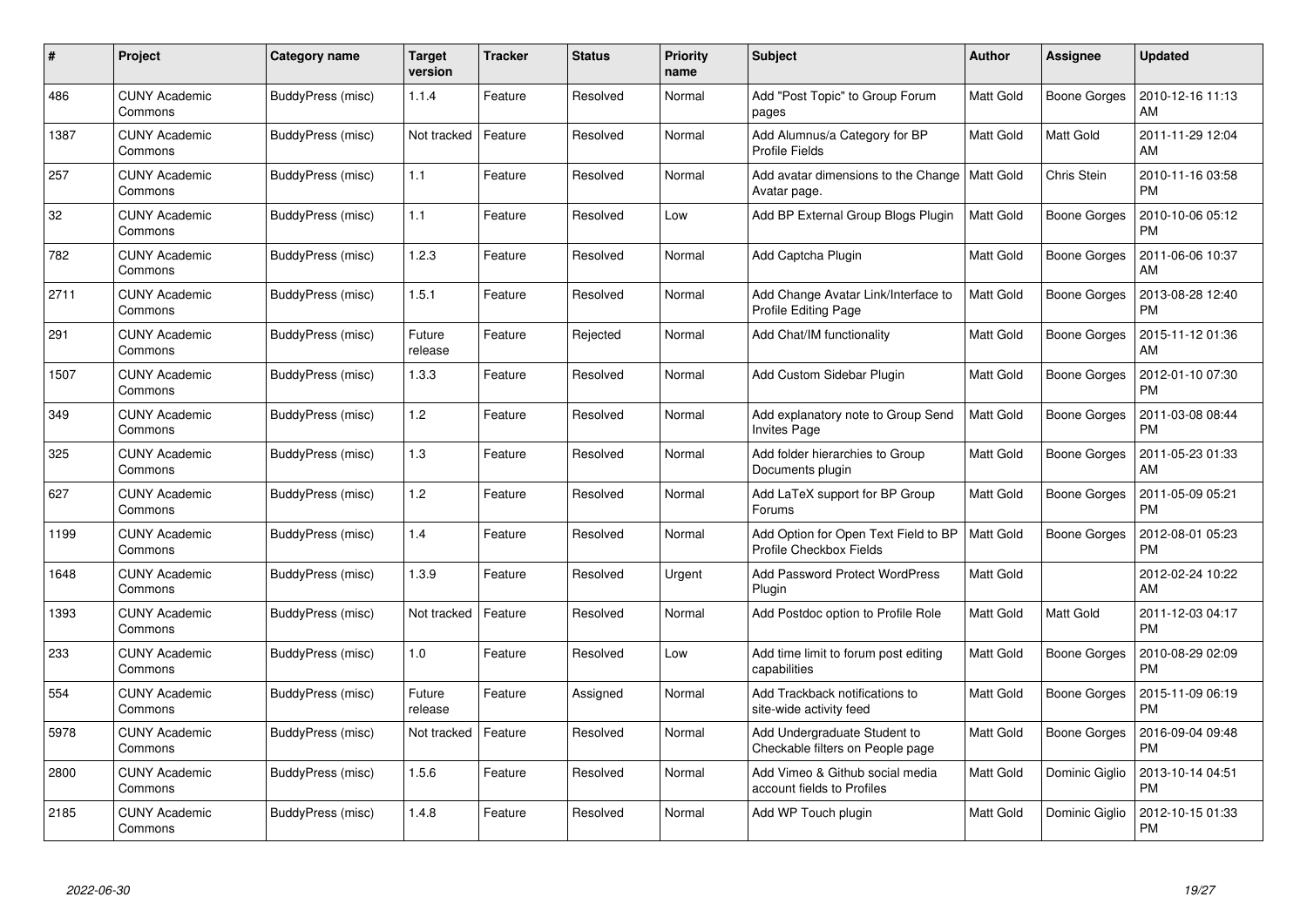| #     | Project                         | <b>Category name</b> | <b>Target</b><br>version | <b>Tracker</b> | <b>Status</b> | <b>Priority</b><br>name | <b>Subject</b>                                                                        | Author           | Assignee            | <b>Updated</b>                |
|-------|---------------------------------|----------------------|--------------------------|----------------|---------------|-------------------------|---------------------------------------------------------------------------------------|------------------|---------------------|-------------------------------|
| 12966 | <b>CUNY Academic</b><br>Commons | BuddyPress (misc)    | 1.16.15                  | Feature        | Resolved      | Normal                  | Adjust export data page language to<br>indicate that you should not leave the<br>page | <b>Matt Gold</b> | Raymond Hoh         | 2020-07-14 12:07<br><b>PM</b> |
| 539   | <b>CUNY Academic</b><br>Commons | BuddyPress (misc)    | 1.2                      | Feature        | Rejected      | Normal                  | Allow document category names to<br>be edited                                         | <b>Matt Gold</b> | <b>Boone Gorges</b> | 2011-01-24 12:52<br><b>PM</b> |
| 2322  | <b>CUNY Academic</b><br>Commons | BuddyPress (misc)    | 1.5                      | Feature        | Resolved      | Normal                  | Allow File uploads to be added<br>"quietly" (without email notification)              | <b>Matt Gold</b> | Dominic Giglio      | 2013-08-21 05:23<br><b>PM</b> |
| 188   | CUNY Academic<br>Commons        | BuddyPress (misc)    |                          | Feature        | Resolved      | Low                     | Allow Group Documents to be Sorted<br>by Date                                         | <b>Matt Gold</b> | <b>Boone Gorges</b> | 2010-05-11 10:14<br><b>PM</b> |
| 1504  | <b>CUNY Academic</b><br>Commons | BuddyPress (misc)    | 1.4                      | Feature        | Resolved      | Normal                  | Allow members to choose multiple<br>colleges on Profile pages                         | <b>Matt Gold</b> | <b>Boone Gorges</b> | 2012-08-01 03:34<br><b>PM</b> |
| 1505  | CUNY Academic<br>Commons        | BuddyPress (misc)    | 1.4                      | Feature        | Duplicate     | Normal                  | Allow members to clear past status<br>updates                                         | <b>Matt Gold</b> | <b>Boone Gorges</b> | 2012-04-06 04:42<br><b>PM</b> |
| 177   | <b>CUNY Academic</b><br>Commons | BuddyPress (misc)    |                          | Feature        | Resolved      | Normal                  | Allow members to edit forum posts                                                     | Matt Gold        | <b>Boone Gorges</b> | 2010-05-11 10:01<br><b>PM</b> |
| 532   | CUNY Academic<br>Commons        | BuddyPress (misc)    | 1.3                      | Feature        | Resolved      | Normal                  | Allow members to paste in a group of<br>email addresses when sending<br>invites       | <b>Matt Gold</b> | <b>Boone Gorges</b> | 2011-09-13 01:12<br><b>PM</b> |
| 1457  | CUNY Academic<br>Commons        | BuddyPress (misc)    | 1.4                      | Feature        | Resolved      | Low                     | Allow people to clear old status<br>updates                                           | <b>Matt Gold</b> | Dominic Giglio      | 2012-04-24 10:35<br>AM        |
| 2033  | <b>CUNY Academic</b><br>Commons | BuddyPress (misc)    |                          | Feature        | Rejected      | Normal                  | Allow status update to be deleted<br>directly from profile page                       | <b>Matt Gold</b> | <b>Boone Gorges</b> | 2012-08-10 04:51<br><b>PM</b> |
| 906   | <b>CUNY Academic</b><br>Commons | BuddyPress (misc)    | 1.3                      | Feature        | Resolved      | Low                     | Allow users to edit BP Doc comments                                                   | <b>Matt Gold</b> | <b>Boone Gorges</b> | 2011-09-14 01:27<br>AM        |
| 2976  | <b>CUNY Academic</b><br>Commons | BuddyPress (misc)    | 1.5.16                   | Feature        | Resolved      | Normal                  | Allow users to permanently dismiss<br>notification of new profiles on profile<br>page | <b>Matt Gold</b> | Boone Gorges        | 2014-02-01 02:56<br><b>PM</b> |
| 282   | <b>CUNY Academic</b><br>Commons | BuddyPress (misc)    | 1.1                      | Feature        | Resolved      | Normal                  | Alter "Kick and Ban" Group<br>Functionality                                           | Matt Gold        | <b>Boone Gorges</b> | 2010-09-08 06:14<br><b>PM</b> |
| 391   | CUNY Academic<br>Commons        | BuddyPress (misc)    | Not tracked              | Feature        | Resolved      | Normal                  | Announce changes to Group<br>Interface                                                | <b>Matt Gold</b> | <b>Brian Foote</b>  | 2010-12-09 05:18<br><b>PM</b> |
| 506   | <b>CUNY Academic</b><br>Commons | BuddyPress (misc)    |                          | Feature        | Rejected      | Normal                  | Attachments for Group<br><b>Announcement Posts</b>                                    | <b>Matt Gold</b> | <b>Boone Gorges</b> | 2016-10-24 11:20<br>AM        |
| 635   | <b>CUNY Academic</b><br>Commons | BuddyPress (misc)    | Future<br>release        | Feature        | Assigned      | Normal                  | Big Blue Button - Videoconferencing<br>in Groups and Blogs                            | <b>Matt Gold</b> | Boone Gorges        | 2011-03-14 03:24<br><b>PM</b> |
| 735   | <b>CUNY Academic</b><br>Commons | BuddyPress (misc)    | 1.2.5                    | Feature        | Resolved      | Normal                  | BP Docs - Include Check-Box to<br>Avoid Email Notifications of Minor<br>Edits         | Matt Gold        | Boone Gorges        | 2011-07-24 11:34<br>AM        |
| 2528  | <b>CUNY Academic</b><br>Commons | BuddyPress (misc)    | 1.4.31                   | Feature        | Resolved      | Low                     | BP emails sent from secondary sites<br>should use main site headers                   | Matt Gold        | Raymond Hoh         | 2013-07-11 11:14<br>AM        |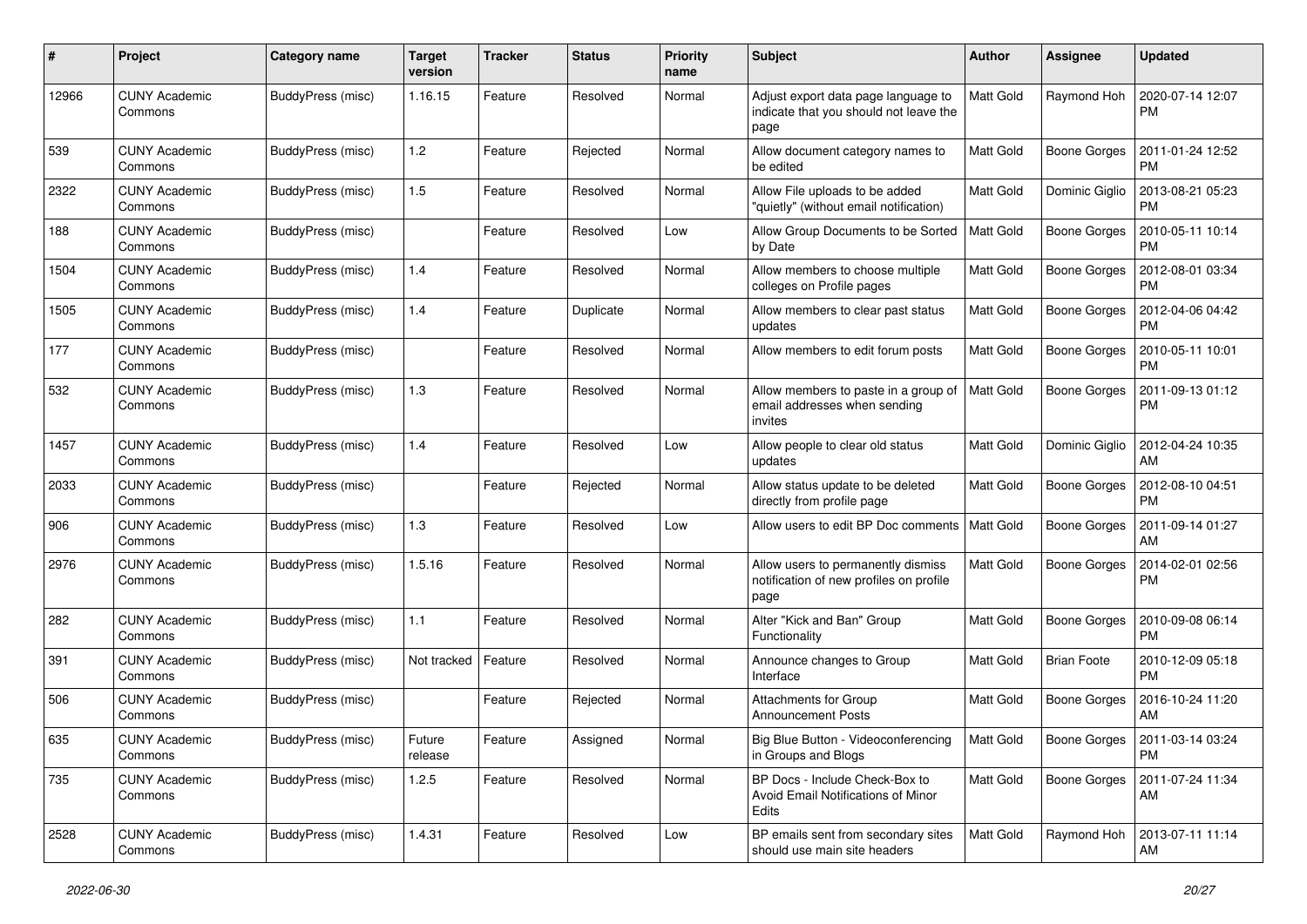| #    | Project                         | Category name     | Target<br>version | <b>Tracker</b> | <b>Status</b> | <b>Priority</b><br>name | <b>Subject</b>                                                                         | <b>Author</b>    | Assignee            | <b>Updated</b>                |
|------|---------------------------------|-------------------|-------------------|----------------|---------------|-------------------------|----------------------------------------------------------------------------------------|------------------|---------------------|-------------------------------|
| 623  | <b>CUNY Academic</b><br>Commons | BuddyPress (misc) | 1.2               | Feature        | Resolved      | Normal                  | <b>BuddyPress Docs: Move</b><br>Paste-from-Word Icon Into Top Row<br>of Tiny-MCE icons | <b>Matt Gold</b> | <b>Boone Gorges</b> | 2011-02-28 06:33<br><b>PM</b> |
| 1487 | <b>CUNY Academic</b><br>Commons | BuddyPress (misc) | 1.3.3             | Feature        | Resolved      | Normal                  | Bug when using Featured Widget to<br>display a page                                    | <b>Matt Gold</b> | <b>Boone Gorges</b> | 2012-01-10 10:05<br><b>PM</b> |
| 281  | <b>CUNY Academic</b><br>Commons | BuddyPress (misc) | 1.1               | Feature        | Resolved      | Low                     | Change "Kick and Ban" terminology<br>in Group Interface                                | <b>Matt Gold</b> | <b>Boone Gorges</b> | 2010-09-08 06:14<br><b>PM</b> |
| 2771 | <b>CUNY Academic</b><br>Commons | BuddyPress (misc) | 1.5.2             | Feature        | Resolved      | Normal                  | Change Brief Descriptor Text Color<br>Again                                            | <b>Matt Gold</b> | <b>Boone Gorges</b> | 2013-09-10 06:07<br>AM        |
| 510  | <b>CUNY Academic</b><br>Commons | BuddyPress (misc) | 1.2               | Feature        | Resolved      | Normal                  | Change group slug placement on<br>group admin menu                                     | <b>Matt Gold</b> | Boone Gorges        | 2011-02-21 04:51<br><b>PM</b> |
| 237  | <b>CUNY Academic</b><br>Commons | BuddyPress (misc) |                   | Feature        | Resolved      | Low                     | Change Subject Line of Emailed<br><b>Group Updates</b>                                 | <b>Matt Gold</b> | <b>Boone Gorges</b> | 2010-05-12 11:24<br>AM        |
| 238  | <b>CUNY Academic</b><br>Commons | BuddyPress (misc) |                   | Feature        | Resolved      | Low                     | Change Subject Line of Group<br><b>Document Emails</b>                                 | <b>Matt Gold</b> | <b>Boone Gorges</b> | 2010-05-12 11:27<br>AM        |
| 361  | <b>CUNY Academic</b><br>Commons | BuddyPress (misc) | 1.1               | Feature        | Resolved      | Normal                  | Change Wording of Options on<br><b>Friend Request Responses</b>                        | <b>Matt Gold</b> | Chris Stein         | 2010-11-24 01:42<br><b>PM</b> |
| 157  | <b>CUNY Academic</b><br>Commons | BuddyPress (misc) | Not tracked       | Feature        | Rejected      | Normal                  | Conduct a review of BuddyPress<br>plugins                                              | <b>Matt Gold</b> | <b>Boone Gorges</b> | 2016-01-26 12:16<br>AM        |
| 2360 | <b>CUNY Academic</b><br>Commons | BuddyPress (misc) | 1.5               | Feature        | Resolved      | Low                     | <b>Confirmation before File Deletion</b>                                               | <b>Matt Gold</b> | <b>Boone Gorges</b> | 2013-08-01 09:08<br><b>PM</b> |
| 428  | <b>CUNY Academic</b><br>Commons | BuddyPress (misc) | 1.2               | Feature        | Resolved      | Normal                  | Consider adding Log Out button to<br><b>BP Admin Bar</b>                               | <b>Matt Gold</b> | <b>Boone Gorges</b> | 2010-12-22 12:12<br><b>PM</b> |
| 120  | <b>CUNY Academic</b><br>Commons | BuddyPress (misc) | 1.4               | Feature        | Resolved      | Normal                  | <b>Consider Adding Privacy Options</b><br><b>Plugin for Profiles</b>                   | Matt Gold        | <b>Boone Gorges</b> | 2015-11-12 01:02<br>AM        |
| 599  | <b>CUNY Academic</b><br>Commons | BuddyPress (misc) | Future<br>release | Feature        | Assigned      | Normal                  | Consider adding rating plugins for<br>BuddyPress/BBPress                               | <b>Matt Gold</b> | Boone Gorges        | 2011-08-22 06:50<br><b>PM</b> |
| 774  | CUNY Academic<br>Commons        | BuddyPress (misc) | 1.3               | Feature        | Resolved      | Normal                  | Consider Allowing Email to Be Sent<br><b>Between Unfriended Members</b>                | <b>Matt Gold</b> | Boone Gorges        | 2011-06-16 04:06<br><b>PM</b> |
| 212  | <b>CUNY Academic</b><br>Commons | BuddyPress (misc) |                   | Feature        | Resolved      | High                    | Create a way for group members to<br>send out email announcements                      | <b>Matt Gold</b> | <b>Boone Gorges</b> | 2010-05-12 10:11<br>AM        |
| 498  | <b>CUNY Academic</b><br>Commons | BuddyPress (misc) |                   | Feature        | Duplicate     | Normal                  | Create ability to respond to forum<br>posts by email                                   | <b>Matt Gold</b> | <b>Boone Gorges</b> | 2010-12-20 11:34<br>AM        |
| 330  | <b>CUNY Academic</b><br>Commons | BuddyPress (misc) | Not tracked       | Feature        | Resolved      | Low                     | Create avatar/gravatar for Commons<br>WP profile page                                  | <b>Matt Gold</b> | Boone Gorges        | 2010-09-10 03:36<br><b>PM</b> |
| 909  | <b>CUNY Academic</b><br>Commons | BuddyPress (misc) |                   | Feature        | Duplicate     | Normal                  | Create Calendar Feature for Groups                                                     | <b>Matt Gold</b> | <b>Boone Gorges</b> | 2012-07-16 12:38<br><b>PM</b> |
| 649  | CUNY Academic<br>Commons        | BuddyPress (misc) | 1.3               | Feature        | Resolved      | Normal                  | Create Copy All button for<br><b>BuddyPress Docs</b>                                   | <b>Matt Gold</b> | <b>Boone Gorges</b> | 2011-09-13 11:59<br>AM        |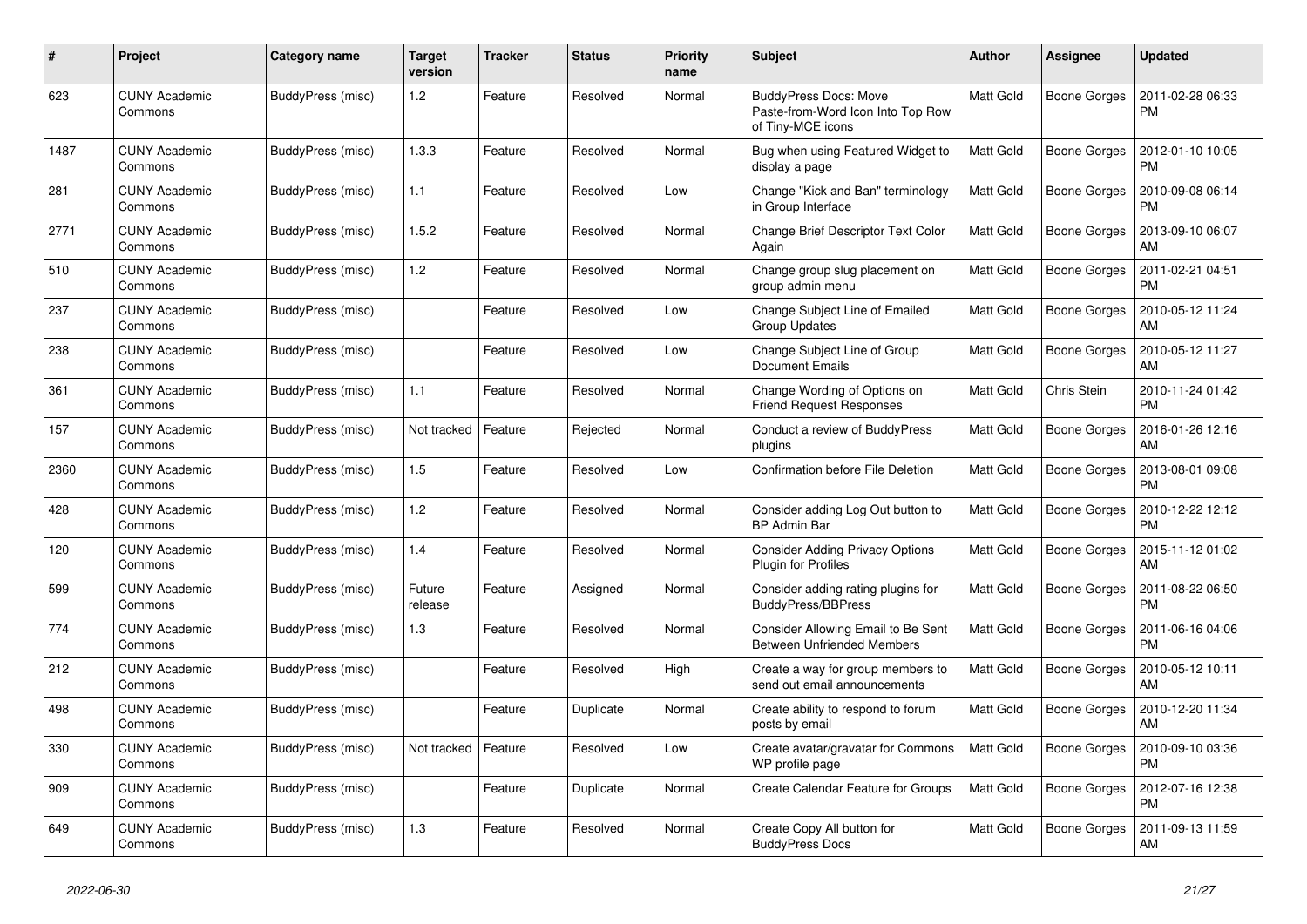| $\pmb{\#}$ | Project                         | Category name     | <b>Target</b><br>version | <b>Tracker</b> | <b>Status</b> | <b>Priority</b><br>name | <b>Subject</b>                                                                                     | <b>Author</b>    | <b>Assignee</b>     | <b>Updated</b>                |
|------------|---------------------------------|-------------------|--------------------------|----------------|---------------|-------------------------|----------------------------------------------------------------------------------------------------|------------------|---------------------|-------------------------------|
| 2090       | <b>CUNY Academic</b><br>Commons | BuddyPress (misc) |                          | Feature        | Rejected      | Normal                  | Create Course Group Template that<br>includes notifications of new blog<br>posts                   | Matt Gold        | Boone Gorges        | 2012-12-18 10:59<br>AM        |
| 64         | <b>CUNY Academic</b><br>Commons | BuddyPress (misc) |                          | Feature        | Resolved      | Normal                  | Create links to file attachments in BP<br>Forum Subscription Plugin                                | Matt Gold        | Boone Gorges        | 2009-12-10 01:29<br><b>PM</b> |
| 643        | <b>CUNY Academic</b><br>Commons | BuddyPress (misc) | 1.3                      | Feature        | Resolved      | Normal                  | Create Mechanism to Require People<br>to Fill Out New Identity Profile Field                       | <b>Matt Gold</b> | <b>Boone Gorges</b> | 2011-10-19 01:50<br><b>PM</b> |
| 1220       | <b>CUNY Academic</b><br>Commons | BuddyPress (misc) |                          | Feature        | Duplicate     | Normal                  | Create native WordPress version of<br>UserVoice integrated into the<br>Commons                     | Matt Gold        | <b>Boone Gorges</b> | 2012-08-15 01:15<br><b>PM</b> |
| 642        | <b>CUNY Academic</b><br>Commons | BuddyPress (misc) | Not tracked              | Feature        | Resolved      | Normal                  | Create new BuddyPress Profile Field<br>to Designate Role                                           | Matt Gold        | Matt Gold           | 2011-09-24 03:22<br><b>PM</b> |
| 648        | <b>CUNY Academic</b><br>Commons | BuddyPress (misc) | 1.3                      | Feature        | Resolved      | Normal                  | Create Print functionality for<br><b>BuddyPress Docs</b>                                           | Matt Gold        | <b>Boone Gorges</b> | 2011-07-19 11:46<br>AM        |
| 34         | <b>CUNY Academic</b><br>Commons | BuddyPress (misc) |                          | Feature        | Resolved      | Low                     | Create Privacy Settings for Profile<br>Data                                                        | Matt Gold        | Boone Gorges        | 2010-05-11 06:52<br><b>PM</b> |
| 2248       | <b>CUNY Academic</b><br>Commons | BuddyPress (misc) | 1.4.11                   | Feature        | Resolved      | Low                     | Create Profile link to academia.edu<br>profile                                                     | Matt Gold        | Dominic Giglio      | 2012-11-21 11:55<br><b>PM</b> |
| 629        | <b>CUNY Academic</b><br>Commons | BuddyPress (misc) | 1.2                      | Feature        | Resolved      | Normal                  | Create Required Profile Field to<br>Define User Status                                             | Matt Gold        | Matt Gold           | 2011-03-17 06:34<br><b>PM</b> |
| 348        | CUNY Academic<br>Commons        | BuddyPress (misc) | 1.2                      | Feature        | Resolved      | Normal                  | Create status marker to show which<br>invited group members have already<br>received group invites | Matt Gold        | Boone Gorges        | 2011-03-08 09:08<br><b>PM</b> |
| 6365       | <b>CUNY Academic</b><br>Commons | BuddyPress (misc) | Not tracked              | Feature        | Duplicate     | Normal                  | Create Undergraduate Student<br>status/role on the CAC                                             | Matt Gold        | Boone Gorges        | 2016-10-20 11:38<br>AM        |
| 1386       | <b>CUNY Academic</b><br>Commons | BuddyPress (misc) | 1.5                      | Feature        | Resolved      | Low                     | Create way to create custom order<br>BP Profile Field checklist items                              | Matt Gold        | Dominic Giglio      | 2012-12-18 10:38<br>AM        |
| 1559       | <b>CUNY Academic</b><br>Commons | BuddyPress (misc) |                          | Feature        | Rejected      | Normal                  | Crop Text Length Field on Featured<br>Homepage Widget Doesn't Work                                 | Matt Gold        | Dominic Giglio      | 2012-07-02 12:10<br><b>PM</b> |
| 2469       | <b>CUNY Academic</b><br>Commons | BuddyPress (misc) | Not tracked              | Feature        | Resolved      | Normal                  | cuny.is shortlink request                                                                          | Matt Gold        | Sarah<br>Morgano    | 2013-02-21 07:56<br><b>PM</b> |
| 1411       | <b>CUNY Academic</b><br>Commons | BuddyPress (misc) | 1.3.17                   | Feature        | Resolved      | Low                     | Deleting Docs                                                                                      | Matt Gold        | Boone Gorges        | 2012-07-02 12:43<br><b>PM</b> |
| 557        | <b>CUNY Academic</b><br>Commons | BuddyPress (misc) | 1.3                      | Feature        | Rejected      | Normal                  | Denied Size and Extension Alerts on<br>Forum posts                                                 | Matt Gold        | <b>Boone Gorges</b> | 2011-06-17 02:58<br><b>PM</b> |
| 36         | <b>CUNY Academic</b><br>Commons | BuddyPress (misc) | 1.1                      | Feature        | Resolved      | Normal                  | Digest Version of Group Forums<br><b>Notification Plugin</b>                                       | Matt Gold        | <b>Boone Gorges</b> | 2010-09-26 11:10<br>AM        |
| 332        | <b>CUNY Academic</b><br>Commons | BuddyPress (misc) | 1.0.3                    | Feature        | Resolved      | Low                     | Embed Links in Forum Notification<br>Posts                                                         | Matt Gold        | Boone Gorges        | 2010-09-14 09:34<br>AM        |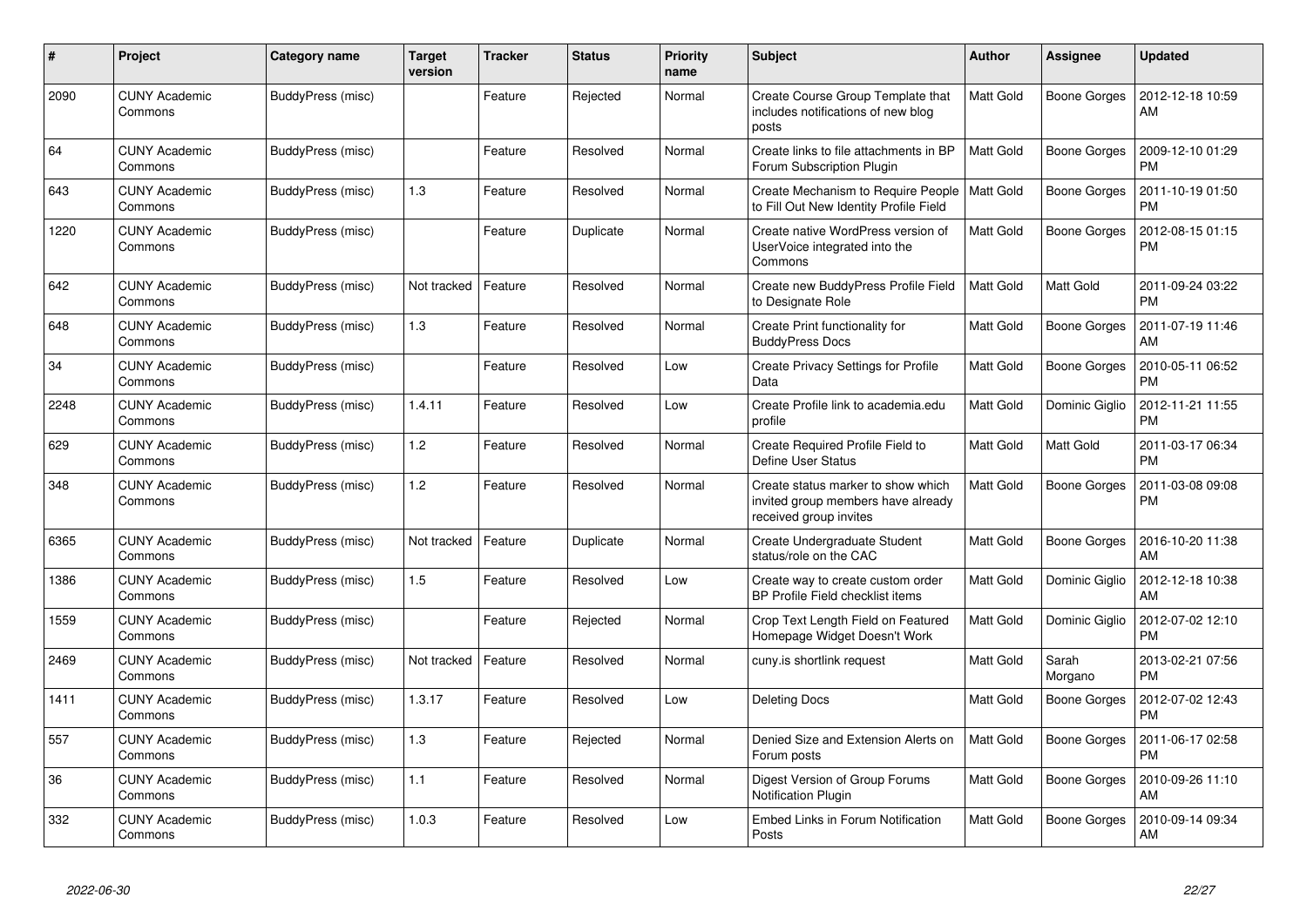| #    | <b>Project</b>                  | Category name     | Target<br>version | <b>Tracker</b> | <b>Status</b> | <b>Priority</b><br>name | <b>Subject</b>                                                               | Author           | <b>Assignee</b>     | <b>Updated</b>                |
|------|---------------------------------|-------------------|-------------------|----------------|---------------|-------------------------|------------------------------------------------------------------------------|------------------|---------------------|-------------------------------|
| 1256 | <b>CUNY Academic</b><br>Commons | BuddyPress (misc) | 1.3               | Feature        | Resolved      | Normal                  | Enable BP Docs by default on<br>Commons groups                               | <b>Matt Gold</b> | Boone Gorges        | 2011-11-15 02:27<br><b>PM</b> |
| 500  | <b>CUNY Academic</b><br>Commons | BuddyPress (misc) | Future<br>release | Feature        | Assigned      | Normal                  | <b>Export Group Data</b>                                                     | <b>Matt Gold</b> | <b>Boone Gorges</b> | 2010-12-19 12:09<br><b>PM</b> |
| 1615 | <b>CUNY Academic</b><br>Commons | BuddyPress (misc) |                   | Feature        | Duplicate     | Low                     | Forum search                                                                 | <b>Matt Gold</b> | Boone Gorges        | 2012-02-04 10:22<br>AM        |
| 310  | <b>CUNY Academic</b><br>Commons | BuddyPress (misc) | Future<br>release | Feature        | Assigned      | Low                     | <b>Friend Request Email</b>                                                  | Matt Gold        | Samantha<br>Raddatz | 2015-11-09 05:08<br><b>PM</b> |
| 50   | <b>CUNY Academic</b><br>Commons | BuddyPress (misc) |                   | Feature        | Resolved      | Low                     | Give Group Moderators Additional<br>Privileges                               | <b>Matt Gold</b> | <b>Boone Gorges</b> | 2009-12-08 02:23<br>PM        |
| 1624 | <b>CUNY Academic</b><br>Commons | BuddyPress (misc) | Future<br>release | Feature        | Rejected      | Low                     | Group's announcements disappear<br>when group privacy changed                | <b>Matt Gold</b> | Boone Gorges        | 2012-02-29 09:31<br>AM        |
| 1249 | <b>CUNY Academic</b><br>Commons | BuddyPress (misc) |                   | Feature        | Rejected      | Low                     | Highlight password-change options<br>for people using automated<br>passwords | Matt Gold        | Dominic Giglio      | 2012-07-02 07:50<br>AM        |
| 435  | <b>CUNY Academic</b><br>Commons | BuddyPress (misc) | Future<br>release | Feature        | Assigned      | Normal                  | Include Avatar Images in Forum Post<br><b>Notification Emails</b>            | <b>Matt Gold</b> | Boone Gorges        | 2010-12-08 12:40<br><b>PM</b> |
| 2169 | <b>CUNY Academic</b><br>Commons | BuddyPress (misc) | Not tracked       | Feature        | Resolved      | Normal                  | Increase Maximum Number of Invite<br>Anyone Invites                          | <b>Matt Gold</b> | <b>Boone Gorges</b> | 2012-10-04 07:36<br>AM        |
| 1191 | <b>CUNY Academic</b><br>Commons | BuddyPress (misc) |                   | Feature        | Rejected      | Normal                  | Integrate Zotero Libraries into<br>Individual and Group Profiles             | <b>Matt Gold</b> | <b>Boone Gorges</b> | 2015-11-09 05:46<br><b>PM</b> |
| 55   | <b>CUNY Academic</b><br>Commons | BuddyPress (misc) |                   | Feature        | Resolved      | Low                     | Length of RSS feed on News page                                              | <b>Matt Gold</b> | Boone Gorges        | 2009-10-22 10:32<br>AM        |
| 2713 | <b>CUNY Academic</b><br>Commons | BuddyPress (misc) | 1.5.1             | Feature        | Resolved      | Normal                  | Lighten Brief Descriptor Text Color                                          | <b>Matt Gold</b> | Boone Gorges        | 2013-08-28 12:58<br><b>PM</b> |
| 377  | <b>CUNY Academic</b><br>Commons | BuddyPress (misc) | Future<br>release | Feature        | Assigned      | Normal                  | Like buttons                                                                 | <b>Matt Gold</b> | Boone Gorges        | 2010-11-16 05:13<br><b>PM</b> |
| 328  | <b>CUNY Academic</b><br>Commons | BuddyPress (misc) | Future<br>release | Feature        | Duplicate     | Normal                  | Make Group Invitation Status Clearer                                         | <b>Matt Gold</b> | Boone Gorges        | 2010-12-20 11:08<br>AM        |
| 697  | <b>CUNY Academic</b><br>Commons | BuddyPress (misc) | 1.3               | Feature        | Resolved      | Normal                  | Member request: Indented text in<br>Forum Posts                              | <b>Matt Gold</b> | <b>Boone Gorges</b> | 2011-09-13 03:29<br><b>PM</b> |
| 350  | <b>CUNY Academic</b><br>Commons | BuddyPress (misc) | 1.2               | Feature        | Resolved      | Normal                  | Move "Send Invites" Button                                                   | <b>Matt Gold</b> | <b>Boone Gorges</b> | 2010-12-20 11:29<br>AM        |
| 254  | <b>CUNY Academic</b><br>Commons | BuddyPress (misc) |                   | Feature        | Resolved      | Normal                  | Move "Upload a New Document" link                                            | Matt Gold        | Boone Gorges        | 2010-06-22 06:53<br><b>PM</b> |
| 37   | <b>CUNY Academic</b><br>Commons | BuddyPress (misc) |                   | Feature        | Resolved      | Low                     | Move Member Search up on Member<br>page                                      | <b>Matt Gold</b> | <b>Boone Gorges</b> | 2009-12-07 08:20<br>AM        |
| 1556 | <b>CUNY Academic</b><br>Commons | BuddyPress (misc) | 1.3.6             | Feature        | Rejected      | Normal                  | New option for College profile field                                         | <b>Matt Gold</b> | Boone Gorges        | 2012-01-19 08:12<br>AM        |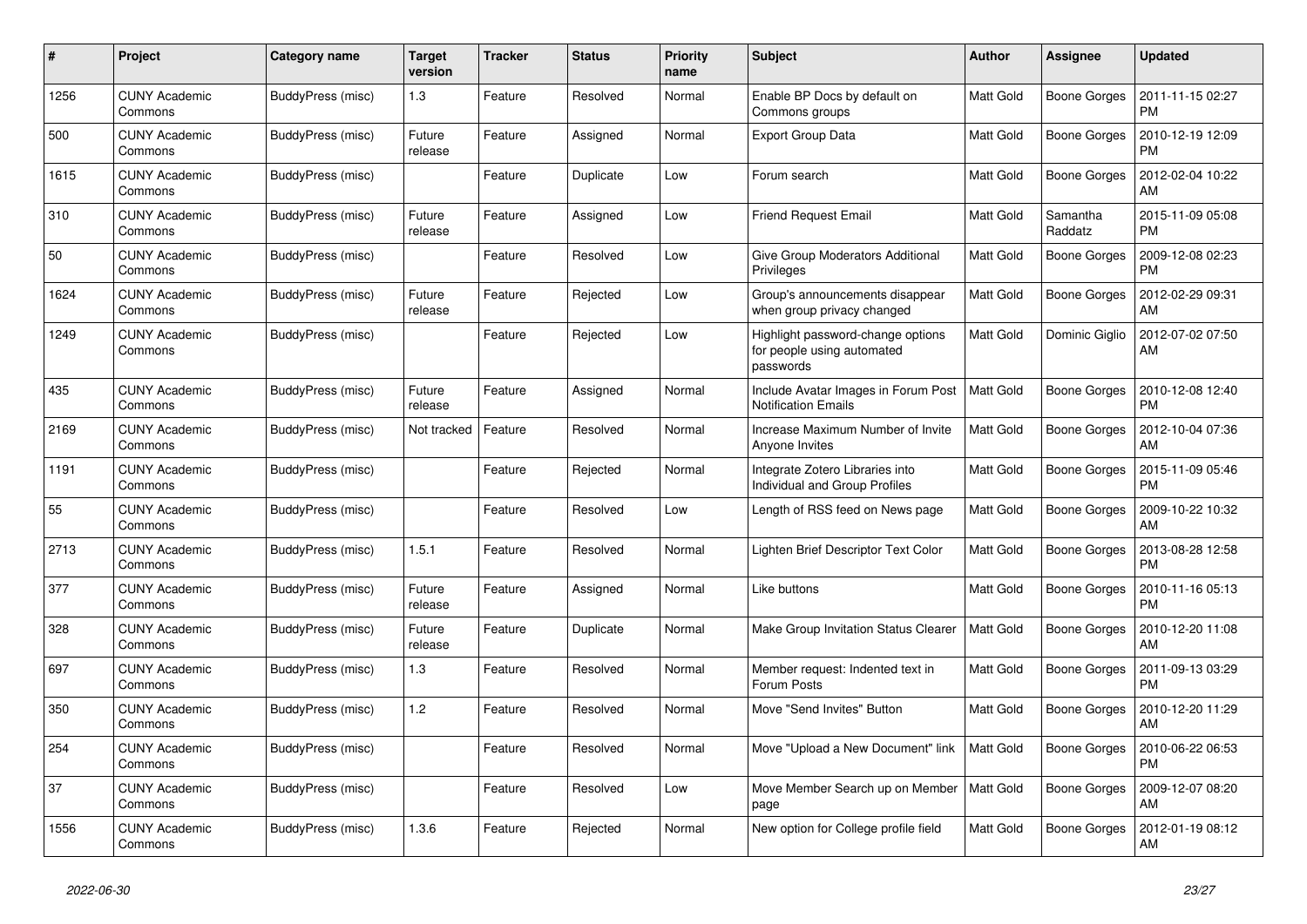| #    | Project                         | <b>Category name</b> | <b>Target</b><br>version | <b>Tracker</b> | <b>Status</b> | <b>Priority</b><br>name | <b>Subject</b>                                                                                    | <b>Author</b>    | Assignee            | <b>Updated</b>                |
|------|---------------------------------|----------------------|--------------------------|----------------|---------------|-------------------------|---------------------------------------------------------------------------------------------------|------------------|---------------------|-------------------------------|
| 339  | <b>CUNY Academic</b><br>Commons | BuddyPress (misc)    | Future<br>release        | Feature        | Rejected      | Low                     | Offer Views/Previews of Documents<br>in Group Docs folder                                         | Matt Gold        | <b>Boone Gorges</b> | 2010-09-20 09:03<br><b>PM</b> |
| 1162 | <b>CUNY Academic</b><br>Commons | BuddyPress (misc)    | 1.2.5                    | Feature        | Resolved      | Normal                  | Organization of "My Blogs" Dropdown<br>on Nav Bar                                                 | <b>Matt Gold</b> | <b>Boone Gorges</b> | 2011-09-14 01:24<br>AM        |
| 307  | CUNY Academic<br>Commons        | BuddyPress (misc)    | 1.1                      | Feature        | Resolved      | Low                     | Possible to Change in Group Slug?                                                                 | <b>Matt Gold</b> | <b>Boone Gorges</b> | 2010-11-20 09:12<br>AM        |
| 2101 | <b>CUNY Academic</b><br>Commons | BuddyPress (misc)    | 1.5                      | Feature        | Resolved      | Low                     | Provide Site Admins Access to Send<br><b>Invites Menus</b>                                        | <b>Matt Gold</b> | <b>Boone Gorges</b> | 2013-08-01 09:07<br><b>PM</b> |
| 2066 | CUNY Academic<br>Commons        | BuddyPress (misc)    | 1.5                      | Feature        | Resolved      | Low                     | Public Blog Posts Associated with<br>Private Groups showing up in<br>Sitewide feed                | <b>Matt Gold</b> | <b>Boone Gorges</b> | 2013-08-09 08:24<br><b>PM</b> |
| 322  | <b>CUNY Academic</b><br>Commons | BuddyPress (misc)    | 1.0.2                    | Feature        | Resolved      | High                    | Raising Limitation on Emailed Invites                                                             | <b>Matt Gold</b> | <b>Boone Gorges</b> | 2010-09-03 07:07<br>AM        |
| 2880 | <b>CUNY Academic</b><br>Commons | BuddyPress (misc)    | 1.11                     | Feature        | Resolved      | Normal                  | RBE Group Post New Topic Shortlink<br>Addresses                                                   | Matt Gold        | Raymond Hoh         | 2017-05-18 01:04<br><b>PM</b> |
| 2053 | CUNY Academic<br>Commons        | BuddyPress (misc)    | 1.4.6                    | Feature        | Resolved      | Normal                  | RBE on BP Docs                                                                                    | <b>Matt Gold</b> | <b>Boone Gorges</b> | 2012-10-01 04:14<br><b>PM</b> |
| 2195 | <b>CUNY Academic</b><br>Commons | BuddyPress (misc)    |                          | Feature        | Rejected      | Normal                  | Reconfigure Files Page Layout                                                                     | <b>Matt Gold</b> | Chris Stein         | 2013-06-28 03:57<br><b>PM</b> |
| 66   | <b>CUNY Academic</b><br>Commons | BuddyPress (misc)    |                          | Feature        | Resolved      | Normal                  | Remove "Popular" listing from<br><b>Members Widget</b>                                            | <b>Matt Gold</b> | <b>Boone Gorges</b> | 2009-11-18 09:20<br>AM        |
| 258  | CUNY Academic<br>Commons        | BuddyPress (misc)    | 1.0                      | Feature        | Resolved      | Normal                  | Remove posting text box on group<br>homepages                                                     | <b>Matt Gold</b> | <b>Boone Gorges</b> | 2010-08-23 04:09<br><b>PM</b> |
| 193  | <b>CUNY Academic</b><br>Commons | BuddyPress (misc)    | 1.1                      | Feature        | Rejected      | Low                     | Replace "Kick and Ban" terminology<br>on group member admin page with<br>kinder, gentler language | Matt Gold        | <b>Boone Gorges</b> | 2010-07-22 02:38<br><b>PM</b> |
| 362  | <b>CUNY Academic</b><br>Commons | BuddyPress (misc)    | $1.2$                    | Feature        | Resolved      | Low                     | Require Confirmation on Leaving a<br>Group                                                        | <b>Matt Gold</b> | <b>Boone Gorges</b> | 2011-02-21 02:51<br><b>PM</b> |
| 2732 | <b>CUNY Academic</b><br>Commons | BuddyPress (misc)    | 1.5.1                    | Feature        | Resolved      | Normal                  | Return users to profile public view<br>after editing save                                         | Matt Gold        | <b>Boone Gorges</b> | 2013-08-28 12:53<br><b>PM</b> |
| 2978 | <b>CUNY Academic</b><br>Commons | BuddyPress (misc)    |                          | Feature        | Deferred      | Normal                  | Revise Invite Anyone Workflow                                                                     | <b>Matt Gold</b> | Chris Stein         | 2015-04-01 08:54<br><b>PM</b> |
| 231  | CUNY Academic<br>Commons        | BuddyPress (misc)    |                          | Feature        | Resolved      | Normal                  | Select from all groups on email<br>invites                                                        | <b>Matt Gold</b> | Boone Gorges        | 2010-05-12 10:08<br>AM        |
| 259  | <b>CUNY Academic</b><br>Commons | BuddyPress (misc)    |                          | Feature        | Resolved      | Normal                  | Send group document description<br>with email notification                                        | Matt Gold        | <b>Boone Gorges</b> | 2010-06-24 03:46<br><b>PM</b> |
| 1390 | <b>CUNY Academic</b><br>Commons | BuddyPress (misc)    | 1.4                      | Feature        | Resolved      | Normal                  | Show "Kitchen Sink" by Default in<br><b>TinyMCE</b>                                               | Matt Gold        | Dominic Giglio      | 2012-02-28 10:37<br>AM        |
| 2008 | <b>CUNY Academic</b><br>Commons | BuddyPress (misc)    | 1.4                      | Feature        | Resolved      | Normal                  | Show Recently Active Users on<br>Commons Homepage                                                 | Matt Gold        | Raymond Hoh         | 2012-08-01 05:23<br><b>PM</b> |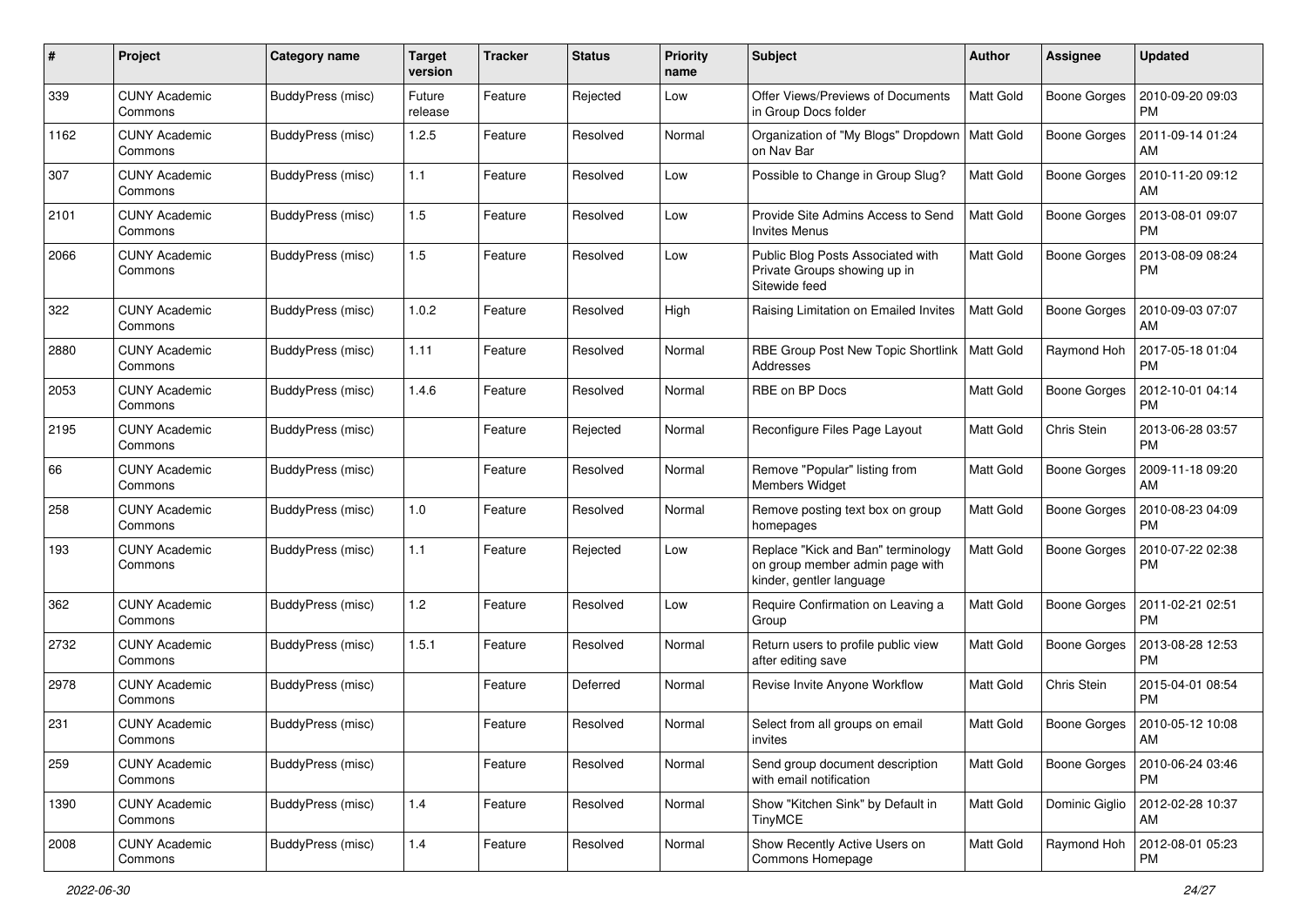| #     | Project                         | Category name     | <b>Target</b><br>version | <b>Tracker</b> | <b>Status</b> | <b>Priority</b><br>name | <b>Subject</b>                                                  | <b>Author</b>    | <b>Assignee</b>     | <b>Updated</b>                |
|-------|---------------------------------|-------------------|--------------------------|----------------|---------------|-------------------------|-----------------------------------------------------------------|------------------|---------------------|-------------------------------|
| 224   | <b>CUNY Academic</b><br>Commons | BuddyPress (misc) |                          | Feature        | Resolved      | Low                     | <b>Sort Group Documents</b>                                     | <b>Matt Gold</b> | <b>Boone Gorges</b> | 2010-05-11 07:36<br><b>PM</b> |
| 229   | <b>CUNY Academic</b><br>Commons | BuddyPress (misc) | Future<br>release        | Feature        | Rejected      | Low                     | Text color on BP elements                                       | <b>Matt Gold</b> | Chris Stein         | 2010-08-26 04:26<br><b>PM</b> |
| 1394  | <b>CUNY Academic</b><br>Commons | BuddyPress (misc) | $1.3$                    | Feature        | Rejected      | Normal                  | Update Filters to include new BP<br>Profile roles               | <b>Matt Gold</b> | <b>Boone Gorges</b> | 2011-12-09 07:11<br>AM        |
| 651   | <b>CUNY Academic</b><br>Commons | BuddyPress (misc) | Not tracked              | Feature        | Resolved      | Normal                  | Update Roadmap                                                  | Matt Gold        | Boone Gorges        | 2011-03-26 07:20<br><b>PM</b> |
| 31    | <b>CUNY Academic</b><br>Commons | BuddyPress (misc) |                          | Feature        | Resolved      | Low                     | Upgrade to BuddyPress 1.1                                       | <b>Matt Gold</b> | <b>Boone Gorges</b> | 2009-12-08 04:00<br>PM        |
| 654   | <b>CUNY Academic</b><br>Commons | BuddyPress (misc) | Not tracked              | Feature        | Rejected      | Normal                  | User Interface Issues                                           | Matt Gold        | Chris Stein         | 2016-01-26 10:53<br>AM        |
| 67    | <b>CUNY Academic</b><br>Commons | BuddyPress (misc) |                          | Feature        | Resolved      | Low                     | Who's Online                                                    | <b>Matt Gold</b> | Boone Gorges        | 2009-12-08 07:33<br><b>PM</b> |
| 218   | <b>CUNY Academic</b><br>Commons | BuddyPress (misc) |                          | Feature        | Resolved      | Normal                  | Who's Online listing on homepage                                | <b>Matt Gold</b> | Boone Gorges        | 2010-05-20 05:49<br>PM        |
| 2184  | <b>CUNY Academic</b><br>Commons | BuddyPress (misc) | 1.4.9                    | Support        | Resolved      | Normal                  | Adjust Invite Directions to include info<br>about max invites   | <b>Matt Gold</b> | Boone Gorges        | 2012-11-03 04:23<br><b>PM</b> |
| 184   | <b>CUNY Academic</b><br>Commons | BuddyPress (misc) |                          | Support        | Resolved      | Normal                  | Allowing Users to Delete Accounts                               | <b>Matt Gold</b> | Boone Gorges        | 2010-05-11 09:54<br>PM        |
| 2106  | <b>CUNY Academic</b><br>Commons | BuddyPress (misc) | Not tracked              | Support        | Resolved      | Normal                  | Blog posts part of group activity feed                          | <b>Matt Gold</b> | Boone Gorges        | 2016-01-26 12:30<br>AM        |
| 2206  | <b>CUNY Academic</b><br>Commons | BuddyPress (misc) | 1.4.9                    | Support        | Resolved      | Normal                  | Change anchor location for "Post"<br>New Topic" in group forums | <b>Matt Gold</b> | Dominic Giglio      | 2012-11-01 11:16<br>AM        |
| 2039  | CUNY Academic<br>Commons        | BuddyPress (misc) | 1.4.3                    | Support        | Resolved      | Normal                  | Create Failure function for RBE                                 | <b>Matt Gold</b> | Raymond Hoh         | 2012-08-27 09:44<br>AM        |
| 2082  | <b>CUNY Academic</b><br>Commons | BuddyPress (misc) | 1.4.8                    | Support        | Resolved      | High                    | Default: No Email?                                              | Matt Gold        | Dominic Giglio      | 2012-10-19 04:55<br><b>PM</b> |
| 1629  | <b>CUNY Academic</b><br>Commons | BuddyPress (misc) | 1.4                      | Support        | Resolved      | Normal                  | Deleting Group Announcements                                    | <b>Matt Gold</b> | Dominic Giglio      | 2012-07-16 12:26<br><b>PM</b> |
| 12957 | <b>CUNY Academic</b><br>Commons | BuddyPress (misc) | 1.16.14                  | Support        | Resolved      | Normal                  | Export data question                                            | <b>Matt Gold</b> | Raymond Hoh         | 2020-06-23 10:53<br>AM        |
| 2468  | <b>CUNY Academic</b><br>Commons | BuddyPress (misc) | Not tracked              | Support        | Resolved      | Normal                  | Group files total and individual size<br>limit?                 | <b>Matt Gold</b> | Boone Gorges        | 2013-02-20 10:31<br><b>PM</b> |
| 1441  | <b>CUNY Academic</b><br>Commons | BuddyPress (misc) | Not tracked              | Support        | Rejected      | Normal                  | Hiding BP Admin bar on a subdomain<br>blog                      | <b>Matt Gold</b> | Boone Gorges        | 2011-12-14 04:01<br><b>PM</b> |
| 2183  | <b>CUNY Academic</b><br>Commons | BuddyPress (misc) | Not tracked              | Support        | Resolved      | Normal                  | Limit on group membership                                       | Matt Gold        | Boone Gorges        | 2012-10-12 03:40<br><b>PM</b> |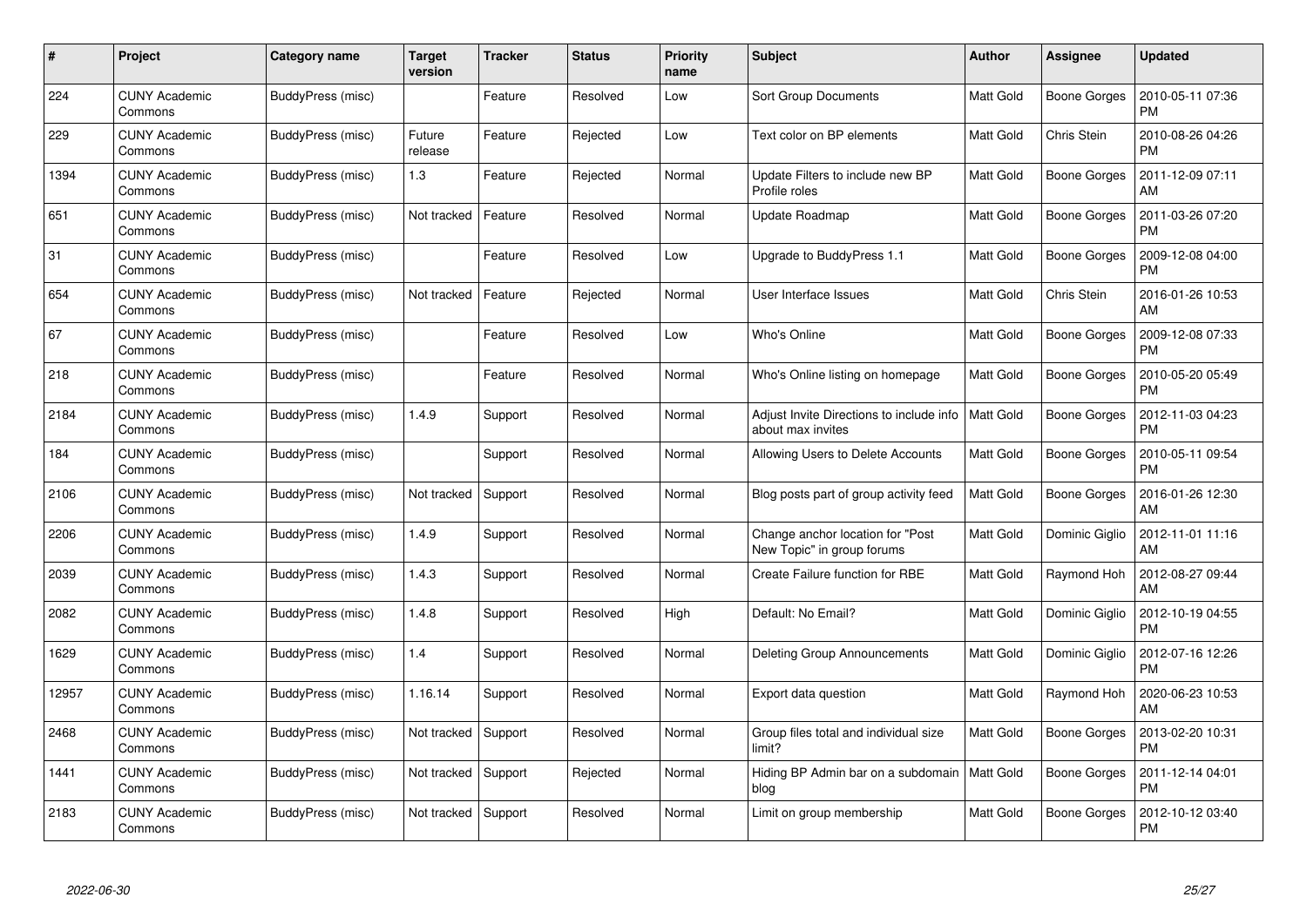| #    | <b>Project</b>                  | Category name          | Target<br>version | <b>Tracker</b> | <b>Status</b> | <b>Priority</b><br>name | <b>Subject</b>                                                                          | <b>Author</b>    | Assignee            | <b>Updated</b>                |
|------|---------------------------------|------------------------|-------------------|----------------|---------------|-------------------------|-----------------------------------------------------------------------------------------|------------------|---------------------|-------------------------------|
| 402  | <b>CUNY Academic</b><br>Commons | BuddyPress (misc)      | Not tracked       | Support        | Resolved      | Normal                  | Name Change Request                                                                     | <b>Matt Gold</b> | <b>Boone Gorges</b> | 2016-01-26 12:15<br>AM        |
| 1663 | <b>CUNY Academic</b><br>Commons | BuddyPress (misc)      | 1.3.9             | Support        | Resolved      | Normal                  | Please add info on Private --> Public<br>Group Announcement Functionality<br>to Codex   | Matt Gold        | Sarah<br>Morgano    | 2012-03-01 10:26<br>AM        |
| 2731 | <b>CUNY Academic</b><br>Commons | BuddyPress (misc)      | Not tracked       | Support        | Resolved      | Normal                  | <b>Profile Positions Question</b>                                                       | <b>Matt Gold</b> | <b>Boone Gorges</b> | 2013-08-26 08:41<br>AM        |
| 280  | <b>CUNY Academic</b><br>Commons | BuddyPress (misc)      |                   | Support        | Resolved      | Normal                  | Prospective Member has trouble<br>signing up                                            | <b>Matt Gold</b> | <b>Boone Gorges</b> | 2010-07-27 09:41<br>AM        |
| 6467 | CUNY Academic<br>Commons        | BuddyPress (misc)      | Not tracked       | Support        | Resolved      | Normal                  | Question about what happens when<br>people leave/are removed from<br>groups             | <b>Matt Gold</b> | Boone Gorges        | 2017-11-15 01:24<br><b>PM</b> |
| 2035 | <b>CUNY Academic</b><br>Commons | BuddyPress (misc)      | 1.4.3             | Support        | Resolved      | High                    | Reply by Email - some possible<br>confusion                                             | Matt Gold        | Raymond Hoh         | 2012-08-19 08:58<br>AM        |
| 929  | <b>CUNY Academic</b><br>Commons | BuddyPress (misc)      | Not tracked       | Support        | Resolved      | Normal                  | Request: Change Member ID                                                               | <b>Matt Gold</b> | Boone Gorges        | 2011-07-08 02:25<br><b>PM</b> |
| 2830 | <b>CUNY Academic</b><br>Commons | BuddyPress (misc)      | Not tracked       | Support        | Resolved      | Normal                  | User question: "How do I stop the<br>automatic underlining of things in my<br>profile?" | <b>Matt Gold</b> | <b>Boone Gorges</b> | 2013-10-15 03:32<br>PM        |
| 1560 | <b>CUNY Academic</b><br>Commons | BuddyPress (misc)      | 1.3.12            | Outreach       | Resolved      | Normal                  | Add social media icons/info to About<br>page and Contact Us page                        | <b>Matt Gold</b> | Boone Gorges        | 2012-04-12 09:07<br>AM        |
| 3346 | <b>CUNY Academic</b><br>Commons | BuddyPress (misc)      | 1.8               | Design/UX      | Resolved      | Normal                  | Notification page option ordering                                                       | <b>Matt Gold</b> | Daniel Jones        | 2015-03-13 05:25<br><b>PM</b> |
| 9105 | <b>CUNY Academic</b><br>Commons | <b>BuddyPress Docs</b> | 1.12.7            | Bug            | Resolved      | Urgent                  | BP doc titles/dates messed up                                                           | <b>Matt Gold</b> | <b>Boone Gorges</b> | 2018-01-23 11:00<br>AM        |
| 3581 | <b>CUNY Academic</b><br>Commons | <b>BuddyPress Docs</b> | 1.7.1             | <b>Bug</b>     | Resolved      | Normal                  | BuddyPress Docs Line Break issue                                                        | <b>Matt Gold</b> | Boone Gorges        | 2014-10-20 02:56<br><b>PM</b> |
| 4057 | <b>CUNY Academic</b><br>Commons | <b>BuddyPress Docs</b> | 1.8.1             | Bug            | Resolved      | Normal                  | Canceling edit mode of BP Doc<br>reloads editing screen                                 | <b>Matt Gold</b> | <b>Boone Gorges</b> | 2015-06-01 03:08<br><b>PM</b> |
| 3688 | <b>CUNY Academic</b><br>Commons | <b>BuddyPress Docs</b> | 1.7.6             | Bug            | Resolved      | Normal                  | Doc creation didn't create email<br>notification                                        | <b>Matt Gold</b> | <b>Boone Gorges</b> | 2014-12-12 08:57<br>AM        |
| 5486 | <b>CUNY Academic</b><br>Commons | <b>BuddyPress Docs</b> | 1.9.15            | Bug            | Resolved      | Low                     | Doc history not showing up                                                              | <b>Matt Gold</b> | Boone Gorges        | 2016-04-24 11:50<br>AM        |
| 9149 | <b>CUNY Academic</b><br>Commons | <b>BuddyPress Docs</b> | 1.12.8            | <b>Bug</b>     | Resolved      | Normal                  | Doc listing layout issue                                                                | <b>Matt Gold</b> | Boone Gorges        | 2018-02-13 10:36<br>AM        |
| 4722 | <b>CUNY Academic</b><br>Commons | <b>BuddyPress Docs</b> | Not tracked       | Bug            | Rejected      | Normal                  | Doc listing overflow issue                                                              | <b>Matt Gold</b> | Boone Gorges        | 2015-10-11 10:09<br><b>PM</b> |
| 1542 | <b>CUNY Academic</b><br>Commons | <b>BuddyPress Docs</b> | 1.6               | Bug            | Resolved      | Normal                  | Group Docs Locked                                                                       | <b>Matt Gold</b> | Boone Gorges        | 2014-03-21 03:38<br>PM        |